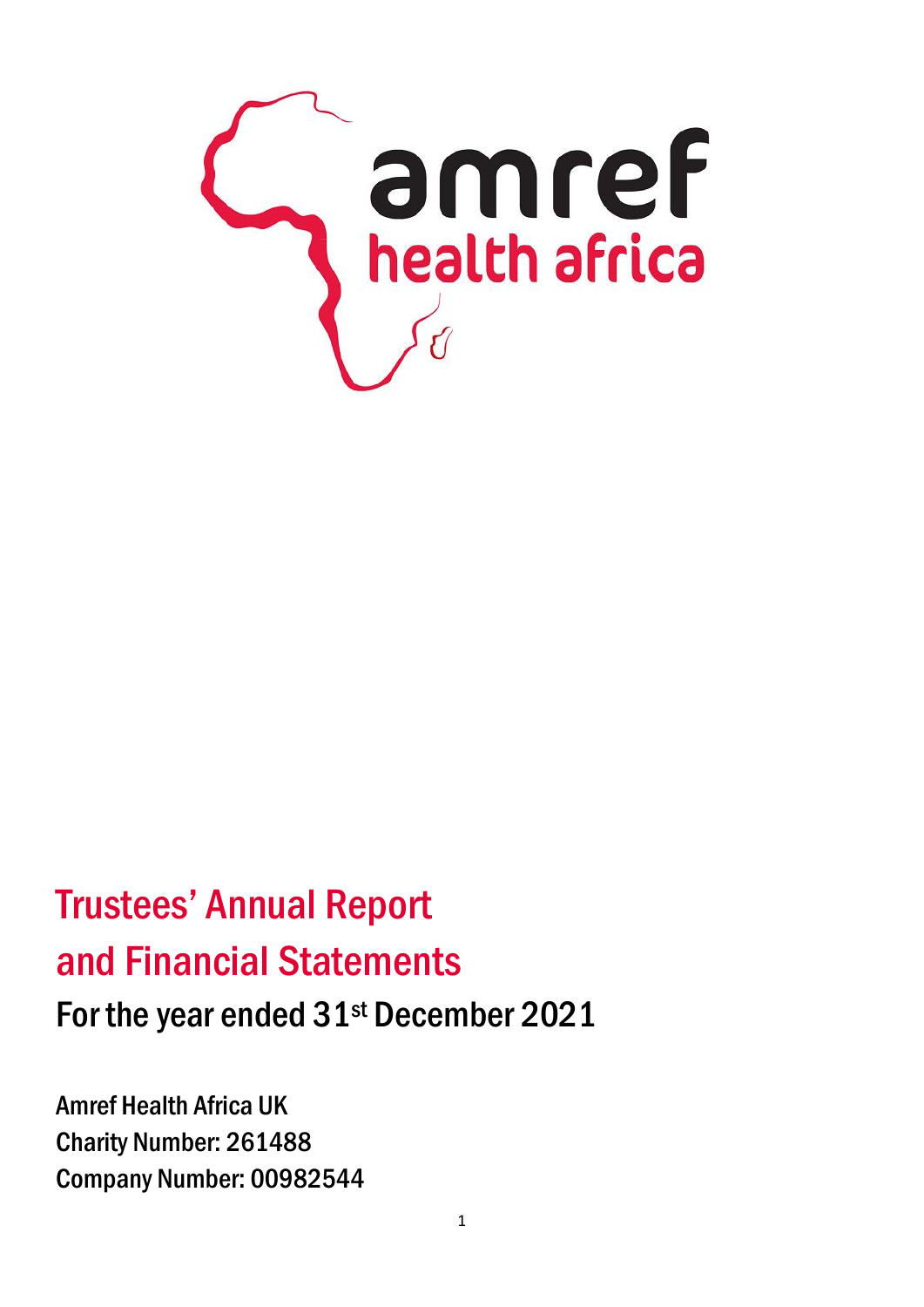# **Contents**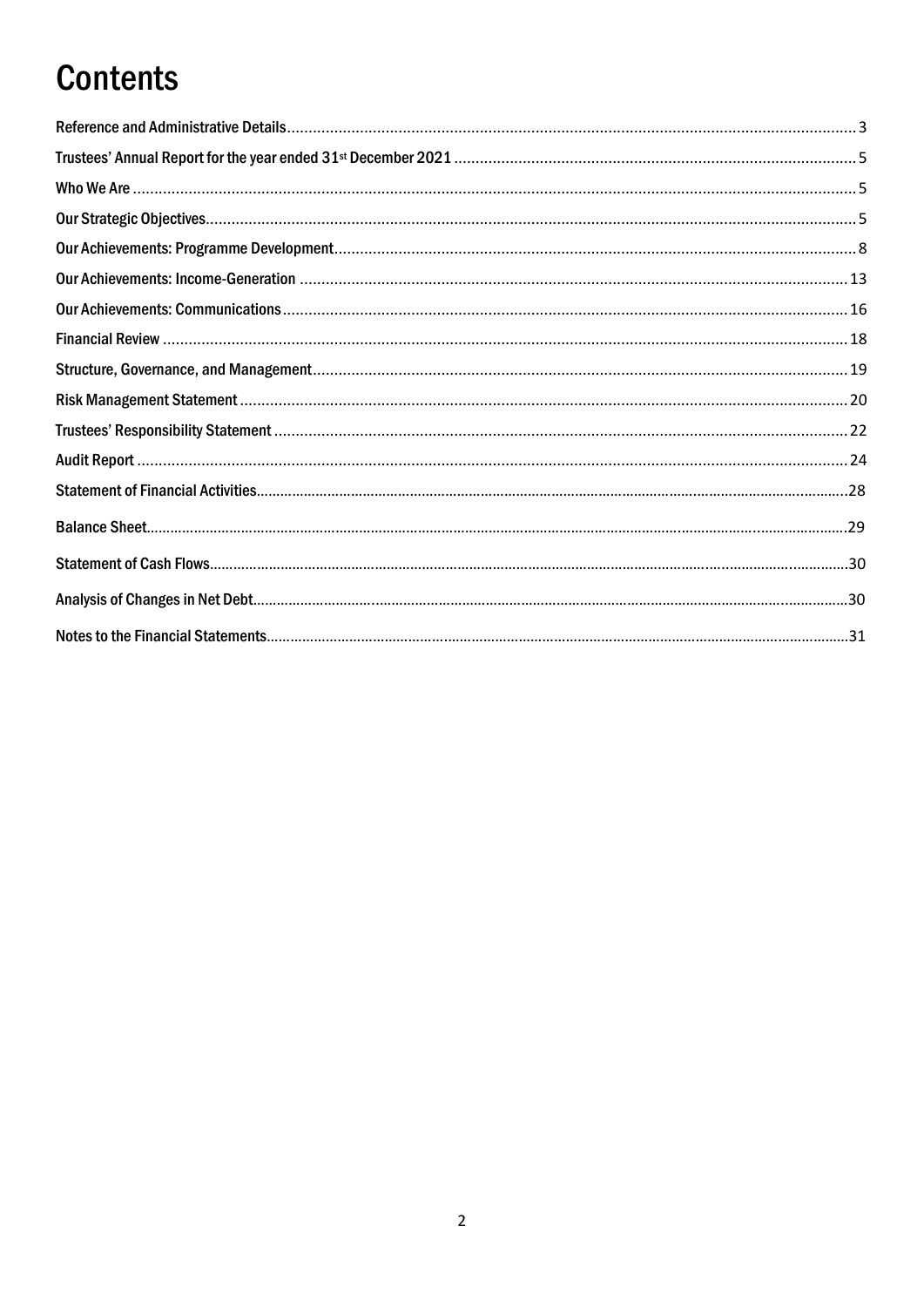# <span id="page-2-0"></span>Reference and Administrative Details

Patron: HRH The Prince of Wales

### Board of Trustees:

- **Chair: Mr Paul Davey**
- **Treasurer:** Dr Amanda Caine
- Dr Tinashe Chandauka
- **Mr Simon Hammett**
- **Ms Sue Hunt**
- Ms Beverley Jewell
- Ms Bridie Layden
- Ms Jennifer Mbaluto

### Internal Key Management Personnel:

- **Chief Executive:** Ms Camilla Knox-Peebles
- **Head of Finance: Ms Helen Blake**
- **Head of Fundraising:**
	- Ms Sheena Bourke (maternity cover until December 2021)
	- Mrs Katie Greywood (on maternity leave until December 2021)
- **Head of Programmes and Strategic Partnerships**: Mr Steve Murigi
- **Communications Manager: Ms Rachel Erskine**
- **Company Secretary:** Ms Helen Blake

Charity Number: 261488

Company Number: 00982544

### Registered Office

Lower Ground Floor 15 - 18 White Lion Street London N1 9PD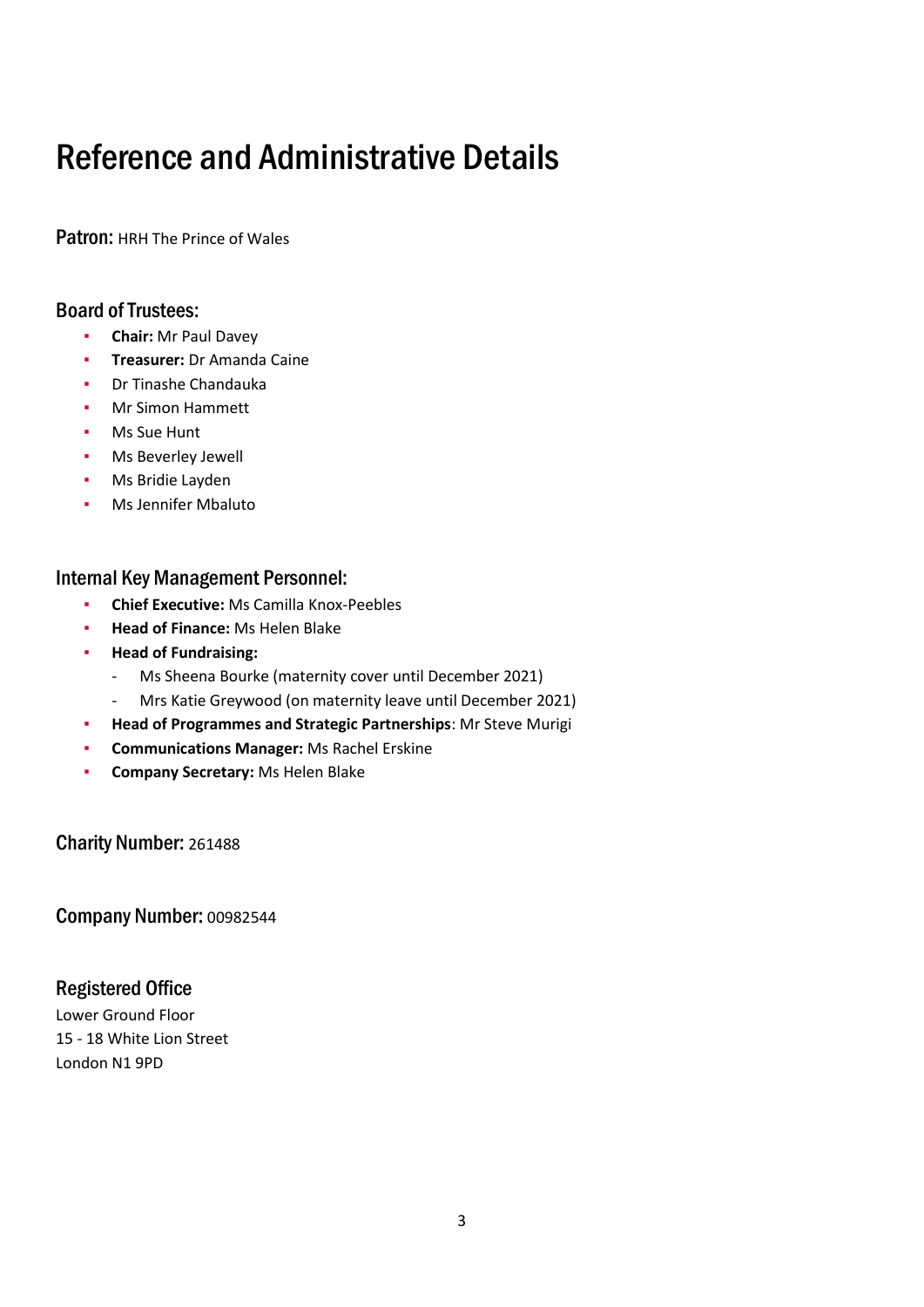### **Bankers**

**C Hoare & Co** 37 Fleet Street London EC4P 4DQ

### **Barclays Bank**

7<sup>th</sup> Floor, United Kingdom House 180 Oxford Street London W1D 1EA

### **CCLA**

Senator House 85 Queen Victoria Street London EC4V 4ET

### Auditors

### **MHA MacIntyre Hudson, Chartered Accountants** 6<sup>th</sup> Floor 2 London Wall Place London EC2Y 5AU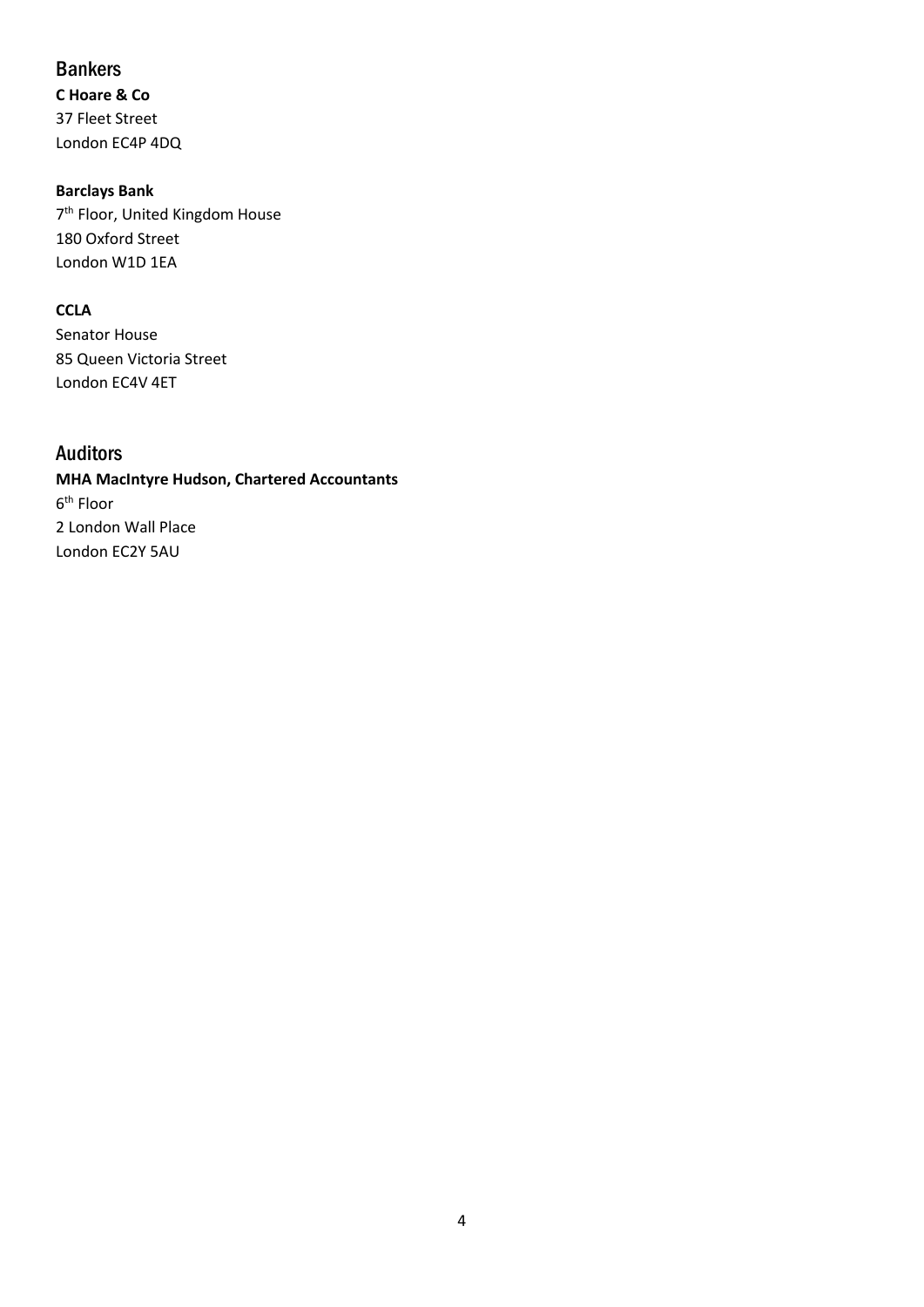**This Trustees' Annual Report has been prepared in accordance with the Companies Act 2006, the Charities Act 2011, and the Statement of Recommended Practice, Accounting and Reporting by Charities, 2019.**

# <span id="page-4-0"></span>Trustees' Annual Report for the year ended 31st December 2021

# <span id="page-4-1"></span>Who We Are

**Amref Health Africa is Africa's leading health NGO. Our vision is of a world where everyone has access to highquality, affordable healthcare. We know that if change is to be lasting, it must be driven and owned by communities.**

We started life in 1957 as the Flying Doctors of East Africa. More than six decades later, we work in 35 countries, partnering with communities to sustainably strengthen health systems and improve access to high-quality healthcare. We develop mobile and online learning solutions that make top-class training available to health workers across the continent. We operate a university that shapes the health workforce of the future. We run the continent's leading air ambulance service. Our reach – and our relationships with the communities we support – is unparalleled.

As the world strives to meet the Sustainable Development Goal of Universal Health Coverage (UHC) by 2030, Amref Health Africa is committed to removing the barriers that impede access to healthcare, ensuring that no-one is left behind. The work of our UK office contributes to this ambitious goal.

## Amref Health Africa UK

Amref Health Africa (trading or known, and referred to hereafter, as Amref Health Africa UK or Amref UK) is one of nine offices in Europe and North America that are responsible for mobilising resources to increase the reach and impact of our work in Africa. Our London-based team has skills spanning programme management and technical support, fundraising and supporter engagement, communications, human resources, and finance, administration, and governance. With an annual income of between £3 and £5 million, we support a portfolio of innovative health programmes funded by a range of donors and partners including institutions, companies, trusts and foundations, and individual supporters.

**In 2021, Amref Health Africa UK supported 19 programmes in five countries. We are proud of the progress we have made, collectively, towards expanding access to healthcare for some of sub-Saharan Africa's most remote and marginalised communities – in a year when the positive trends of recent decades have been jeopardised by the COVID-19 pandemic. We would like to extend our thanks to everyone who has been, and continues to be, a part of this important work.**

# <span id="page-4-2"></span>Our Strategic Objectives

**2021 was defined by the COVID-19 pandemic, ongoing at the time of writing. The reporting period saw Amref Health Africa continue to play a leading role in the COVID-19 response in East, West, and Southern Africa, including a shift towards supporting the continent's vaccination drive.**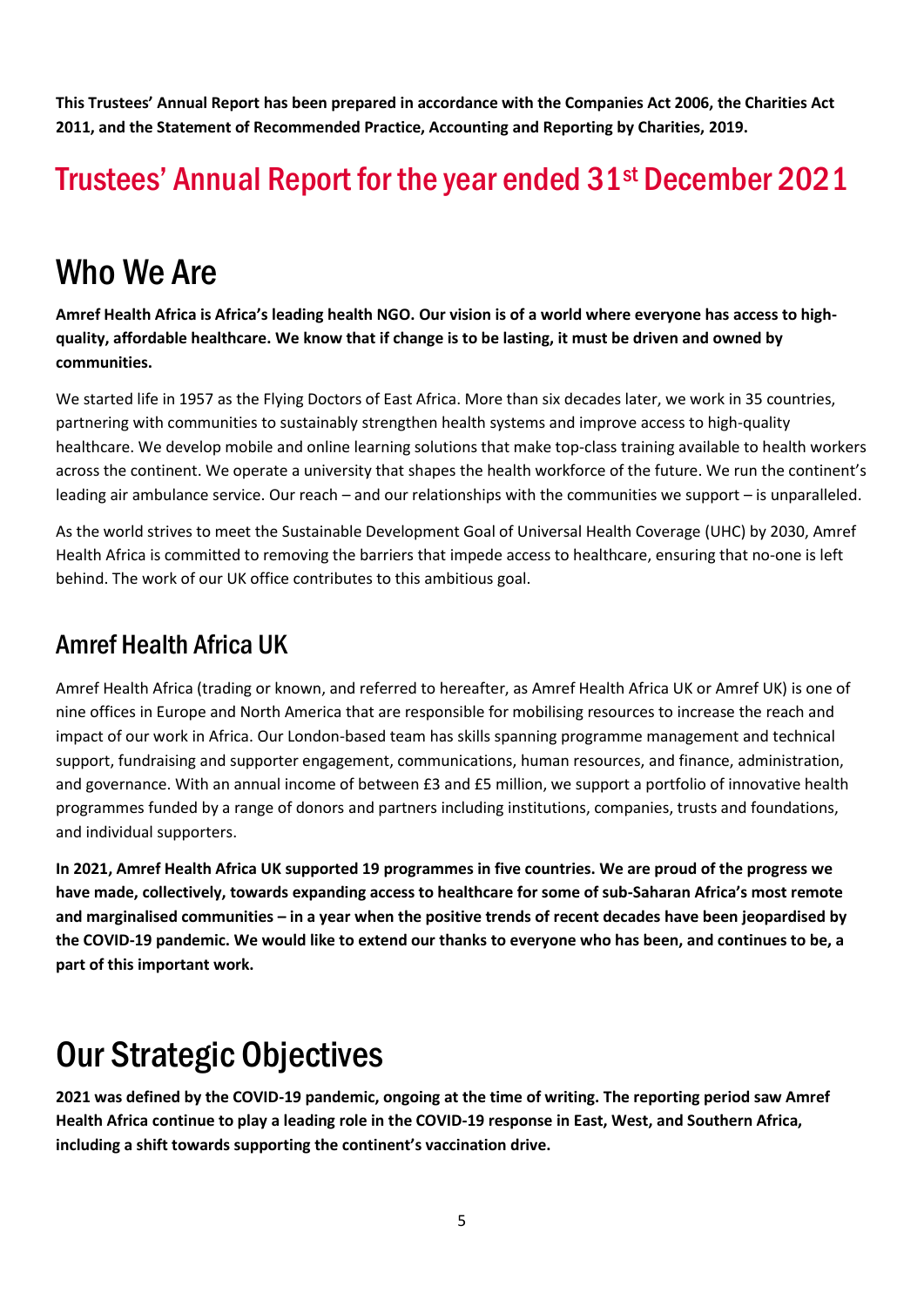As well as launching new initiatives to support communities affected by COVID-19, we adapted our existing programmes to ensure the continued availability of vital care and services (see Our Achievements: Programme Development, p.8). This has required us to think creatively, deploy our full range of mobile and digital tools, and develop innovative cross-sector partnerships, all in close collaboration with the rest of the Amref family.

As of mid-May 2022, around 17% of Africa's population was fully vaccinated. Amref Health Africa is working to close the current gap, in partnership with international institutions, regional bodies including the Africa CDC and WHO AFRO, national governments, local authorities, health workers, and communities across the continent. In parallel, we are advocating at the highest levels for the equitable distribution of COVID-19 vaccines, and for policy change to enable the continent to manufacture its own supplies.

Africa is experiencing what our Group Chief Executive Dr Githinji Gitahi has described as a "dual catastrophe". Vaccine scarcity means that ending the pandemic remains a distant prospect. While it continues, other health services – among them ante-natal care, routine child immunisation, and the testing and treatment of malaria and tuberculosis, and the prevention of sexual and gender-based violence, including female genital mutilation, or cutting (FGM/C) – are under huge pressure. The consequences of these trends will outlast the pandemic. In fact, COVID-19 has created an increased need for Amref's unique expertise: not just in responding to the current crisis, but in strengthening health systems across the continent in a sustainable way – itself an essential step towards preparing for future public health emergencies.

2021 was therefore a challenging but busy year for Amref Health Africa UK, which continued to mobilise resources to support the vital work of the wider organisation, as well as providing technical support with programme implementation. We celebrated a new partnership with ViiV Healthcare Positive Action, which aims to reduce pregnant mother-to-child transmission (PMTCT) of HIV in Ethiopia; the latest iteration of our long-standing partnership with GSK, which seeks to improve the prevention, diagnosis and management of tuberculosis and malaria in Kenya and Ethiopia; as well as the launch of the ambitious UK government-funded 'Support to the Africaled Movement to End FGM/C' programme. Our relationship with a major anonymous trust evolved and together we launched a second phase of the innovative Piwa Maleng ("Our Clean Water") programme in Uganda. We also reached a new milestone in our relationship with People's Postcode Lottery, who granted Amref UK a Special Award of £100,000 on top of their existing support. You can read more about these initiatives from p.8 onwards in Our Achievements: Programme Development.

Amref Health Africa UK ended the year in a comparatively strong financial position, thanks in part to funds raised in support of our COVID-19 response work. The external environment remains uncertain, and we continue to monitor the situation closely (see Risk Management Statement and Principal Risks and Uncertainties, p.21)

### Mid-Term Strategy Review

Our 2020 Trustees' Annual Report included an outline of Amref Health Africa UK's 2020 – 2023 Organisational Strategy, which is anchored around three Strategic Aims:

- 1) Mobilise resources by developing partnerships and engaging supporters,
- 2) Inspire others through strong stories of impact,
- 3) Drive change through advocacy.

We are aiming to ensure that by the end of 2023, an increased number of people in sub-Saharan Africa have access to high-quality health services every year as a result of Amref UK's support. In order to reach that goal, we are aiming to increase our income from 2019 levels by around 50% to £6.5 million a year by the end of 2023.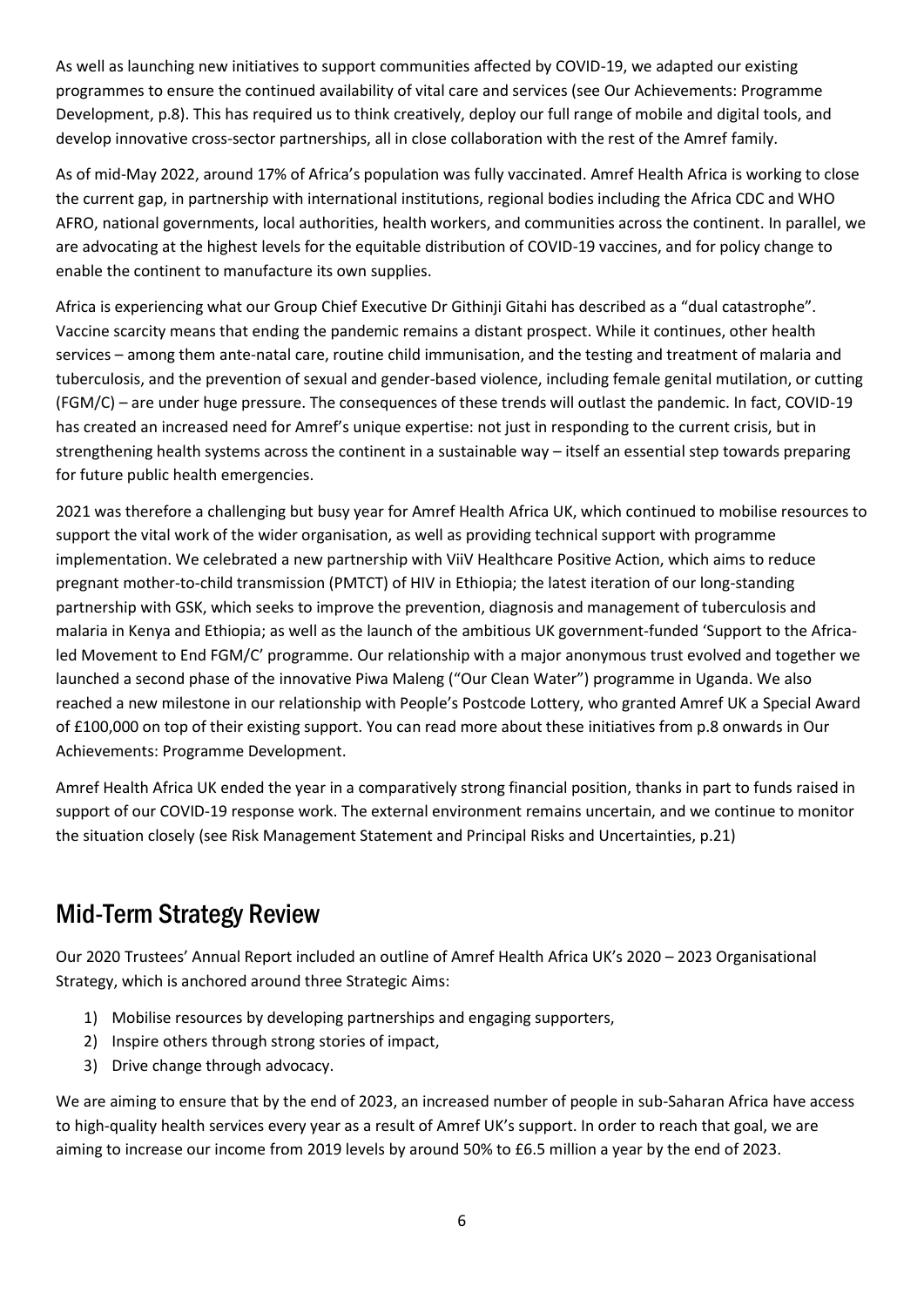When we finalised the Strategy in early 2020, we committed to conducting a Mid-Term Review at the 18-month mark, i.e. summer 2021. The review was spearheaded by our Interim Head of Fundraising, Sheena Bourke, with input from across the organisation and pro bono strategic support from fundraising consultancy Roots + Wings. Together they assessed each of the three Strategic Aims, looking at progress made to date, challenges encountered, and prospects for future growth in terms of both income and the impact of our programme work.

The key recommendations of the Review were as follows:

- We will **tighten our focus to Strategic Aim 1,** i.e. income-generation. Strategic Aims 2 (communications and storytelling) and 3 (advocacy and influencing) are still in place, but they are in the service of Strategic Aim 1.
- We will aim to increase the proportion of our income that unrestricted funding represents from 10% to around 30%. This means focusing on, and investing in, the **tailored supporter care** we know our community appreciates, as well as in **attracting new supporters**: particularly regular givers, whose support enables us to plan ahead with confidence.
- We will aim to **double the total number of regular donors we have by the end of 2023**, and to **double individual giving income by the end of 2023**.
- We will continue to nurture our relationships in the strategically important areas of trusts and foundations, corporate partnerships, and institutional funding - and, where possible, leverage these relationships to foster new ones.
- We will remain true to our ethos: we are African-led, community-centred, and impact-driven.
- **Strong, ethical storytelling will remain the bedrock of our engagements** with supporters, partners, and other key stakeholders. We will continue to produce communications that inspire UK supporters to engage with and invest in Amref Health Africa. We will take every opportunity to amplify African voices and perspectives, using our power to convene to create space for important conversations.
- We will not undertake targeted policy advocacy work before the end of the current Strategy period. However, some aspects of advocacy will continue to exist across multiple roles within the organisation – pivoting on opportunities as they present themselves.

Our ultimate ambition – to increase the reach and impact of our work in Africa – is unchanged. The most significant outcome of the Mid-Term Review relates to our approach to mobilising the resources that will enable us to meet that ambition in a sustainable way.

The next step in the process is to incorporate this new, tighter focus into our budgets, workplans, and monitoring and evaluation for the remainder of the initial Strategy period. In order to achieve our ambitions, we will need to invest in our teams, our tools, and our processes. At the time of writing, internal operations are being reviewed and adjusted in light of the outcomes of the review; we will provide a more detailed update on any changes implemented in the 2022 edition of this report.

## Looking forward

Throughout 2021, despite extremely challenging circumstances, we have maintained our commitment to creating sustainable, community-led health change. We were able to do this thanks to our strong financial position, a skilled staff team, and our dedicated supporters and partners.

Although the situation continues to evolve – and although the UK fundraising landscape remains uncertain – we enter 2022 determined to build on our successes, learn from the challenges we have encountered, and, as always, take the lead from the communities we serve. Everything we do will be grounded in, and guided by, our newlyfocused 2020 – 2023 Organisational Strategy.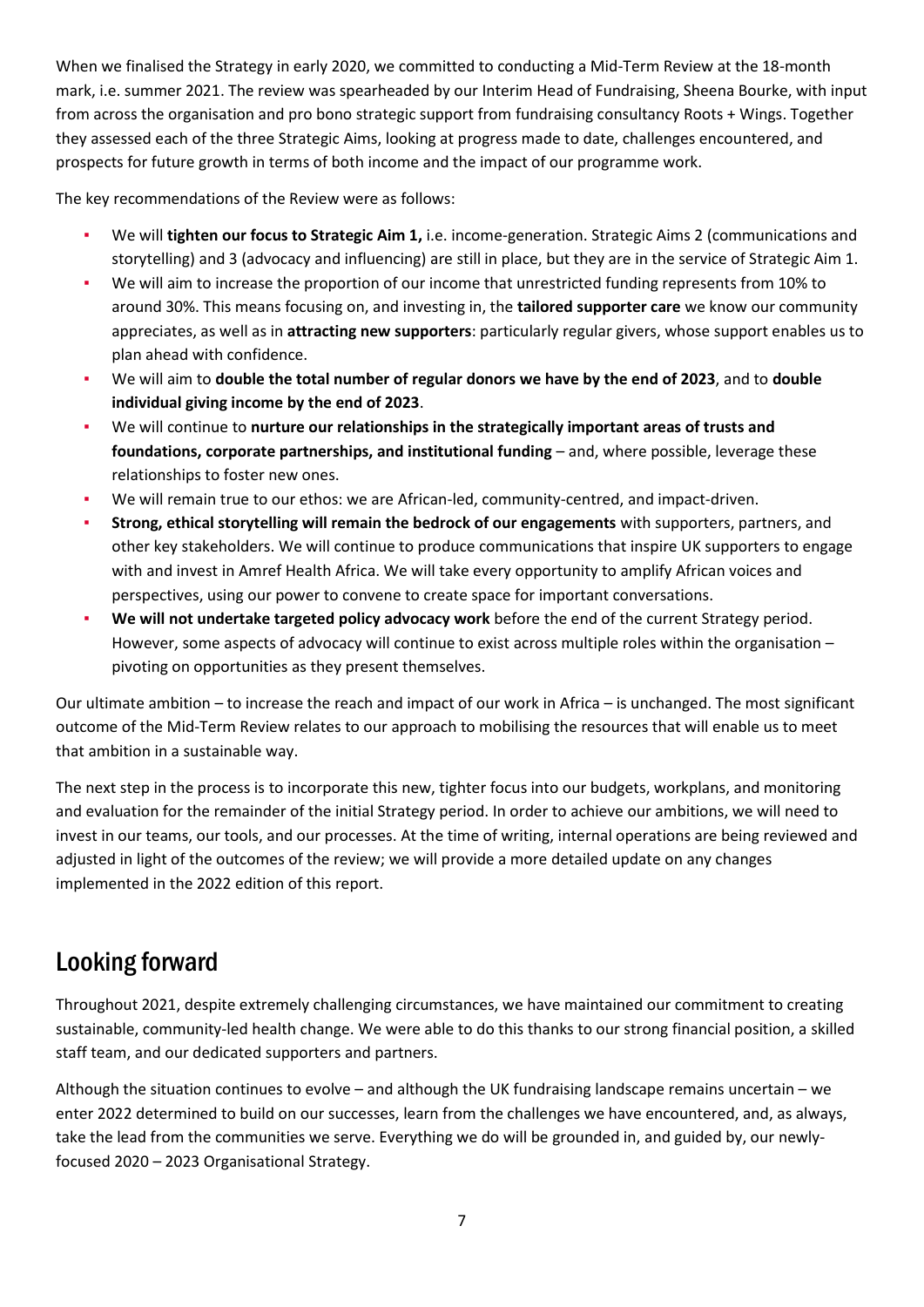**In performing the above activities, the Trustees of Amref Health Africa UK are satisfied that the Charity has met the Charity Commission's requirements on public benefit.**

# <span id="page-7-0"></span>Our Achievements: Programme Development

In 2021, Amref Health Africa UK supported **19 programmes across five countries**.

In line with our strategic objectives, we pursued an ambitious, tightly-focused programmatic agenda, responding to the greatest needs – as identified by our in-country colleagues – and supporting high-impact programmes spanning Human Resources for Health (HRH); Maternal, New-born and Child Health (MNCH); Sexual and Reproductive Health and Rights (SRHR), including the prevention of Female Genital Mutilation and Cutting (FGM/C); Water, Sanitation and Hygiene (WASH); and more. In parallel, we continued to respond to the COVID-19 emergency as well as adjusting existing programmes to reflect the pandemic's impact on other health services.

NB. The reduction in Amref UK's geographical footprint as compared to previous years is due to the (planned) end of the decade-long Frontline Health Worker Partnership, funded by GSK. Amref UK's relationship with GSK continued to evolve in 2021, and they are now funding an ambitious programme that seeks to address TB and malaria in both Ethiopia and Kenya, both high-burden countries that have seen significant damage to routine services as a result of the pandemic. See p.16 for more details on our evolving relationship with GSK.

The table below outlines the programmes that were part of Amref UK's portfolio between 1<sup>st</sup> January and 31<sup>st</sup> December 2021. During this period, Amref UK provided support with programme implementation and management as well as partner stewardship.

| Country         | No.            | Areas of activity         | Partners / Funders                     |
|-----------------|----------------|---------------------------|----------------------------------------|
|                 | programmes     |                           | (NB. names not aligned with areas      |
|                 |                |                           | of activity)                           |
| <b>Ethiopia</b> | 3              | Disease Control and       | GSK                                    |
|                 |                | Prevention                |                                        |
|                 |                |                           | <b>ViiV Healthcare Positive Action</b> |
|                 |                | HRH: COVID-19             |                                        |
|                 |                | <b>Emergency Response</b> | <b>Waterloo Foundation</b>             |
|                 |                |                           |                                        |
|                 |                | <b>HRH: Health Worker</b> |                                        |
|                 |                | Training                  |                                        |
| Kenya           | $\overline{7}$ | Disease Control and       | <b>Clifford Chance Foundation</b>      |
|                 |                | Prevention                |                                        |
|                 |                |                           | <b>GSK</b>                             |
|                 |                | HRH: COVID-19             |                                        |
|                 |                | <b>Emergency Response</b> | Kilpatrick Fraser Charitable Trust     |
|                 |                |                           |                                        |
|                 |                | <b>HRH: Health Worker</b> | The Mercury Phoenix Trust              |
|                 |                | Training                  |                                        |
|                 |                |                           | People's Postcode Lottery              |
|                 |                | <b>SRHR</b>               |                                        |
|                 |                |                           | <b>Rabelais Trust</b>                  |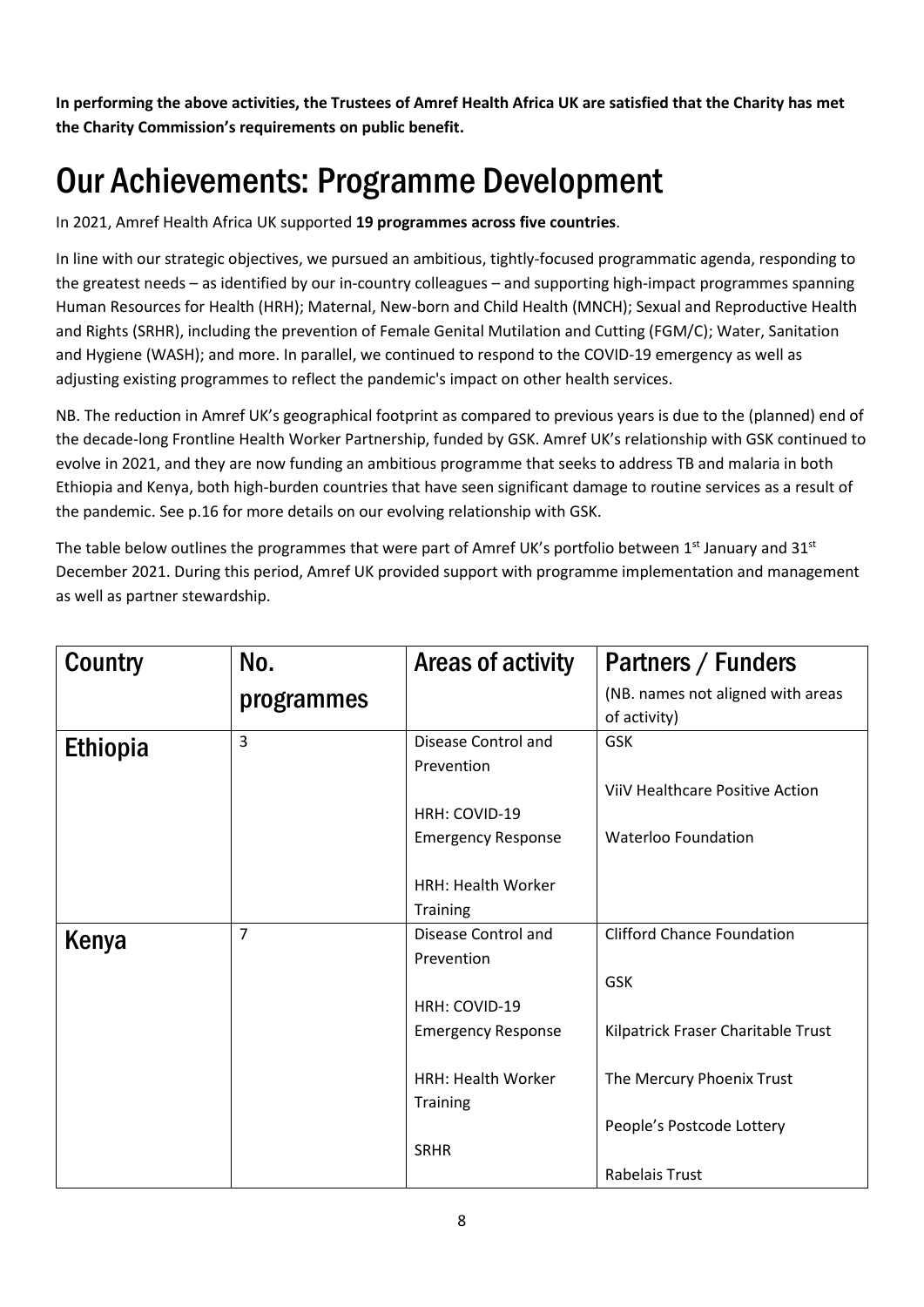|                 |                | WASH and SRHR (Ending |                                     |
|-----------------|----------------|-----------------------|-------------------------------------|
|                 |                | FGM/C)                | The SOL Foundation                  |
|                 |                |                       |                                     |
|                 |                |                       | Veta Bailey Charitable Trust        |
|                 |                |                       |                                     |
|                 |                |                       | Wolfson College, Oxford University  |
| <b>Malawi</b>   | $\overline{2}$ | <b>SRHR</b>           | Allan and Nesta Ferguson Charitable |
|                 |                |                       | Trust                               |
|                 |                |                       |                                     |
|                 |                |                       | <b>Comic Relief</b>                 |
| <b>Tanzania</b> | $\overline{2}$ | <b>HRH</b>            | A major anonymous trust supporter   |
|                 |                |                       |                                     |
|                 |                | Livelihoods           | James Percy Foundation              |
|                 |                |                       |                                     |
|                 |                | <b>MNCH</b>           | The National Community Lottery      |
|                 |                |                       | Fund                                |
|                 |                | <b>SRHR</b>           |                                     |
| <b>Uganda</b>   | $\overline{4}$ | <b>HRH</b>            | A major anonymous trust supporter   |
|                 |                |                       |                                     |
|                 |                | Livelihoods           | Souter Charitable Trust             |
|                 |                |                       |                                     |
|                 |                | <b>MNCH</b>           |                                     |
|                 |                |                       |                                     |
|                 | $\mathbf 1$    | <b>WASH</b>           |                                     |
| <b>Regional</b> |                | SRHR (Ending FGM/C)   | UK government: Foreign,             |
|                 |                |                       | Commonwealth and Development        |
|                 |                |                       | Office (FCDO)                       |
| <b>Total</b>    | 19             |                       |                                     |

Highlighted below are four examples of the work Amref Health Africa UK has supported during the reporting period. All four programmes are typical of our African-led, community-driven approach to securing lasting health change. As stated in the introduction to this report, everything Amref UK does contributes to the goal of making Universal Health Coverage (UHC) a reality by 2030. For us, this translates to strengthening health systems, training health workers, creating the conditions in which good health can thrive, and improving access to vital services for some of the continent's most remote and marginalised communities: those who, in many cases, have been hit hardest by COVID-19.

### Ethiopia and Kenya: Combatting Tuberculosis and Malaria

### **In partnership with: GSK**

### **Areas of activity: Disease Control and Prevention; Human Resources for Health (Health Worker Training)**

Since January 2021, Amref UK has been implementing a programme to combat tuberculosis (TB) and malaria in Ethiopia and Kenya. Every year, high-impact communicable diseases such as these cause millions of preventable deaths worldwide. The African region bears the greatest burden, and the COVID-19 pandemic was expected to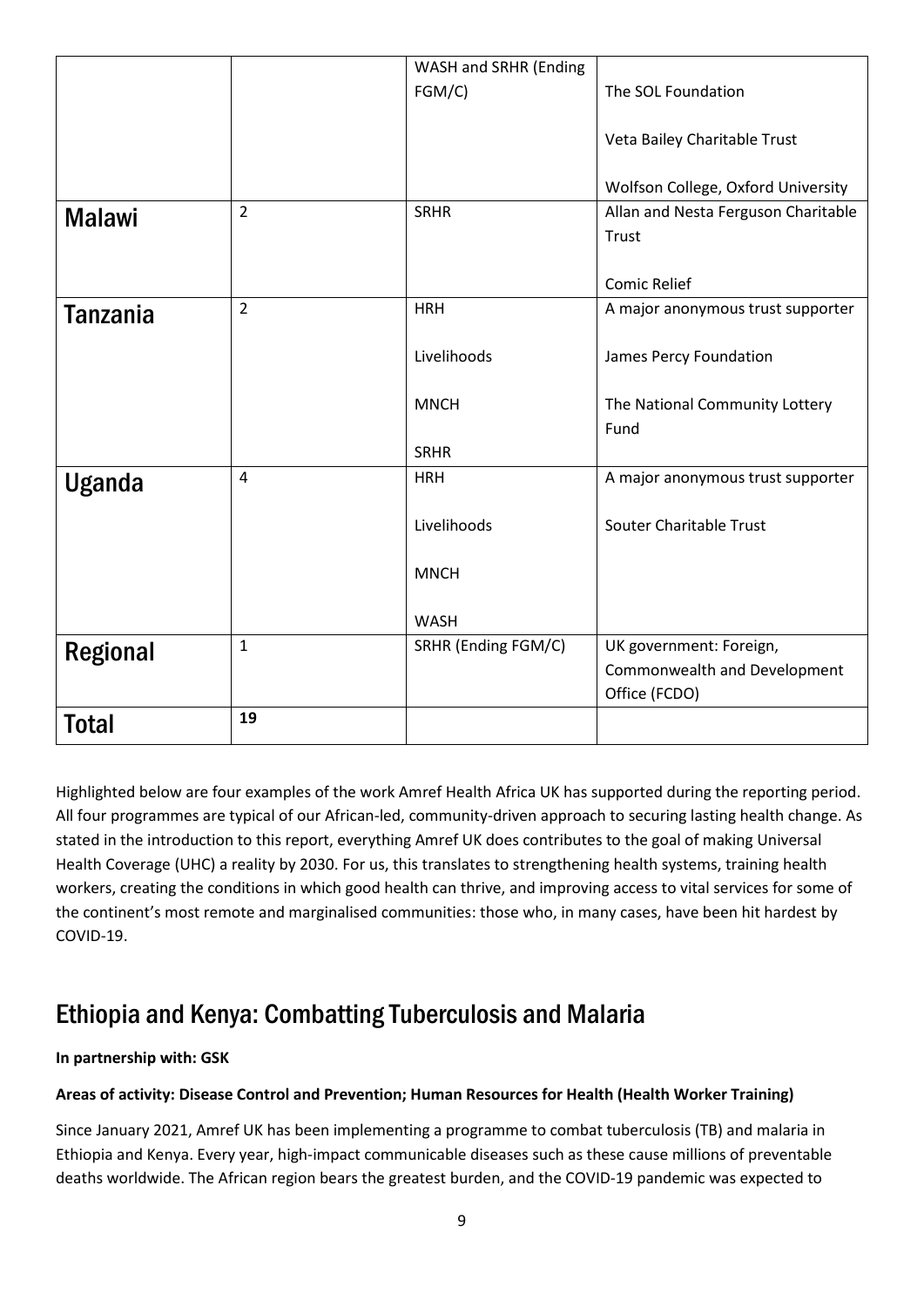exacerbate this, with fewer people accessing health services and seeking diagnosis/treatment as well as the redirection of already scarce health resources to pandemic response.

To address this, Amref is implementing a 20-month £2.2 million project, funded by our long-standing partner GSK. The programme aims to improve prevention, diagnosis and management of TB and malaria through training health workers, improving diagnosis of these diseases at health facilities, increasing community awareness, and strengthening data for high-level decision-making.

During the project's first year in Kenya, we adapted TB and malaria curriculums, trained approximately 2,000 frontline health workers (face-to-face and/or digitally) across six counties on disease management, and trained health managers on supply chain management. We also supported county management teams in various ways including mentorship and with leadership training, and provided data training for TB and malaria co-ordinators at the county level to improve data use.

In Ethiopia, we are working in two regions, Afar and Somali. Over the first year of the project, we trained approximately 300 health workers on TB and malaria. To improve diagnosis of these diseases, we also trained laboratory technicians, and supported quality testing in 25 health facilities and 60 community health posts. At the community level, we trained 134 volunteers on case detection and screened 300 people for TB through outreach services.

Our work in Ethiopia is integrated into a larger USAID-funded programme focussing on maternal and child health services, so our activities are focused on tackling TB and malaria in mothers and children. Towards the end of 2021, we also secured £334,000 funding from ViiV Healthcare Positive Action to integrate HIV interventions into the GSK and USAID projects over an 18-month period. This new project aims to contribute to the prevention of mother-tochild transmission of HIV, and this alignment is particularly important given the well-established links between TB and HIV.

## Malawi: Dance for Change

### **In partnership with: Comic Relief**

### **Area of activity: Sexual and Reproductive Health and Rights**

In 2021, Amref UK began implementing a new 18-month project in Mangochi District, Malawi. The project supports teenage girls aged between 15 and 19. We have chosen to focus on this group because teenage pregnancy and child marriage rates in Malawi remain some of the highest worldwide.

For girls, marriage at such a young age - often to a much older man - is damaging in several ways. It often limits or prohibits access to education or employment opportunities, can lead to social isolation, and in many cases is accompanied by sexual or domestic violence. Early marriage is closely linked to early pregnancy. When a young girl becomes pregnant, marriage is often viewed as the only option. Girls who are forced to marry early lack the power, resources, and support to decide when to have children, and early pregnancy poses significant risks to their physical and mental wellbeing.

Alongside teenage pregnancy and child marriage, girls and young women in Mangochi face other problems related to their sexual and reproductive health and rights. One in five young women has experienced sexual violence. Often a culture of silence is the norm, so girls suffer in silence and are even labelled as the culprit, responsible for seducing the perpetrator. This can have long-lasting ramifications for girls' mental as well as physical health.

These problems all stem to some degree from a lack of gender equality. Instead, patriarchal beliefs around the inferiority of girls and women prevail, stopping them from fulfilling their potential. This project seeks to challenge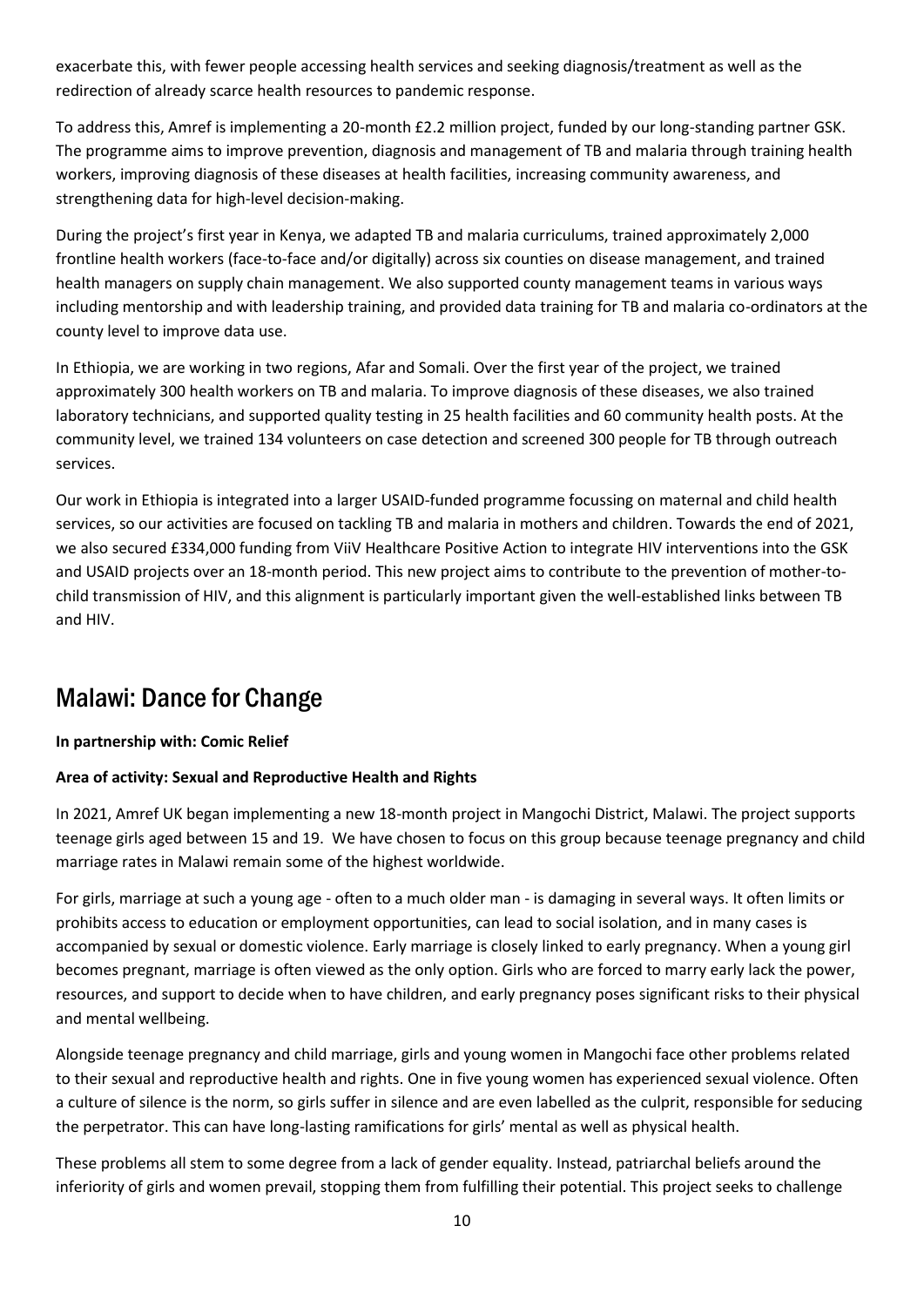these norms by supporting boys and girls from Mangochi to access the resources and knowledge they need to make informed choices about their reproductive health, contributing to a reduction in teenage pregnancy, early marriage, and sexual and gender-based violence among teenage girls. Using an experiential learning approach that utilises music, dance, and other creative facilitation techniques, young people will be equipped with knowledge and skills to better understand themselves, each other, and the world around them. This project will also strengthen local capacity for 'sports for change' approaches.

In total, the project will deliver a participatory music and dance programme to 6,400 boys and girls in Mangochi and will increase knowledge of, and access to, youth-specific SRHR topics and services, in turn helping to reduce cases of teenage pregnancy, early marriage, and sexual and gender-based violence among teenage girls.

# Kenya: Alternative Rites of Passage (ARP) / WASH Phase II

### **In partnership with: Rabelais Trust**

### **Areas of activity: Sexual and Reproductive Health and Rights (Ending FGM/C); Water, Sanitation and Hygiene**

Over the past decade, Amref Health Africa has been working to end Female Genital Mutilation/Cutting (FGM/C) in Kajiado County in Kenya. In 2021, these efforts were re-energised through the implementation of a project that develops a community-driven-and-led initiative using Amref's Alternative Rites of Passage (ARP) model to work towards ending FGM/C, retaining the significance of cultural rituals and celebrations during the transition to womanhood while removing the harmful 'cut' for girls.

Kajiado is home to Maasai communities that maintain FGM/C as an integral part of their way of life, despite the introduction of the Prohibition of Female Genital Mutilation Act in 2011 which effectively banned and criminalised the practice of FGM/C. Because of this, the rate of FGM/C in Kajiado Central Sub-County remains well above the national average at 51%, according to a 2017 study.

An evaluation of Amref's Community-Led Alternative Rites of Passage (CL-ARP) programming in Kajiado County has shown that CL-ARP plays a decisive role in decreasing FGM/C, as well as child, early and forced marriage. Since Amref began working in the area, FGM/C rates among girls in the region have declined by 24.2%. Girls stayed in school for an average of 2.5 years longer and were more likely to delay marriage and childbirth, with teenage pregnancy declining by 6.3%.

Throughout this second phase of the project, Amref is applying its experience to reach 3,000 individuals with safe water, sanitation, and hygiene (WASH) services, which is an effective entry point into communities, from which, conversations on Sexual Reproductive Health Services and Rights (SRHR) topics among adolescent girls and women of reproductive age develop. By working with the community, Amref develops its ARP approach to prevent 1,500 girls from undergoing FGM/C practices and child marriage in the county. And to ensure skills, knowledge, and capacity to work towards better health in Kajiado continue once the project ends, Amref is also deploying a mixture of in-person activities and its mobile learning platform, Leap, to train 90 Community Health Workers (CHWs) and link them to villages to monitor and track gender-based violence.

### Uganda: Piwa Maleng ("Our Clean Water") Phase II

**In partnership with: A major anonymous trust**

**Areas of activity: Sexual and Reproductive Health and Rights; Water, Sanitation and Hygiene**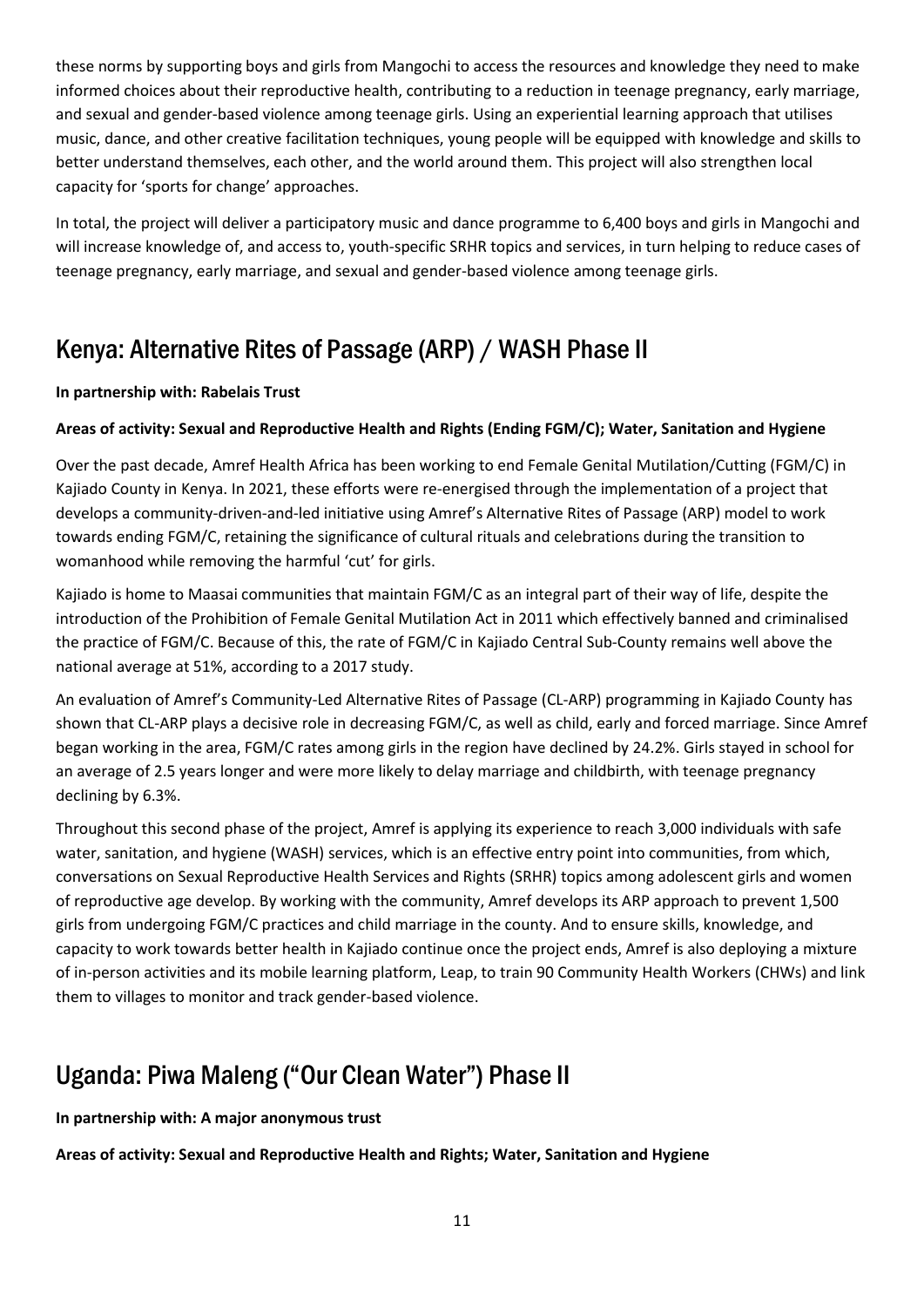In 2021, Amref UK successfully ended the first phase of an 18-month Water, Sanitation and Hygiene (WASH) programme in Amuru District, Northern Uganda. WASH is essential for reducing sanitation-related diseases in women and children, but approximately 31% of people in Amuru do not have access to safe water, lower than the national average. This is due to factors such as non-functional water sources as well as a lack of education about safe water and sanitation.

The first phase of the Piwa Maleng project, funded by a major anonymous trust, aimed to address these challenges by drilling and/or rehabilitating 36 boreholes in villages to improve access to clean and safe water for 10,800 people as well as providing education on sanitation and hygiene.

We surpassed our target and drilled/rehabilitated a total of 49 boreholes, supporting approximately 14,700 people to access a safe water source close to their homes. As a result of this work, we increased the percentage of people accessing safe water from 32% to 98% and reduced the distance to access safe water with 55% of households travelling less than 500 metres compared to 40% of people before the project. We also improved water safety, with a reduction in *E. Coli* contamination from 60% to 30% in a range of water sources. In addition, the programme aimed to improve hygiene and sanitation practices through activities such as community dialogues and radio talk shows. 12 villages were declared open defecation-free. To ensure that the project's successes continued beyond its lifespan, committees and mechanics were trained to be able to operate and repair the boreholes as well as continue to promote hygiene within the communities.

The success of this programme led to the development of a second phase which began in September 2021. Funded by the same anonymous trust, this £2.5 million project is being implemented over five years and builds upon the successes and lessons of the first phase. Like its predecessor, Phase II is also focused on improving access to safe water in Amuru District, but aims to bring water even closer to homes by setting up solar-powered systems to direct water from boreholes to taps in schools and villages. Additionally, the programme will introduce education on sexual and reproductive health and rights (SRHR) and tackle this alongside WASH interventions through joint events and dialogues. The overall aim of this exciting second phase is to reduce the rate of teenage pregnancy and improve access to WASH for 39,000 people living in Amuru.

### Research

Research is a crucial step towards achieving lasting health change in Africa and is a key component of Amref Health Africa's mission. Amref Health Africa aims to embed research within our programmes in order to (1) identify priority areas for programming and (2) provide evidence-based solutions to challenges facing the communities we serve. The overall purpose is to generate evidence in order to transform policies and practices in health development.

At Amref UK, we have been supporting this vision by incorporating research studies into our programmes to inform decision-making for future work, as well as using evidence within the UK to demonstrate the impact of our work and provide thought leadership on health development in Africa.

In 2021, we incorporated research studies into some of our newly-funded programmes to look into:

- **•** The effectiveness of integrating disease control and prevention (DCP) interventions into maternal and child health services
- **·** The effectiveness of malaria community case management
- Mental health issues associated with TB stigma
- **·** The effectiveness of integrating SRHR and WASH interventions

We also published research from previous UK-funded programmes including: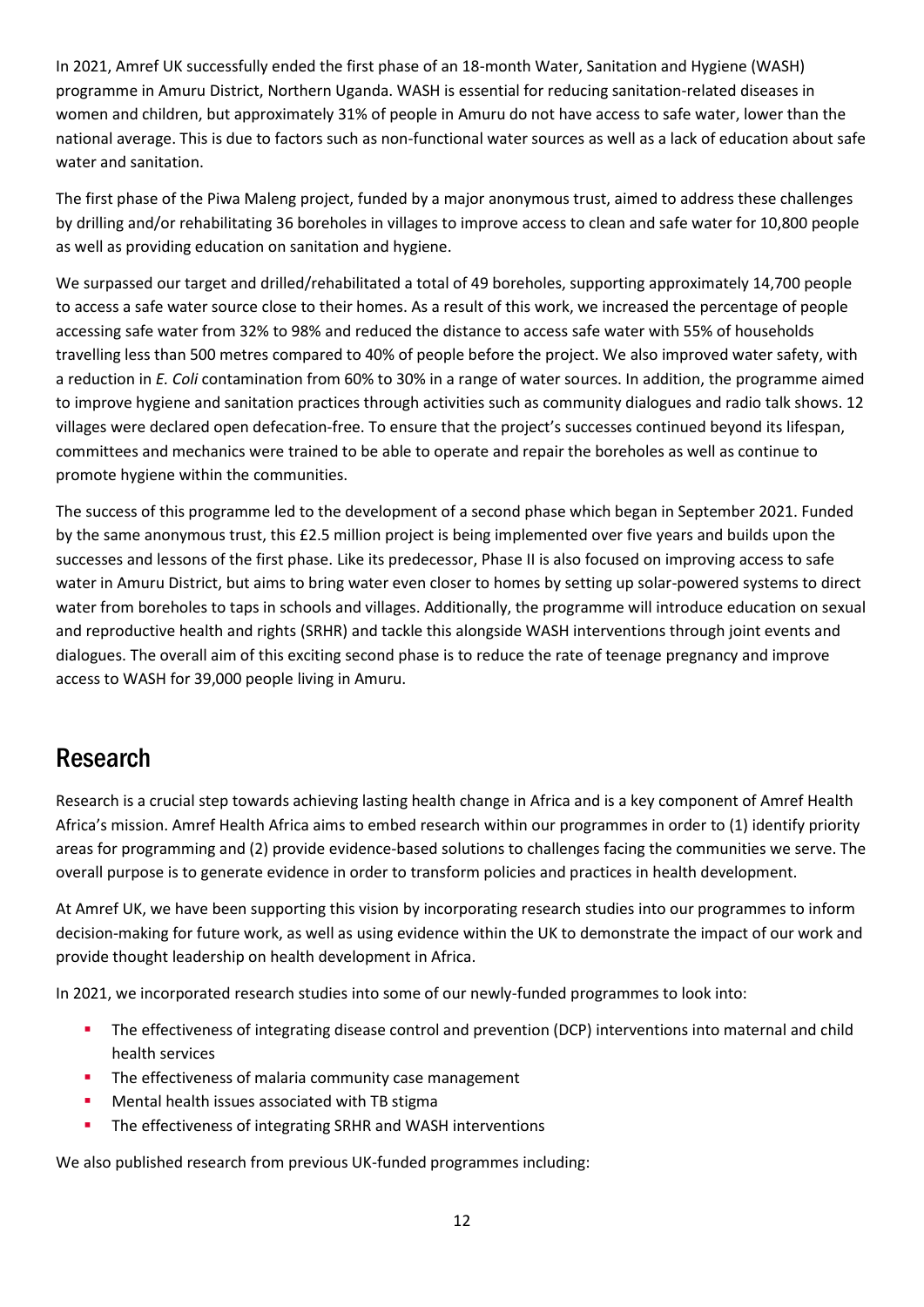- Kiarie *et al.* (2021) The prevalence and associated factors of undernutrition among under-five children in South Sudan using the standardized monitoring and assessment of relief and transitions (SMART) methodology. *BMC Nutrition* 7:25
- Mulenga D, *et al.* (2020) Adequacy of Prenatal Care and its Association with Low Birth Weight in Ndola and Kitwe, Zambia. *J Preg Child Health* 03:108
- Nyirenda HT, *et al*. (2020) Postpartum Depression among Postnatal Women as a Result of Disrespect and Abuse During Labour and Delivery. *J Preg Child Health* 03:109

Key lessons from these publications can be used for effective programme design. For example, mothers who started prenatal care in the first trimester are more likely to receive all screening tests, so initiation of prenatal care and access to services is important for quality of care (Mulenga *et al.*, 2020). Additionally, disrespect and abuse during labour can lead to depression, so there is a need for respectful maternity care as well as assessing signs of poor mental health for early interventions (Nyirenda *et al*., 2020).

# <span id="page-12-0"></span>Our Achievements: Income-Generation

Amref UK raised a total of £809,000 in unrestricted and £4.3 million in restricted funds in the year 2021. The most significant portion of our income came, as in the previous year, from trusts and foundations, with a number of large grants totalling £2.6 million in 2021. 2021 also marked the thirty-third year of our partnership with GSK and saw the start of an ambitious new 20-month programme with £1.7 million of income received in 2021 (see Income from Charitable Activities, p.15). We also saw a modest but encouraging increase in unrestricted gifts from major donors.

## Approach and Stewardship

2021 was a busy and creative year for our income-generating teams at Amref Health Africa UK, with many initiatives continuing to develop as well as new ones launching. The teams were supported by several volunteers as well as Amref Health Africa HQ and country offices, Amref's other European and North American offices, and the Board of Trustees.

Halfway through the year, we launched our ambitious new fundraising and engagement campaign, 'Vaccine Solidarity with Africa'. This campaign brings together our communications with a clear and cohesive message and provides a tangible and impactful message for donors giving unrestricted funds. It also allows us to integrate our response to the COVID-19 pandemic into our core messaging and fundraising rather than keep it as an add-on and recognises how positively our supporters responded to our emergency appeal in 2020.

To support our unrestricted fundraising, we created a Development Council, with members drawn from the Board of Trustees, existing donors, and new supporters. The goal of the Development Council is to raise funds from major donors, trusts, and companies to support the 'Vaccine Solidarity' campaign.

Amref UK used a range of tools and processes to plan and deliver activities and monitor income and expenditure. In particular, the Raiser's Edge database was used to store all personal data as well as information on gifts and consent preferences, and to analyse donors and data. The Charity also used internal risk management and key performance indicator documents to ensure we were on track to meet targets as well as complying with internal and external guidance and regulations.

Amref UK renewed its membership with the Fundraising Regulator and attended sector conferences and training to ensure best practice across income-generating activities. The Charity received no complaints related to fundraising in 2021, there were no data protection breaches, and there were no reported instances of failures to comply with any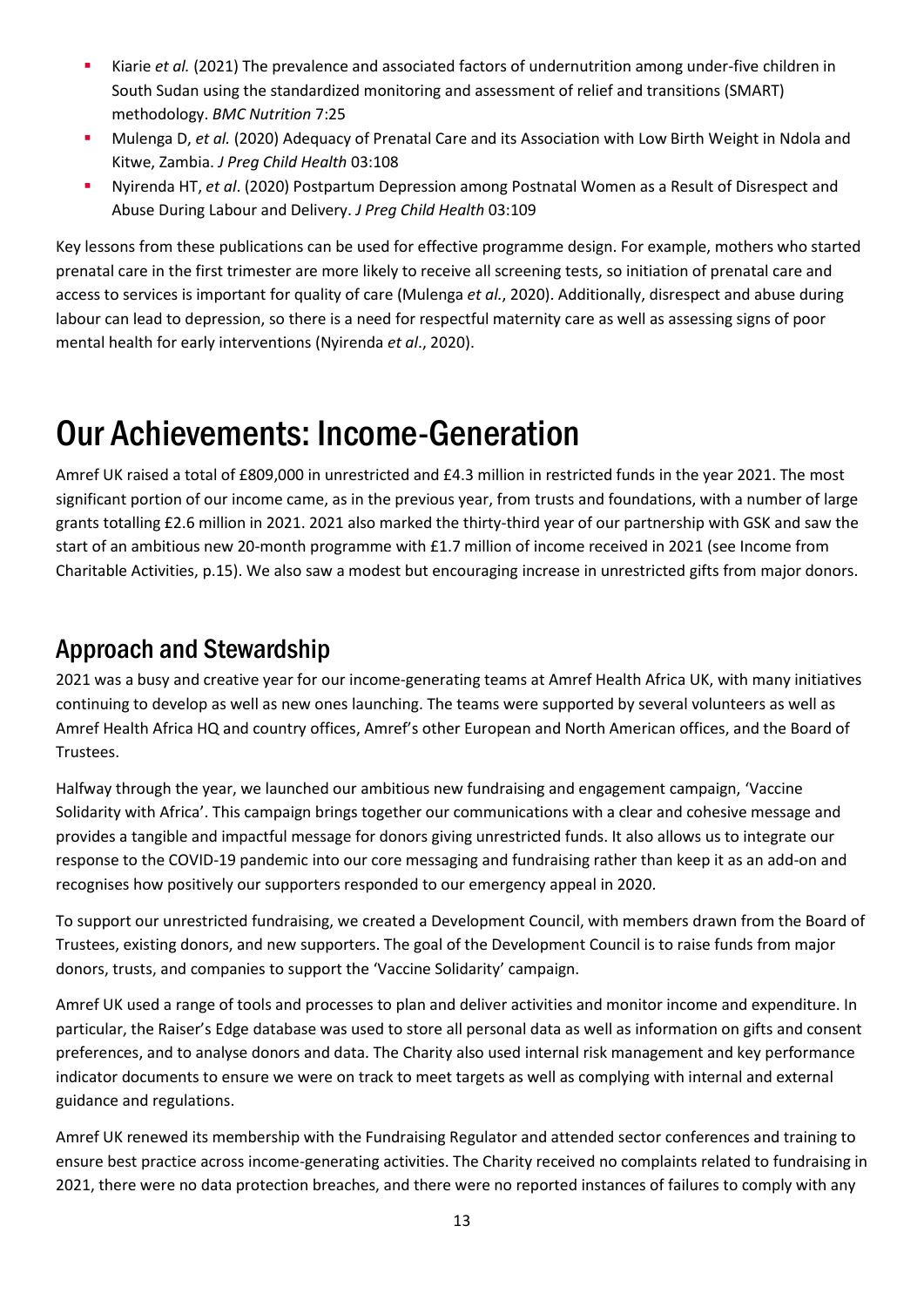schemes or standards including those of the Fundraising Regulator. In the 2021 financial year, Amref UK did not work with any commercial participators or professional fundraisers on fundraising activities.

Treating supporters with respect and dignity remained a key priority in 2021. We reviewed our Privacy Policy and how we use our database as well as how we record and manage consent preferences, and our supporter journeys for individuals. We ensured that the Privacy Policy, Fundraising Regulator logo and other essential statements were displayed in online and printed fundraising materials. We undertook a review of our legitimate interest basis for contacting individuals as part of our GDPR compliance early in 2021 and will do so again in early 2022, taking the appropriate actions.

Within working hours, we responded to all supporter queries and requests within 24-48 hours (but often within a couple of hours of receiving the request) and we were efficient at updating consent preferences and opt-out requests. Amref UK does not specifically work with children or other vulnerable groups, but we recognise vulnerable individuals will be included within our supporters and our database. We used our Safeguarding Policies to help ensure communications were appropriate and adjusted communications for any individuals who appeared to be in a vulnerable position. The most postal mailings any supporter received from Amref UK in 2021 was four, with up to 23 emails for those who had opted into the mailing list. We sent significantly more emails in 2021 than in 2020 due to an increased focus on digital communications driven by the pandemic and customer demand. This remains a highly engaged audience, with open rates that consistently surpass industry standard. Our communications are designed to inform, inspire, and encourage.

### Incoming Resources from Donations and Legacies

We raised £598,000 (£567,000 unrestricted and £31,000 restricted) of Incoming Resources from Donations and Legacies in 2021. The majority related to income from individuals, including major donors. Fundraising from individuals was a key focus in 2021 as it forms the basis of our strategy for the next few years. We saw 2021 as a year to keep doing what we do well, and to research and plan new activities for the following year.

We continued to fundraise from individual donors with £379,000 being raised in 2021. Once again, we did not invest in regular giving acquisition, but our goal to minimise attrition and maximise organic recruitment of new donors meant that the majority of individual donor income came from our regular givers. We look forward to significantly investing in this area in 2022 in line with our new strategic focus. We also fundraised from individuals through directmail appeals; these generally performed well, exceeding targets and raising a total of £66,000. We continued to segment data, offer different gift amounts, and use new case studies and supporting materials to engage our donors. For the 2021 Christmas Appeal, we worked with a designer to give supporters a 'make your own Christmas bauble' to celebrate Amref Flying Doctors and their response to the pandemic. We also used a match-funding mechanism once again to further encourage supporters to donate.

We invested modestly in digital fundraising and online donations, with an improved donation page, online campaign collateral, supporter webinars and a more frequent and timelier e-newsletter. We raised a total of £25,000 in online donations, compared to just over £30,000 the previous year. The drop is mainly due to more major donors giving directly rather than through the website. We also worked closely with the Communications team on the development of a new website and selection of a new online donation provider, which launched in early 2022 and provides a springboard for our investment in digital fundraising.

Gifts from major donors (£5,000 and above) was a priority area in 2021 and we raised a total of £52,000, compared to £18,000 the previous year. We aim to double this again in 2022. Our new giving circle, the Mbele Movement, proved popular with supporters, attracting eight members who have committed major gifts for at least three years. In-person engagement with high-net-worth individuals was limited due to pandemic-related restrictions, and we had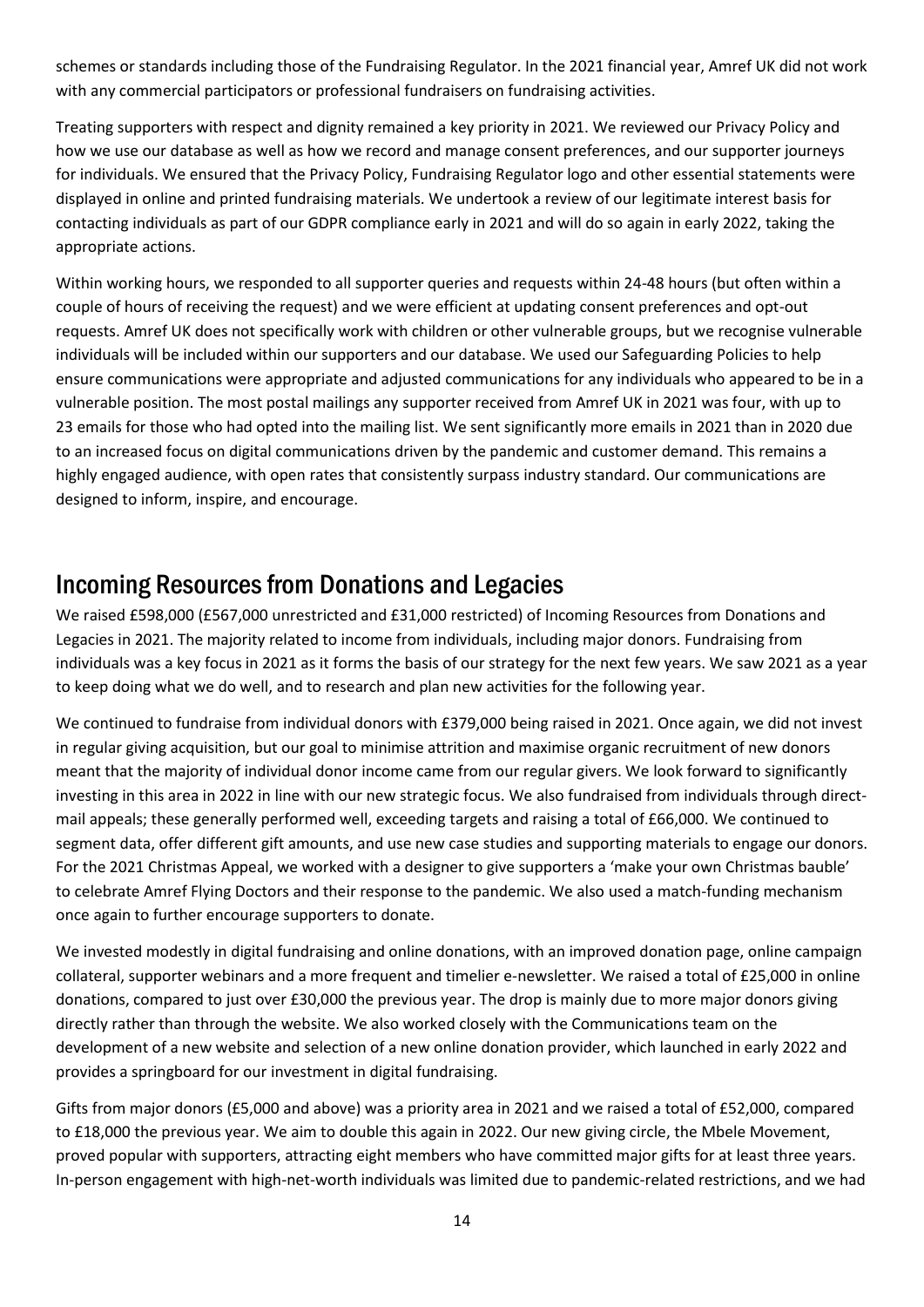clear feedback from the Development Council that more engagement opportunities are essential if we are to further grow our major giving income; this will be a priority for 2022.

The COVID-19 pandemic continued to affect and disrupt our Community and Events calendar, with several events changed, postponed, or cancelled at short notice and therefore we did not raise as much as we had hoped, with endof-year income from Individual Sponsorship & Events Donations at £20,000. Key events included the London Marathon, London Landmarks Half Marathon, and Royal Parks Half Marathon – the first time we have had a team compete in this latter event. In addition, we promoted our own event, the Spring Step Challenge, for the second year running.

The nature and size of our database means that legacy and in memoriam income is always difficult to predict. 2021 was a strong year for this income stream, with a total of £59,000 received.

We saw an uplift in unrestricted, flexible gifts from trusts and foundations in 2021 – reflective of the wider sector response to the pandemic and a greater understanding by trusts of the value of flexible funding. We received repeat annual gifts of £100 - £5,000 from many loyal trust donors, for which we are very grateful. In addition, we secured a two-year £50,000 flexible funding grant from a new donor, the Schroder Foundation, prompted by our 'Vaccine Solidarity with Africa' campaign; and £30,000 from People's Postcode Lottery to support our communications activities in the UK, including the revamp of our website.

### Income from Charitable Activities

We raised £4.6 million (£0.2 million unrestricted and £4.3 million restricted) of Income from Charitable Activities in 2021. Trusts and foundations continued to be a vital source of income for Amref Health Africa with £2.5 million raised. A further £1.7 million was received from GSK.

A key focus for 2021 has been excellent stewardship of existing donors, in line with our fundraising strategy to focus on increasing commitment from existing, loyal trust donors given the current competitive fundraising environment.

Several major restricted projects funded by trusts and foundations came to an end in 2021, including our 'Uzazi Uzima' (Safe Deliveries) project in Tanzania, the 'Kasisiro Zaabu' (Waste is Gold) waste recycling project in Uganda, and the 'Sport for Health' project in Kenya. We hope to share new proposals with the donors who funded these projects in 2022.

Significant new grants secured in 2021 included £2.5 million over five years from a major trust supporter, wishing to remain anonymous, to extend our work in Amuru District, Northern Uganda through Piwa Maleng Phase II, an integrated WASH/SRHR project; £220,000 from People's Postcode Lottery, representing an extension of its support for our 'Sport for Health' project in Nairobi, Kenya; £75,000 from The Waterloo Foundation, (£48,000 of which has been recognised in 2021) for our COVID-19 response in Uganda; and £214,000 from new partner the Croda Foundation, also for the COVID-19 response in Uganda (programme to start in 2022). Amref UK also brokered and supported an application to Comic Relief which saw £206,000 of income secured for and recognised by Amref Malawi (the programme is managed by Amref Malawi, supported by Amref UK).

At the end of the year we were delighted to work with People's Postcode Lottery to change our partnership to a more long-term model with more flexible funding and submitted an application for a flexible grant of £400,000 in 2022, with the same amount available in 2023 and 2024. The income from this partnership will support both UK core costs and programmes in Africa.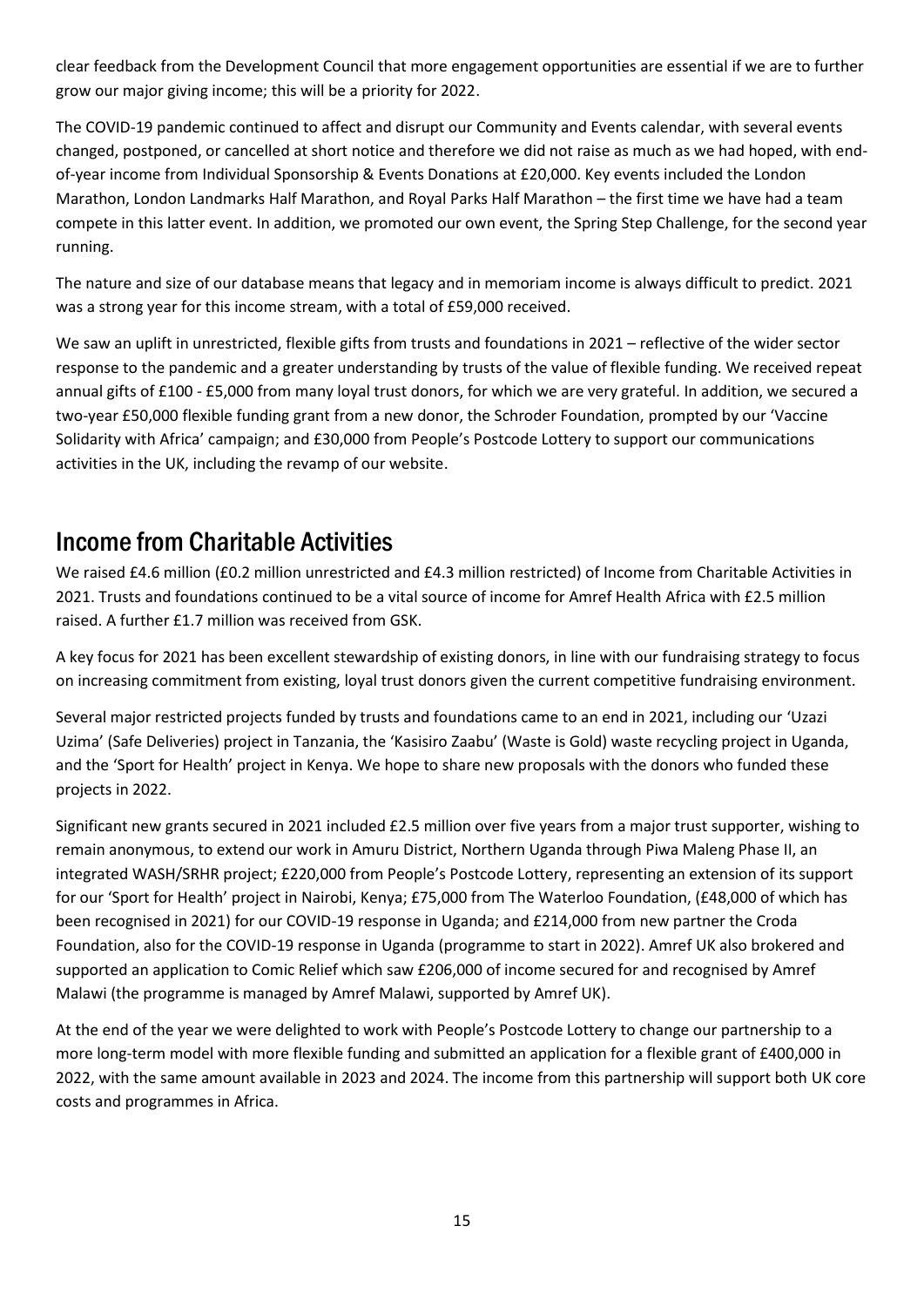# The GSK Partnership

2021 marked the thirty-third year of our partnership with GSK and saw the start of an ambitious new 20-month programme. Under this renewed partnership, Amref and GSK agreed to deliver a programme addressing TB and malaria in Ethiopia and Kenya between 2021 and 2022. Towards this intervention, GSK will be investing £2,200,000 over the period. Of this income, £1,650,000 was received in 2021.

Under this partnership, GSK also introduced Amref to tech company Cognizant and agreed to fund a £211,000 programme towards improving the effectiveness of digital health worker training. This income will be received in 2022 and the programme will launch in March.

We also renewed our partnership with ViiV Healthcare Positive Action, closely connected to GSK, with a £334,000 HIV programme in Ethiopia. The 18-month programme began in October 2021 and £257,000 of the income was received during the year 2021 (£7,000 of which was recognised in 2021). The Head of Programmes and Strategic Partnerships continues to engage with GSK's leadership as our partnership continues to evolve beyond 2021.

# <span id="page-15-0"></span>Our Achievements: Communications

Throughout 2021, the Communications function continued to focus on supporting income-generation through the Fundraising and Programmes teams (as per our 2020 – 2023 organisational strategy), producing compelling, tailored content that inspires our key audiences to engage with Amref Health Africa.

## **Campaigns**

The key focus of communications activity in 2021 was the 'Vaccine Solidarity with Africa' campaign. Launching in June, this ambitious, integrated campaign will run for a total of two years, aiming to raise £2 million to support vaccination-related programming across the continent. The Communications team took the lead on creative concepts and communications collateral (messaging, visual assets, content). We provided strategic, messaging and design support with various fundraising products and publications as well as coordinating the launch event, which received the highest turn-out to date in our long-running series of supporter webinars. The campaign's timeliness and bold messaging has resonated with a broad range of audiences. The 'Vaccine Solidarity' theme will continue to underpin Amref UK's communications and fundraising activities in 2022.

Another milestone was the UK publication of a memoir written by Amref Health Africa's Global End-FGM/C Advisor Nice Nailantei Leng'ete. We organised an online launch event chaired by Sky News presenter Kimberley Leonard and secured coverage on Sky as well as Times Radio. We had planned to host Nice in the UK for a major donor event in Q4 of 2021, but her travel plans were disrupted by the Omicron variant. We hope to be able to reschedule the event in early 2022.

## Digital Communications

Amref UK's digital community continued to grow in 2021. We began the year with 53,989 followers across four social media platforms (Facebook, Instagram, LinkedIn, and Twitter) and ended it with a combined following of 77,217. The pace of growth has slowed as compared to 2020, which is line with – in fact, slightly better than – our predictions. The substantial increase in our online audience in the past couple of years means we have a solid base on which to build as we begin to scale up digital fundraising, in line with the new strategic focus on individual giving (see p.7).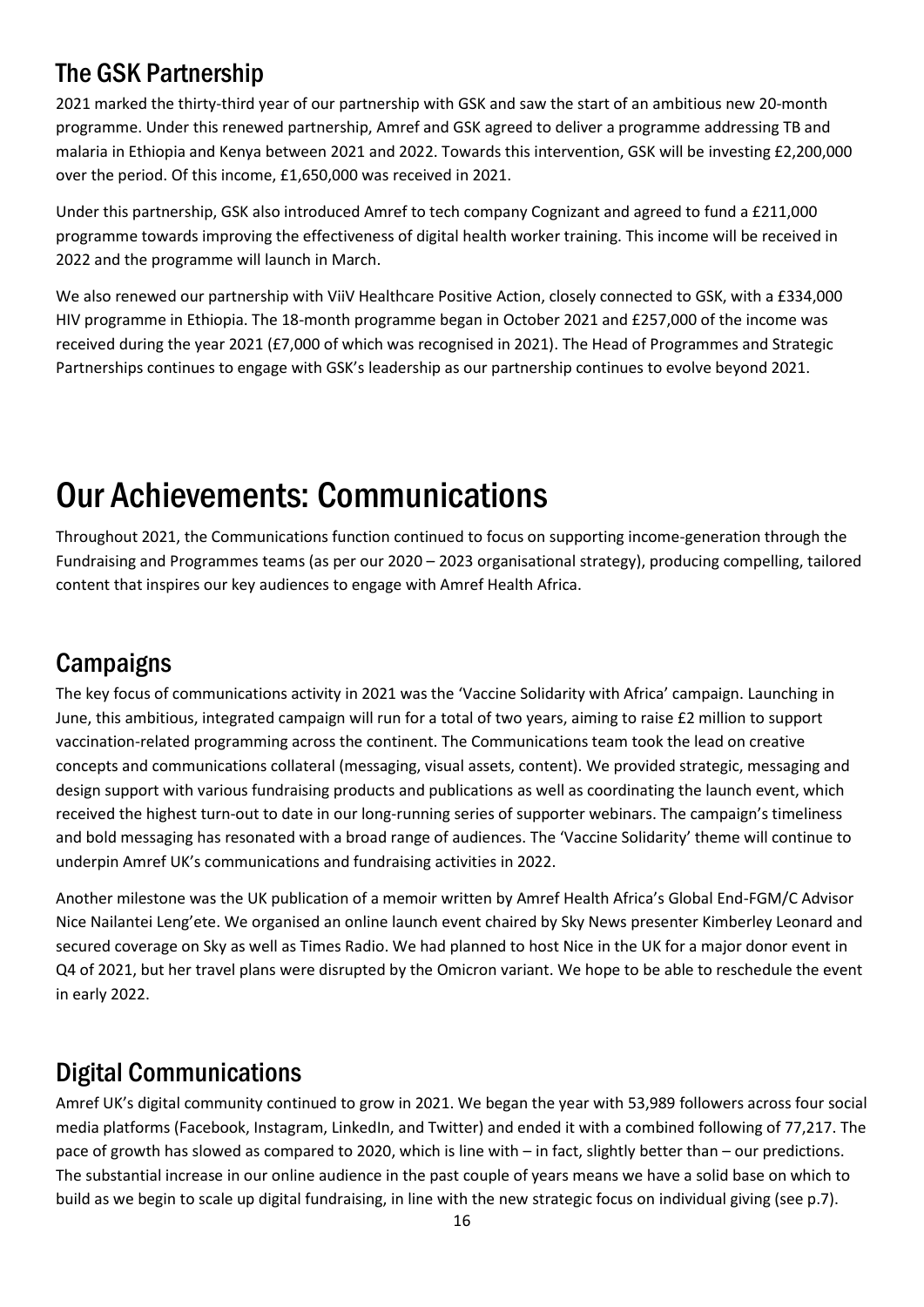Our newsletter audience also grew in 2021. This remains a highly engaged audience, with open rates consistently averaging above 50% (against an industry average of around 20%). The 'Vaccine Solidarity' campaign sought to capitalise on this engagement, with tailored email journeys specific to segments of the database. We will refine and scale up this approach in 2022 as per our new strategic focus.

Thanks to a generous grant from long-time supporters People's Postcode Lottery, we were able to embark on a total redesign of our website in early 2021. After a competitive tender process, we commissioned Syndicut to design and build the site. We pursued a persona-driven approach based on audience research conducted over the past several years, testing our assumptions against quantitative data pulled from Google Analytics and social media metrics as well as qualitative data drawn from interviews with real-life users. Decisions about structure and content were based on this research, ensuring we were catering to the needs and motivations of our audiences.

Key intended outcomes of the project were as follows:

- **•** Improved online donation functionality, particularly for those setting up new regular gifts;
- More, and more straightforward, opportunities for users to take action and engage with Amref;
- Integration of the website with Amref UK's CRM, Raiser's Edge, as well as payment platforms enabling the Fundraising team to economise time they would previously have spent on admin and donation processing;
- An all-round superior experience for users of all kinds.

The new site launched in January 2022, and we are closely monitoring key metrics. As we pursue our new strategic focus, we are treating the site as one element of a broader, integrated digital ecosystem.

### Thought Leadership

Brand recognition continued to grow in 2021, in large part thanks to Amref's prominent role in the COVID-19 response in Africa. During 2021, Amref Health Africa's expertise was sought out by a number of high-profile media platforms. Members of the Amref Health Africa family spoke about the topic of vaccine (in)equity on Channel 4 News, CNN International, and Sky News. It is encouraging to see the UK media recognise and seek out African perspectives and expertise. Amref was also asked to comment on cuts to the UK Aid budget by The Financial Times and The Guardian.

The topic of ethical storytelling continued to have traction. 2021 provided several opportunities for Amref UK to showcase its thought leadership in this field, including speaker slots at events organised by Bond, Charity Comms, Charity Digital, and the Resource Alliance. We continued to co-chair Bond's People in the Pictures working group, which aims to guide and support UK INGOs on ethical approaches to gathering and using images.

Also in 2021, we partnered with researchers at the University of East Anglia and the University of the Arts London on a research project called 'Who Owns the Story?', which allows us to take our strategic commitment to ethical storytelling to the next level by live-testing participatory approaches to content production. The project intends to help UK INGOs make evidence-based decisions on ethical approaches to communications and fundraising. The findings will be published in Q1 of 2022, and we hope to secure interest from sector media. We have partnered with Bond to host an online launch, and hope to organise an exhibition of the photos in Nairobi, so the participants – all Community Health Workers operating in Kibera – can showcase their work.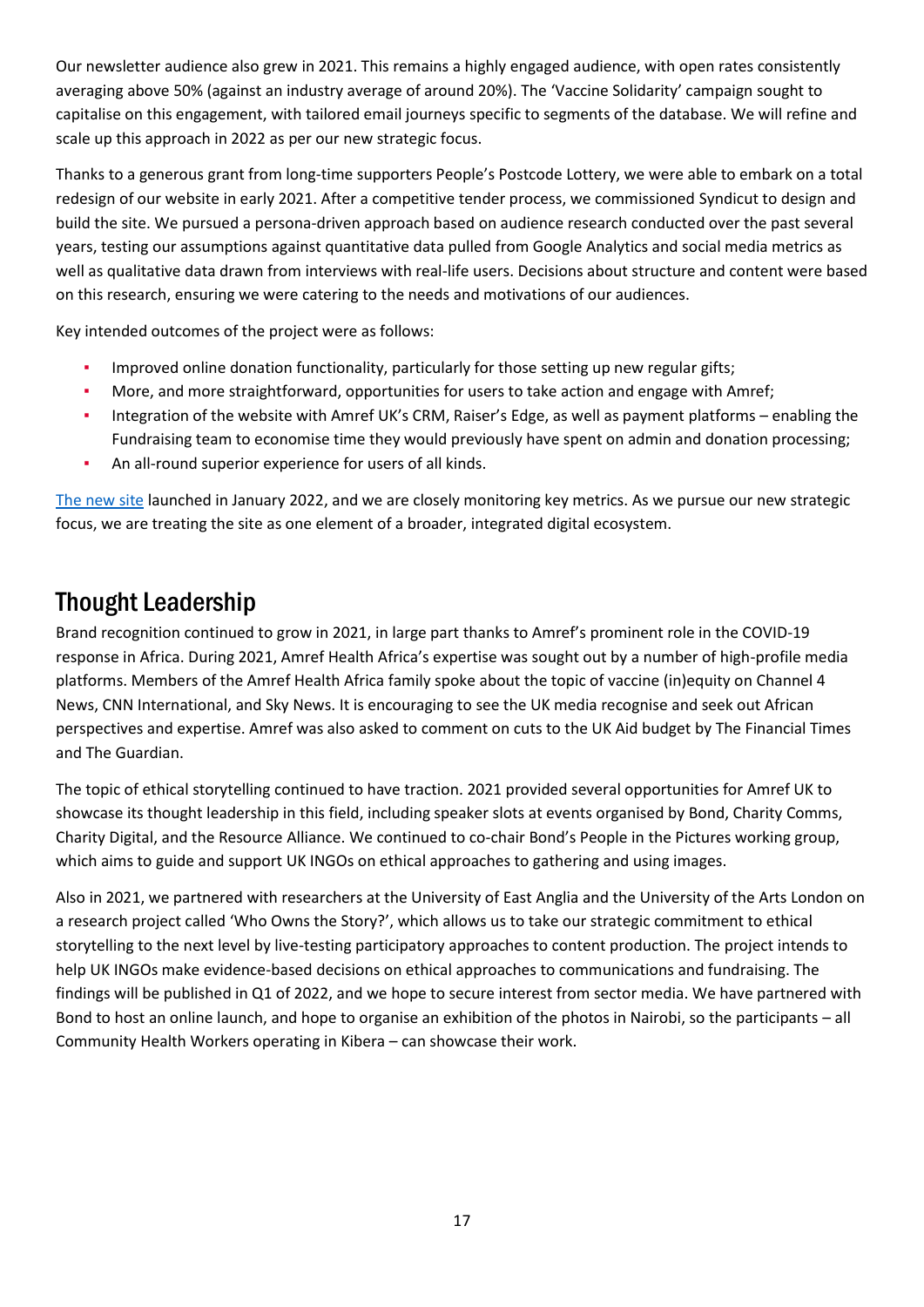# <span id="page-17-0"></span>Financial Review

Amref Health Africa UK has been continuing to implement its four-year strategy over this reporting period, and adapting accordingly in light of the findings of the Mid-Term Strategy Review undertaken in 2021 with a strong performance in financial terms.

Unrestricted income was 89% higher in 2021 compared to the previous period with continued strength in Individual Giving and Trusts and Foundations. The year-on-year increase was, in part, due to the decision to run our COVID-19 response campaign in early 2020 as a restricted rather than an unrestricted appeal whereas all four of our 2021 campaigns were unrestricted. We also saw an increase in our income from major donors with the expansion of our Mbele Movement giving circle as well as more legacy income compared to 2020. Working as part of a consortium of partners, we secured funding from the UK Government (Foreign, Commonwealth and Development Office – FCDO) to support the Africa-led movement to end FGM/C in September 2020. Due to its contractual nature, this funding is unrestricted and 2021 saw the completion of the co-creation phase and implementation underway with a full year of funding in 2021 compared to four months' worth in 2020. Unrestricted expenditure was 23% higher than the previous period primarily due to expenditure relating to the 'Support to the Africa-Led Movement to End FGM/C' programme and a higher staff headcount. Amref UK's expenditure profile has been kept under continual review and there has been a sustained focus on cost recovery. An agreement was also reached with GSK in the year to reassign and repurpose some funding received in previous periods. More detail is provided in Note 16 to the Financial Statements but one of the effects was the releasing of £89,000 to unrestricted, thereby boosting the overall unrestricted position for the year. There was an unrestricted surplus of £264,000. The effect of this is covered in more detail in the Reserves Policy section below.

Our restricted income was 95% higher than the previous period primarily due to the effect of our renewed partnership with GSK with a programme in 2021 addressing TB and malaria in Kenya and Ethiopia as well as year-onyear growth in Trusts and Foundations with new grants with both existing and new funders being secured in 2021. Restricted expenditure in the period was 9% higher than the previous period. This is predominantly made up of transfers to Africa for programme implementation and relates to programme requirements reflecting progress in implementation. This period's restricted surplus of £997,000 reflects the timing of receipt of grants compared to their disbursement to Amref Health Africa's HQ in Nairobi.

### Reserves Policy

We end the year with funds of £3.0 million. 67% of this, however, is restricted, and therefore not available for the general purposes of the Charity. This is a result of timing differences and represents funds pending disbursement to Amref Health Africa's HQ in line with programme implementation and progress.

The reserves calculations which underpin our policy are in line with Charity Commission guidance and are designed to ensure that we retain sufficient working capital, but that we are also well-equipped to address risks and opportunities faced, whilst also bearing in mind that we should only keep the reserves that are required, in order to use our funds most effectively. We aim to hold sufficient reserves to manage our financial risks and our working capital pressures which take account of our regular, more predictable financial activity as well as the current volatility and youth of some of our income streams and the fact that we are now part of consortium to deliver a payment-by-results contract for the FCDO, the inherent nature of which increases the pressure on working capital of the organisation. Given our plans to invest in Individual Giving fundraising to enhance the level of regular, unrestricted income generated, we also have an element of our free reserves available to enable us to harness these opportunities effectively.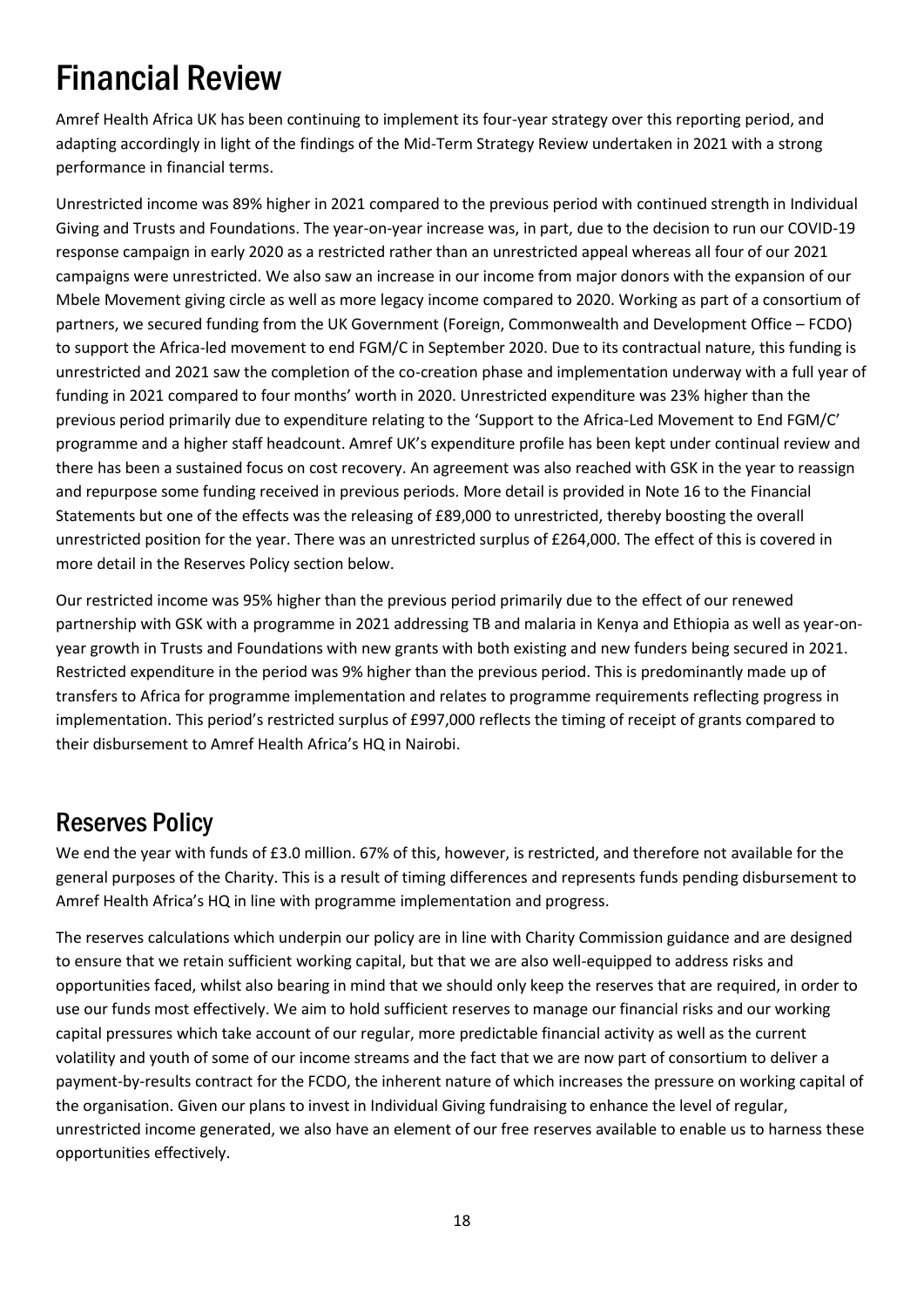The calculations showed that as of the end of 2021 we should aim to hold £590,000 - £895,000 in unrestricted free reserves.

The unrestricted free reserves held as of 31<sup>st</sup> December 2021 were £967,000, made up of unrestricted reserves less the net book value of tangible fixed assets. This is above the target range, and has largely arisen due to the release of £89,000 of GSK funding to unrestricted, unexpected legacy receipts just before the year-end and some key items of expenditure that were originally expected for the final months of 2021 but will now fall in 2022. Although the unrestricted free reserves level is above target range, the ambitious plans for investment in Individual Giving fundraising in 2022 and beyond mean that this level of funds stands the organisation in good stead to manage the associated risks and opportunities accordingly. The unrestricted free reserves levels will continue to be monitored closely to ensure that they are brought back into target range.

Please refer to the COVID-19 section of this report (under Risk Management Statement, p.21) for further information on the potential impact of the pandemic on the Charity's reserves position. We will continue to review our reserves policy to ensure it meets the needs of the Charity.

### **Investments**

All funds held in the UK for future use are held in deposit accounts available on demand with United Kingdom-based banks.

## Related Party Transactions

As set out in Note 15 of the Financial Statements, during the year, transactions were undertaken with Amref Health Africa's HQ in Kenya. Transactions were also undertaken with one company owned by the parents of one of the Key Management Personnel (KMP). Donations were also received, and Christmas cards bought, by a number of Trustees and KMP with a further donation from a company for whom one of our Trustees also acts as a Board Advisor.

# <span id="page-18-0"></span>Structure, Governance, and Management

### Constitution and Governing Documents

Amref Health Africa UK is registered as a company in England, Company Number 00982544, whose members' liability is limited by guarantee. The members are constituted solely of Trustees and all Trustees are members. The objects of the company, the powers of the Board of Directors and the regulations concerning the appointment of new Directors are set out in the Memorandum and Articles of Association, last amended on 26<sup>th</sup> May 2021 to better reflect the reality of Directors being appointed for a three-year term with the option of serving two further, consecutive three-year terms.

Amref Health Africa UK is also registered as a Charity with the Charity Commission in England and Wales, Charity Number 261488. The organisation's Charitable Objects are "to support and foster the investigation and advancement in Africa of medical, scientific, educational and cultural knowledge and to apply the knowledge derived therefrom to the causes, prevention, relief and therapy of human diseases and misery for the relief of mankind in general".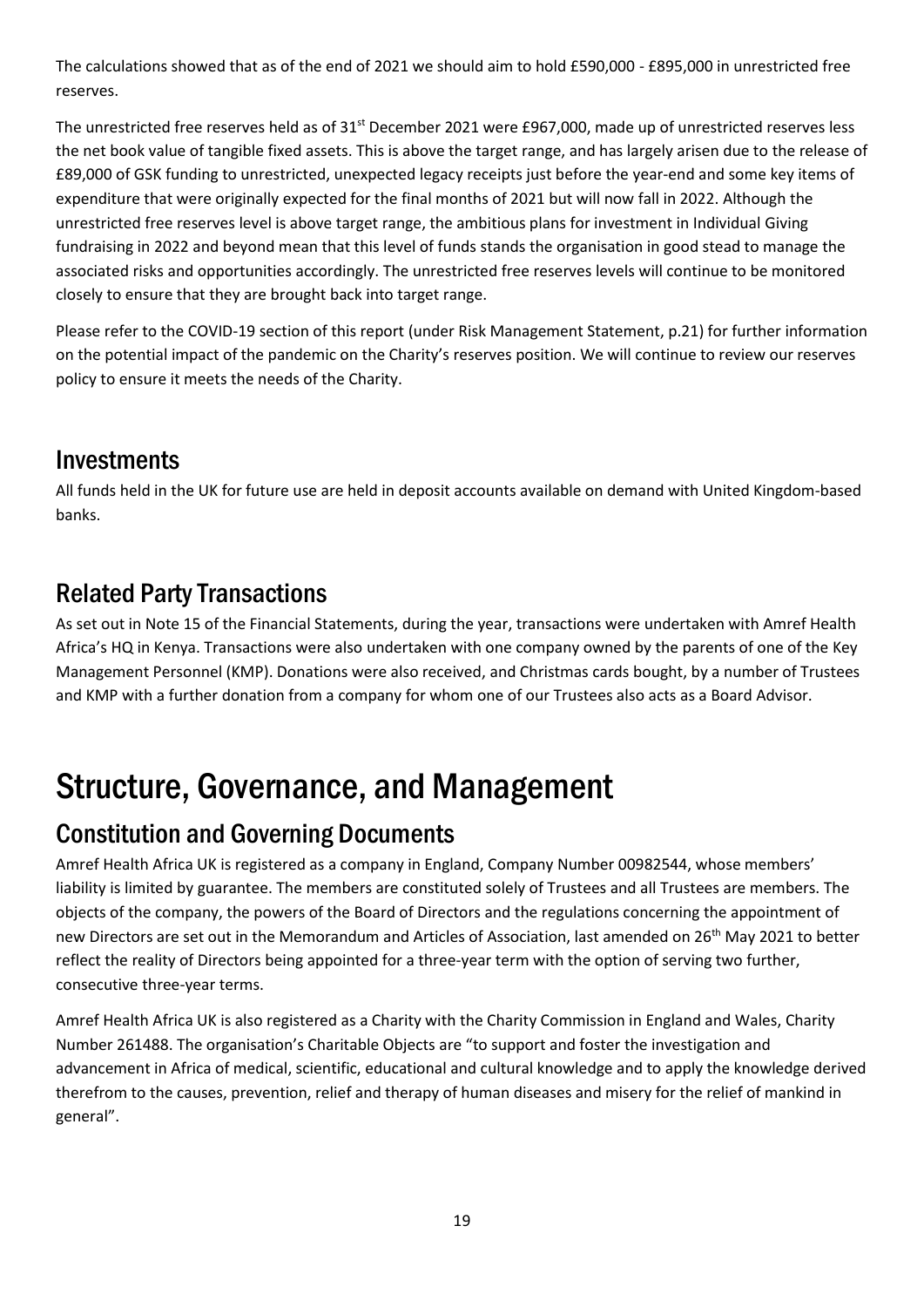## Governance

The Board of Trustees is responsible for the effective governance of the Charity. A steady renewal of Directors is provided by the maximum terms of office (three consecutive terms of three years totalling nine years) set out in the Memorandum and Articles. Succession planning arrangements ensure timely replacement of Trustees resigning or reaching the end of their terms of office.

During the reporting period, in addition to the Finance Committee, a second sub-committee, the Governance Committee, was established. Both these sub-committees of the Board meet quarterly in advance of the full Board meeting. The Finance Committee's remit includes internal control and risk management systems, financial planning and reporting, financial policies and procedures, fraud and whistleblowing of a financial nature, and external audit. The membership of the Finance Committee is drawn from existing Board members and must include the Treasurer and the Chair. The remit of the Governance Committee includes Board structure, focus and effectiveness, organisational structure and culture, Human Resources-related areas such as performance, reward and recognition, policy review, and the broader governance considerations regarding the relationship with Amref Health Africa HQ. The membership of the Governance Committee is drawn from existing Board members and must include the Chair.

There were no changes to the Board of Trustees in 2021. However, new Trustees are recruited through a formal process which includes external advertising of the vacancy, written applications, and formal interviews with current Trustees and the Chief Executive. Following appointment, new Trustees undertake an induction process which covers their formal and informal roles and responsibilities as Trustees and gives a detailed introduction to the aims and work of the organisation.

Good governance is supported through a suite of policies and procedures which are reviewed on an annual or biennial basis. Within this period, a number of policies and procedures were reviewed and amended to ensure they were fit for purpose and conducive to the remote working environment arising from the COVID-19 restrictions where appropriate.

## Pay Policy for Senior Staff

The Board of Trustees, together with the Senior Management Team, make up the key management personnel of the Charity. Trustees give their time freely and details of any expenses and related party transactions are disclosed in the Notes to the Accounts.

Remuneration of all executive staff including the Senior Management Team follows a clear policy: each position level is banded, and market data is considered to ensure that the salary bands reflect the Charity's desire to pay competitively compared to similar organisations in the sector, and that inflation levels are reflected where possible. A percentage increase was applied across all salaries with effect from  $1<sup>st</sup>$  January 2021 which comprised an inflationary increase as well as a performance-related-pay element and a further percentage increase was applied from the start of 2022.

# <span id="page-19-0"></span>Risk Management Statement

A robust risk management process is underpinned by a quarterly review using a Risk Register approach, involving staff and Trustees, which ensures the monitoring of all risks and identifies those material risks worthy of closer scrutiny. The Board delegates specific responsibility for risk management and mitigation to executive staff.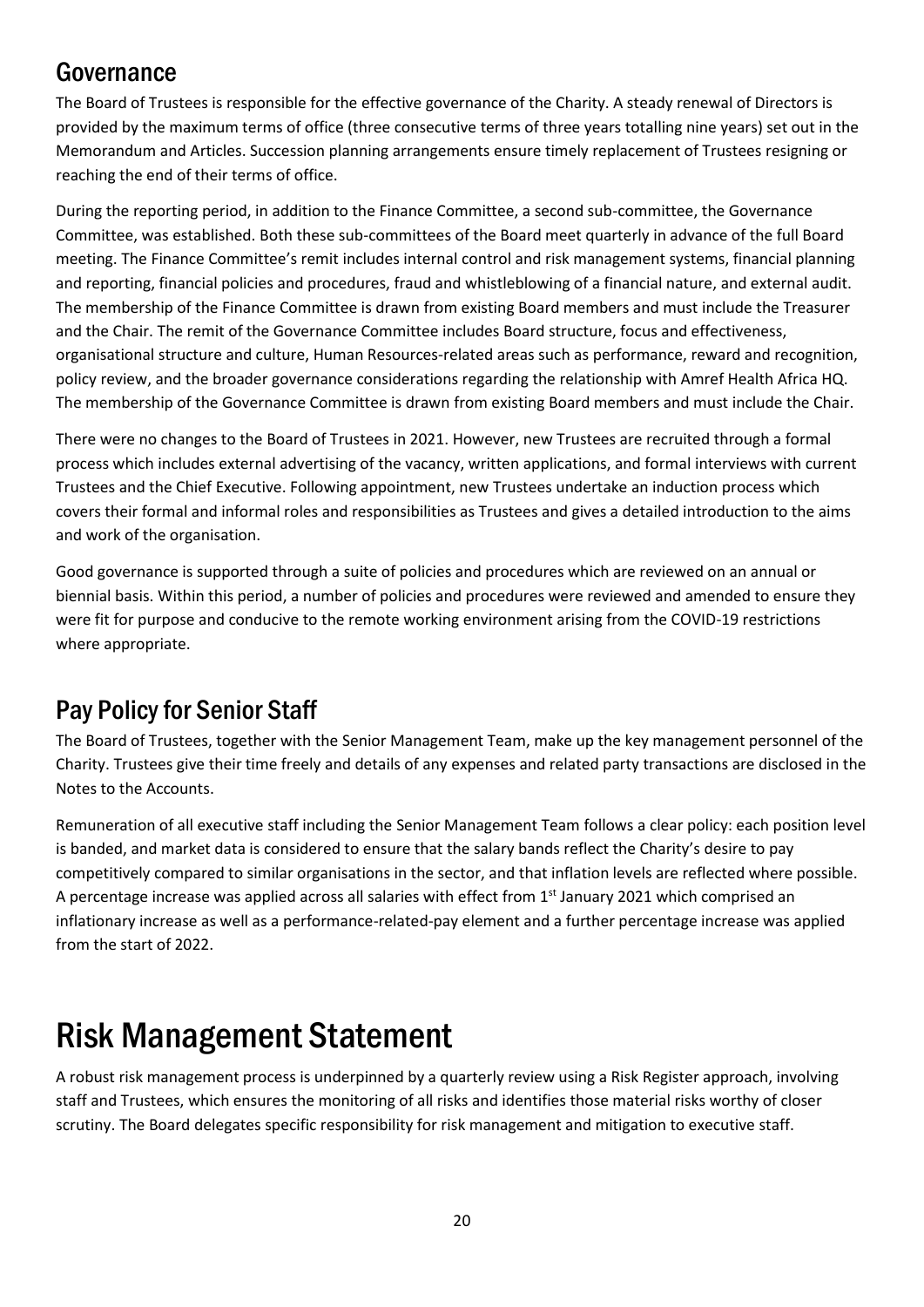## COVID-19 and Going Concern

As the COVID-19 pandemic remains with us across the globe, Amref Health Africa UK continues to closely monitor the situation and the risks that it poses to the organisation here in the UK as well as to the communities we support in Africa. Amref UK, having been quick to respond to the emerging crisis in early 2020 with the launch of our urgent 'Stop the Spread' appeal, has continued to adapt to the changing nature and priorities of the pandemic with the launch of our 'Vaccine Solidarity with Africa' campaign in June 2021. We would like to thank our funders and supporters for their positive response to this campaign. We also continue to work closely with our funders and colleagues in-country to manage – and, where possible, minimise – the ongoing impact of the pandemic on existing non-COVID-19 health programmes.

The potential financial impact on Amref UK is being closely monitored, with particular focus on the effect on the organisation's cashflow and free reserves position. To date, we have not needed to draw on the UK Government Coronavirus Job Retention Scheme or any other Government assistance, nor have we had to make any roles redundant as a result of the pandemic. Nevertheless, we will continue to pursue the creative and dynamic approach which allowed us to manage and thrive in 2021 against a backdrop of challenge and uncertainty. As things stand, we are expecting to be able to manage our free reserves position in 2022 and beyond through unrestricted income generation, close management of our unrestricted expenditure base, and the cost recovery built into our restricted funding, which remains strong. As per the three-year Budget for 2022-2024 approved by Trustees at the end of 2021, we are expecting to end 2022, 2023 and 2024 within or above the free reserves target range set out in the Reserves Policy section of this report (p.18). We are also monitoring the organisation's projected cash position and are currently expecting that our cashflows can be managed effectively during this time.

The financial impact of COVID-19 will be monitored on an ongoing basis throughout the financial year and beyond. We have also reviewed our accounting policies and have assessed that no changes are required at this stage. Specifically, we have assessed the Charity's financial position in light of COVID-19 for at least a 12-month period from the date of these accounts being signed. We have concluded that whilst uncertainties exist, these do not represent material uncertainties and as such, the going concern basis, upon which the Financial Statements have been prepared, remains appropriate.

### Principal Risks and Uncertainties

Beyond the risks and uncertainties associated with COVID-19 outlined above, the principal risks for the Charity in 2022 relate to our planned investment in Individual Giving with a view to enhancing the level of regular, unrestricted income generated in the medium to longer term as well as the payment-by-results contract in which we are a subcontractor within a consortium delivering the 'Support to the Africa-Led Movement to End Female Genital Mutilation or Cutting (FGM/C)' programme, funded by the UK Government's Foreign, Commonwealth and Development Office (FCDO). Whilst this brings a great opportunity for Amref UK and the global Amref family, the inherent nature of such arrangements raises risks regarding unrestricted cashflow management with the need to pre-finance activities and the need to achieve specified milestones and performance levels in order to receive payment in full and as scheduled. Our unrestricted cashflow in particular will be monitored extremely carefully and in early 2021, we secured a £205,000 loan from Amref Netherlands to ease the cashflow pressures over the contract term.

More generally, as mentioned above, the competitiveness of the external funding environment and the resultant pressure on income, particularly unrestricted, is a continued area of risk and uncertainty (as it is for our peers across the UK charity sector). The process of 'localisation' (whereby institutional donors choose to fund local or national organisations within the countries where the work is being undertaken), while a positive evolution in many ways, continues to affect our income. Fundraising from the public, be it mass volume or high-value, is also very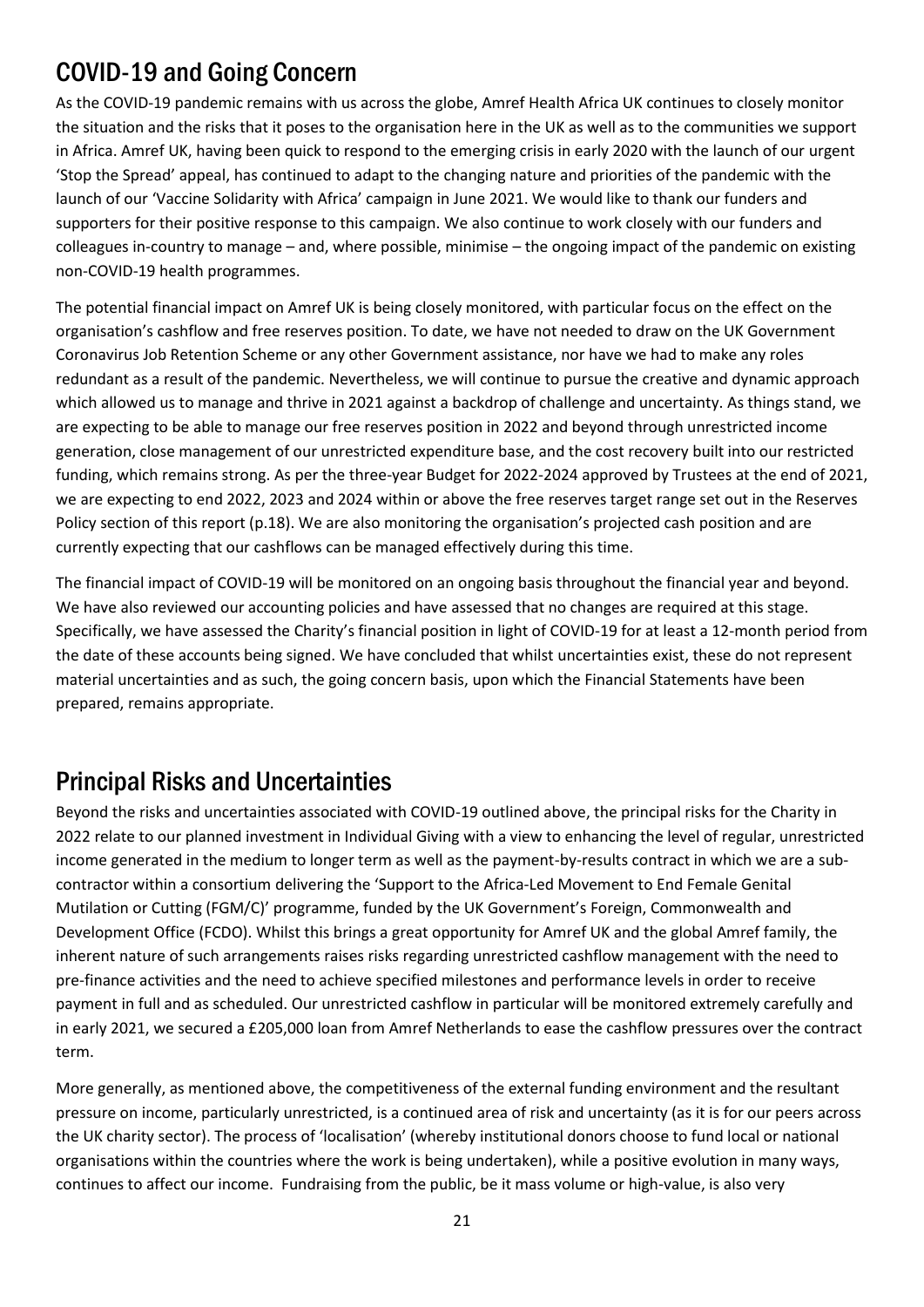competitive. Our focus on Trusts and Foundations continues to bring in significant income and as mentioned in the Fundraising section above, there will be renewed focus on developing the Individual Giving and Major Giving income streams in 2022.

Retention and motivation of staff continues to be a key risk against a backdrop of prolonged uncertainty in the world beyond Amref UK. We seek to mitigate this through a culture of staff engagement and development, an emphasis on staff wellbeing, and by ensuring that we are paying the market rate to our people – along with competitive benefits. We have also developed and are currently trialling a hybrid-working approach which seems to be reaping benefits with the flexibility it offers staff. The work around our commitment to anti-racist values will continue in 2022 and remains a priority for the whole organisation.

Amref UK continues to prioritise safeguarding as an essential part of our work. Risks regarding safeguarding are mitigated by the adoption of best practice policies, mandatory staff and contractor safeguarding training, the appointment of a Trustee safeguarding lead, and regular risk monitoring, including within our work in Africa. We continue to engage with Bond to ensure that we are informed by best practice in the sector.

We continue to monitor risks about the protection of data, in line with the General Data Protection Regulation (GDPR) which came into force in May 2018. The main risk identified is that the organisation might inadvertently store data about donors, and the Fundraising (now Supporter Engagement) team rigorously monitor their systems and records to ensure that no unnecessary or prohibited data is ever stored.

As the UK office of an African NGO, we are responsible for ensuring that funds sent to our HQ in Nairobi for onward transmission to African country offices are spent well and reported against. We mitigate the risks associated with this through formal agreements with other Amref Health Africa offices, robust internal processes, and regular contact with colleagues across the Amref Health Africa family, including support and monitoring visits by UK staff to the actual programmes.

# <span id="page-21-0"></span>Trustees' Responsibility Statement

The Trustees (who are also Directors of Amref Health Africa UK for the purposes of company law) are responsible for preparing the Trustees' Annual Report and the financial statements in accordance with applicable law and United Kingdom Accounting Standards (United Kingdom Generally Accepted Accounting Practice).

Company law requires the Trustees to prepare financial statements for each financial year, which give a true and fair view of the state of affairs of the charitable company and of the incoming resources and application of resources, including the income and expenditure, of the charitable company for that period. In preparing these financial statements, the Trustees are required to:

- Select suitable accounting policies and then apply them consistently:
- Observe the methods and principles in the Charities SORP;
- Make judgements and estimates that are reasonable and prudent;
- State whether applicable UK Accounting Standards have been followed, subject to any material departures disclosed and explained in the financial statements;
- **•** Prepare the financial statements on the going concern basis unless it is inappropriate to presume that the charitable company will continue in operation.

The Trustees have overall responsibility for ensuring that the Charity has an appropriate system of controls, financial and otherwise.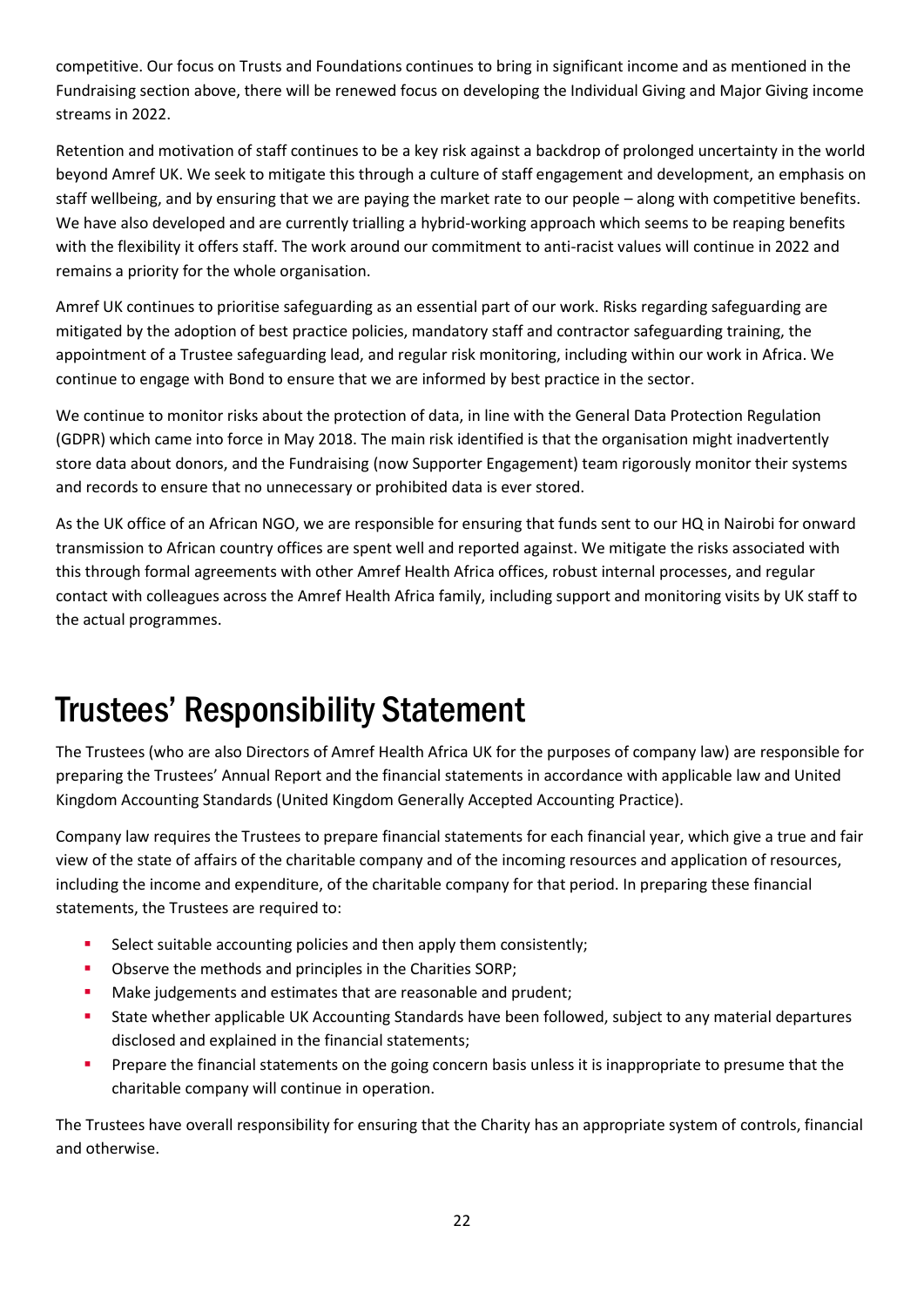The Trustees are also responsible for keeping adequate accounting records that disclose with reasonable accuracy and are sufficient to show and explain the Charity's transactions and the financial position of the Charity at any time to enable the Board members to ensure that the financial statements comply with the Companies Act 2006. They are also responsible for safeguarding the assets of the charitable company and hence for taking reasonable steps for the prevention and detection of fraud and other irregularities.

In so far as the Trustees are aware:

- There is no relevant audit information of which the charitable company's auditor is unaware.
- **·** The Trustees have taken all steps that they ought to have taken to make themselves aware of any relevant audit information and to establish that the auditor is aware of that information.

This report of the Board has been prepared taking advantage of the Small Companies exemption to prepare a Strategic Report afforded by Section 415A of the Companies Act 2006.

This report was approved and authorised for issue by the Board of Trustees on 27 May 2022 and signed on its behalf by:

aver

\_\_\_\_\_\_\_\_\_\_\_\_\_\_\_\_\_\_\_\_\_\_\_\_

<span id="page-22-0"></span>Mr Paul Davey, Chair of the Board of Trustees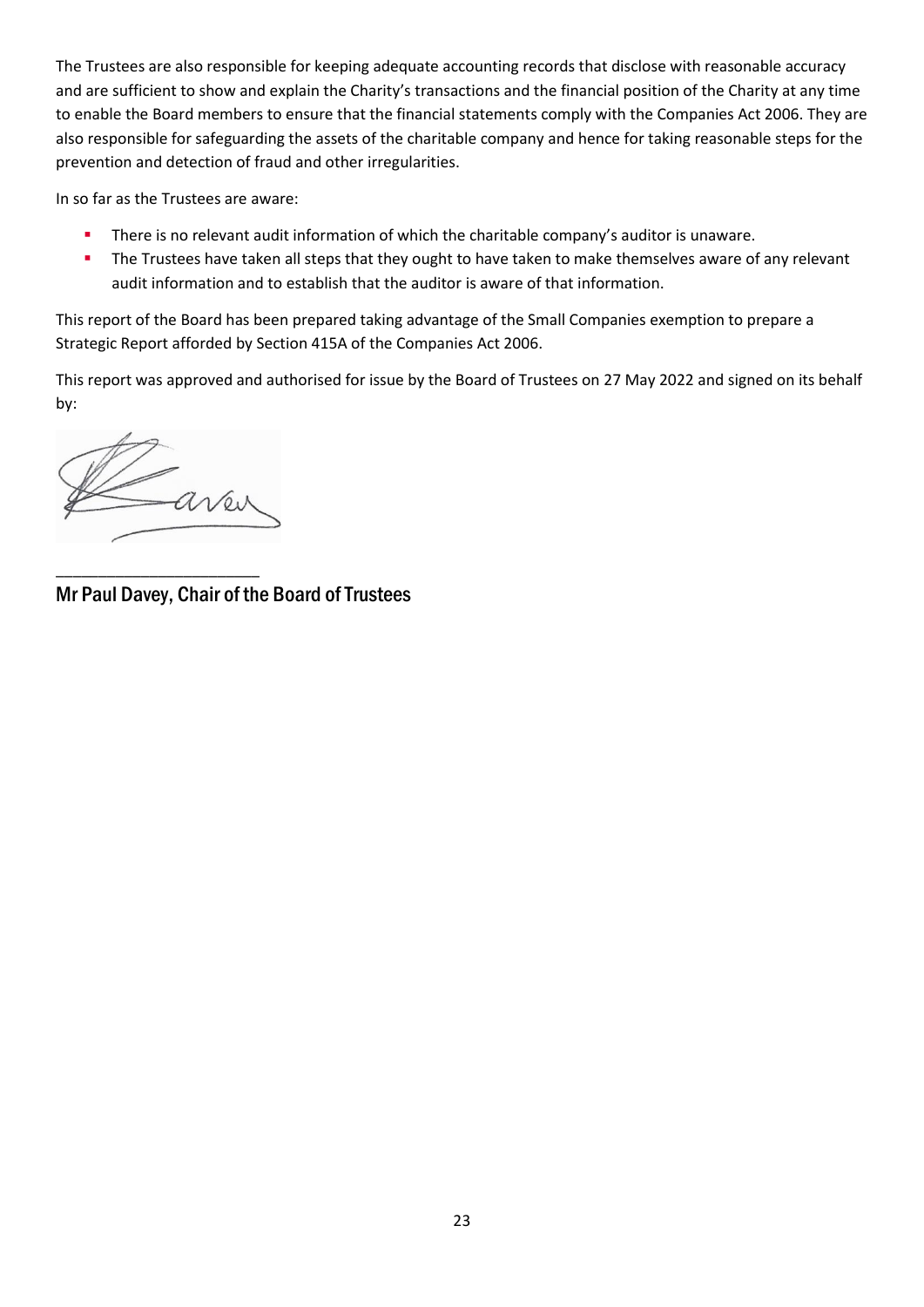# Audit Report

**Independent Auditor's Report to the Members of AMREF Health Africa (Registered company number: 00982544)**

# **Opinion**

We have audited the financial statements of Amref Health Africa (the 'Charity') for the year ended 31 December 2021 which comprise the Statement of Financial Activities, the Balance Sheet, the Statement of Cash Flows and the related notes, including a summary of significant accounting policies. The financial reporting framework that has been applied in their preparation is applicable law and United Kingdom Accounting Standards, including Financial Reporting Standard 102 'The Financial Reporting Standard applicable in the UK and Republic of Ireland' (United Kingdom Generally Accepted Accounting Practice).

In our opinion the financial statements:

- give a true and fair view of the state of the charitable company's affairs as at 31 December 2021 and of
- its incoming resources and application of resources, including its income and expenditure for the year then ended;
- have been properly prepared in accordance with United Kingdom Generally Accepted Accounting Practice; and
- have been prepared in accordance with the requirements of the Companies Act 2006.

## Basis for opinion

We conducted our audit in accordance with International Standards on Auditing (UK) (ISAs (UK)) and applicable law. Our responsibilities under those standards are further described in the Auditors' responsibilities for the audit of the financial statements section of our report. We are independent of the charitable company in accordance with the ethical requirements that are relevant to our audit of the financial statements in the United Kingdom, including the Financial Reporting Council's Ethical Standard, and we have fulfilled our other ethical responsibilities in accordance with these requirements. We believe that the audit evidence we have obtained is sufficient and appropriate to provide a basis for our opinion.

### Conclusions relating to going concern

In auditing the financial statements, we have concluded that the Trustees' use of the going concern basis of accounting in the preparation of the financial statements is appropriate.

Based on the work we have performed, we have not identified any material uncertainties relating to events or conditions that, individually or collectively, may cast significant doubt on the charitable company's ability to continue as a going concern for a period of at least twelve months from when the financial statements are authorised for issue.

Our responsibilities and the responsibilities of the Trustees with respect to going concern are described in the relevant sections of this report.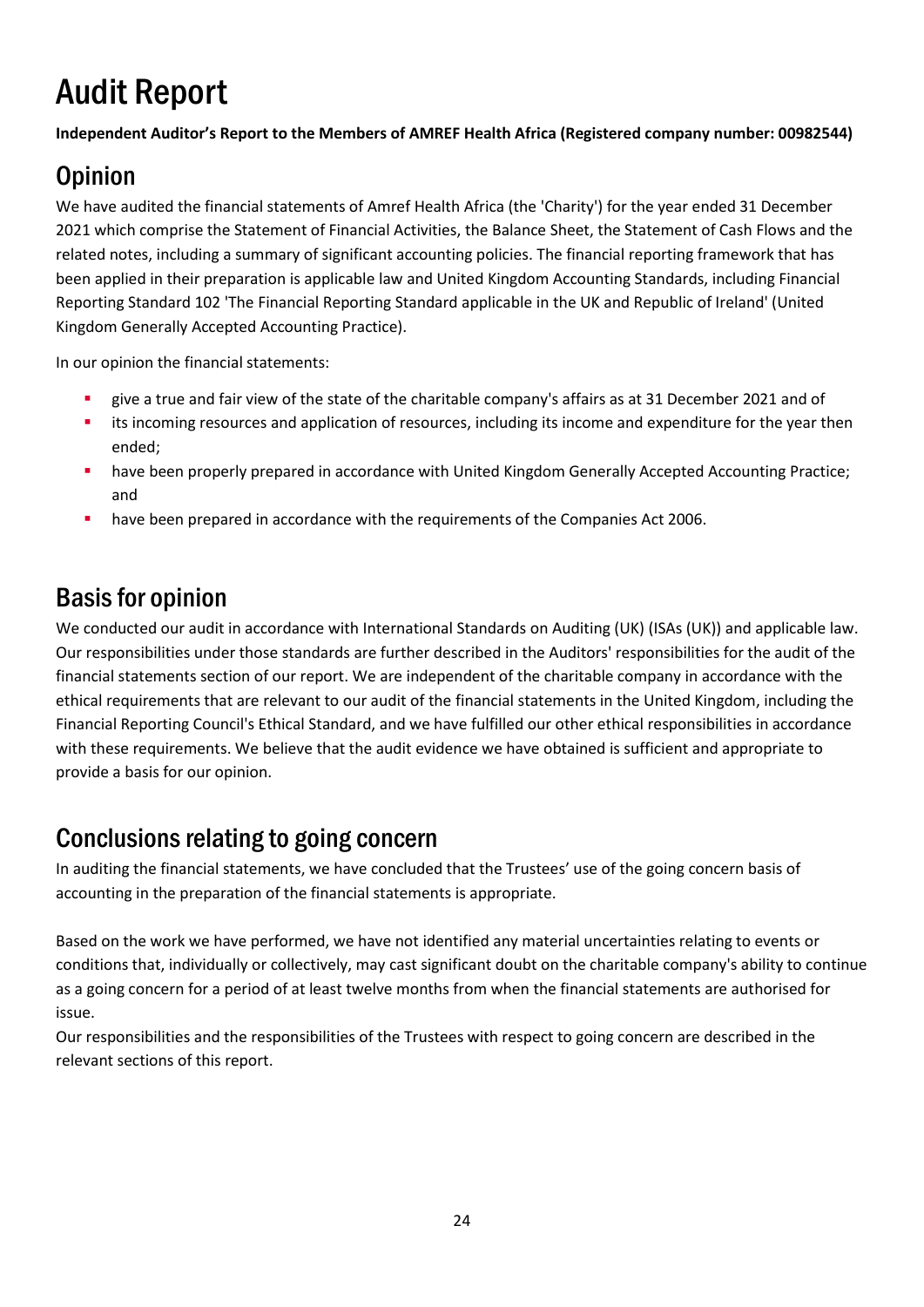## Other information

The Trustees are responsible for the other information. The other information comprises the information included in the Annual Report, other than the financial statements and our Auditors' Report thereon. Our opinion on the financial statements does not cover the other information and, except to the extent otherwise explicitly stated in our report, we do not express any form of assurance conclusion thereon.

In connection with our audit of the financial statements, our responsibility is to read the other information and, in doing so, consider whether the other information is materially inconsistent with the financial statements or our knowledge obtained in the audit or otherwise appears to be materially misstated. If we identify such material inconsistencies or apparent material misstatements, we are required to determine whether there is a material misstatement in the financial statements or a material misstatement of the other information. If, based on the work we have performed, we conclude that there is a material misstatement of this other information, we are required to report that fact.

We have nothing to report in this regard.

## Opinion on other matters prescribed by the Companies Act 2006

In our opinion, based on the work undertaken in the course of the audit:

- the information given in the Trustees' Report for the financial year for which the financial statements are prepared is consistent with the financial statements.
- the Trustees' Report has been prepared in accordance with applicable legal requirements.

### Matters on which we are required to report by exception

In the light of our knowledge and understanding of the charitable company and its environment obtained in the course of the audit, we have not identified material misstatements in the Trustees' Report.

We have nothing to report in respect of the following matters in relation to which Companies Act 2006 requires us to report to you if, in our opinion:

- adequate accounting records have not been kept, or returns adequate for our audit have not been received from branches not visited by us; or
- the financial statements are not in agreement with the accounting records and returns; or
- **•** certain disclosures of Trustees' remuneration specified by law are not made; or
- we have not received all the information and explanations we require for our audit; or
- **•** the Trustees were not entitled to prepare the financial statements in accordance with the small companies regime and take advantage of the small companies' exemptions in preparing the Trustees' Report and from the requirement to prepare a Strategic Report.

### Responsibilities of Trustees

As explained more fully in the Trustees' Responsibility Statement, the Trustees (who are also the Directors of the charitable company for the purposes of company law) are responsible for the preparation of the financial statements and for being satisfied that they give a true and fair view, and for such internal control as the Trustees determine is necessary to enable the preparation of financial statements that are free from material misstatement, whether due to fraud or error.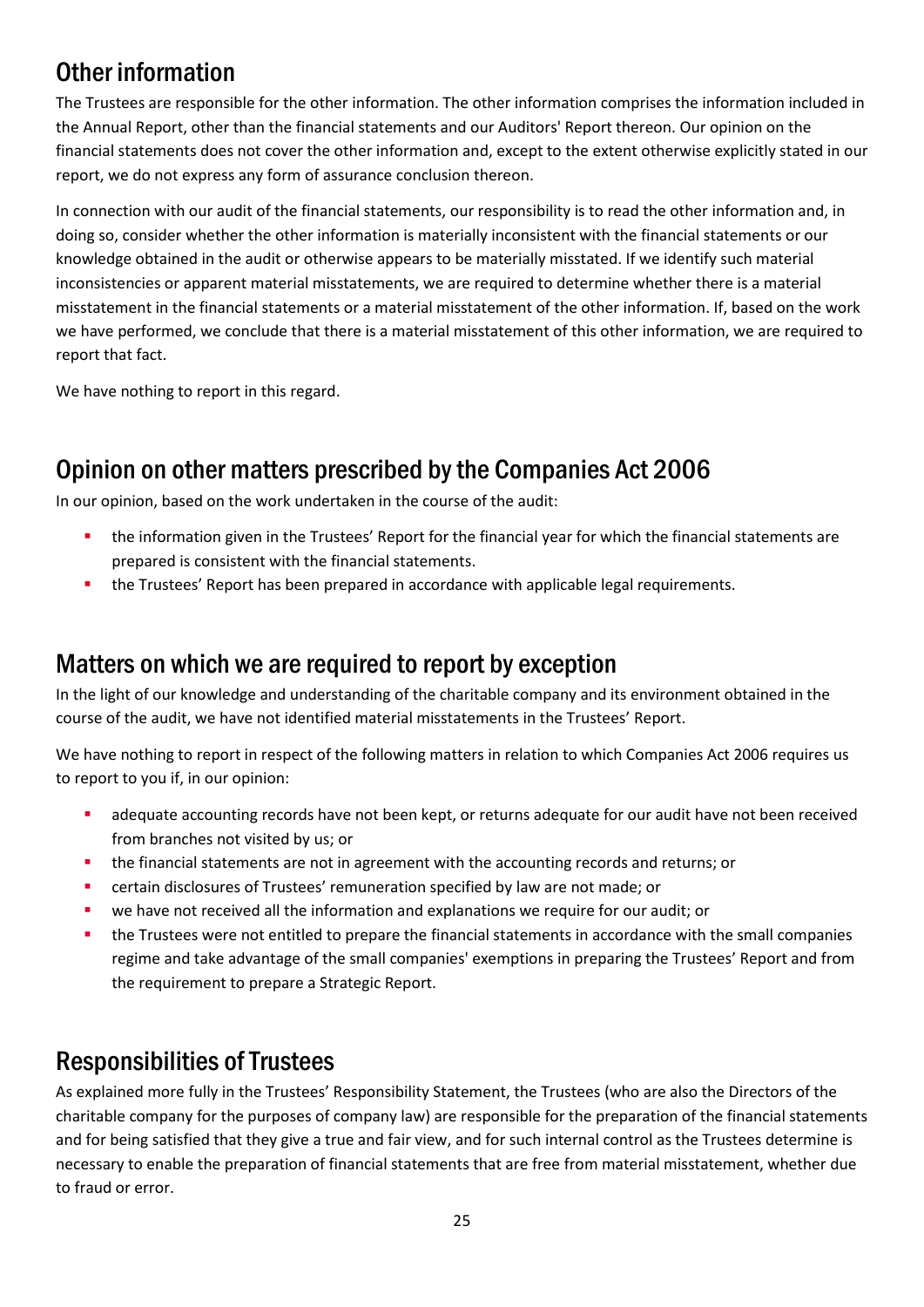In preparing the financial statements, the Trustees are responsible for assessing the charitable company's ability to continue as a going concern, disclosing, as applicable, matters related to going concern and using the going concern basis of accounting unless the Trustees either intend to liquidate the charitable company or to cease operations, or have no realistic alternative but to do so.

## Auditors' responsibilities for the audit of the financial statements

Our objectives are to obtain reasonable assurance about whether the financial statements as a whole are free from material misstatement, whether due to fraud or error, and to issue an Auditors' Report that includes our opinion. Reasonable assurance is a high level of assurance, but is not a guarantee that an audit conducted in accordance with ISAs (UK) will always detect a material misstatement when it exists. Misstatements can arise from fraud or error and are considered material if, individually or in the aggregate, they could reasonably be expected to influence the economic decisions of users taken on the basis of these financial statements.

Irregularities, including fraud, are instances of non-compliance with laws and regulations. We design procedures in line with our responsibilities, outlined above, to detect material misstatements in respect of irregularities, including fraud. The specific procedures for this engagement and the extent to which these are capable of detecting irregularities, including fraud is detailed below:

- Enquiry of management and those charged with governance regarding known or suspected fraud or irregularity and the existence of actual or potential litigation and claims;
- Enquiry of entity staff in finance and management functions to identify any instances of non-compliance with laws and regulations;
- **•** Performing audit work over the risk of management override of controls, including testing of journal entries and other adjustments for appropriateness;
- **Exaluating the business rationale of significant transactions outside the normal course of business and** reviewing accounting estimates for bias;
- Reviewing minutes of meetings of those charged with governance;
- **Examining risk management processes and reviewing relevant policies such as anti-fraud, whistleblowing,** and bribery;
- Reviewing financial statement disclosures and testing to supporting documentation to assess compliance with applicable laws and regulations.

Because of the inherent limitations of an audit, there is a risk that we will not detect all irregularities, including those leading to a material misstatement in the financial statements or non-compliance with regulation. This risk increases the more that compliance with a law or regulation is removed from the events and transactions reflected in the financial statements, as we will be less likely to become aware of instances of non-compliance. The risk is also greater regarding irregularities occurring due to fraud rather than error, as fraud involves intentional concealment, forgery, collusion, omission or misrepresentation.

A further description of our responsibilities for the audit of the financial statements is located on the Financial Reporting Council's website at: www.frc.org.uk/auditorsresponsibilities. This description forms part of our Auditors' Report.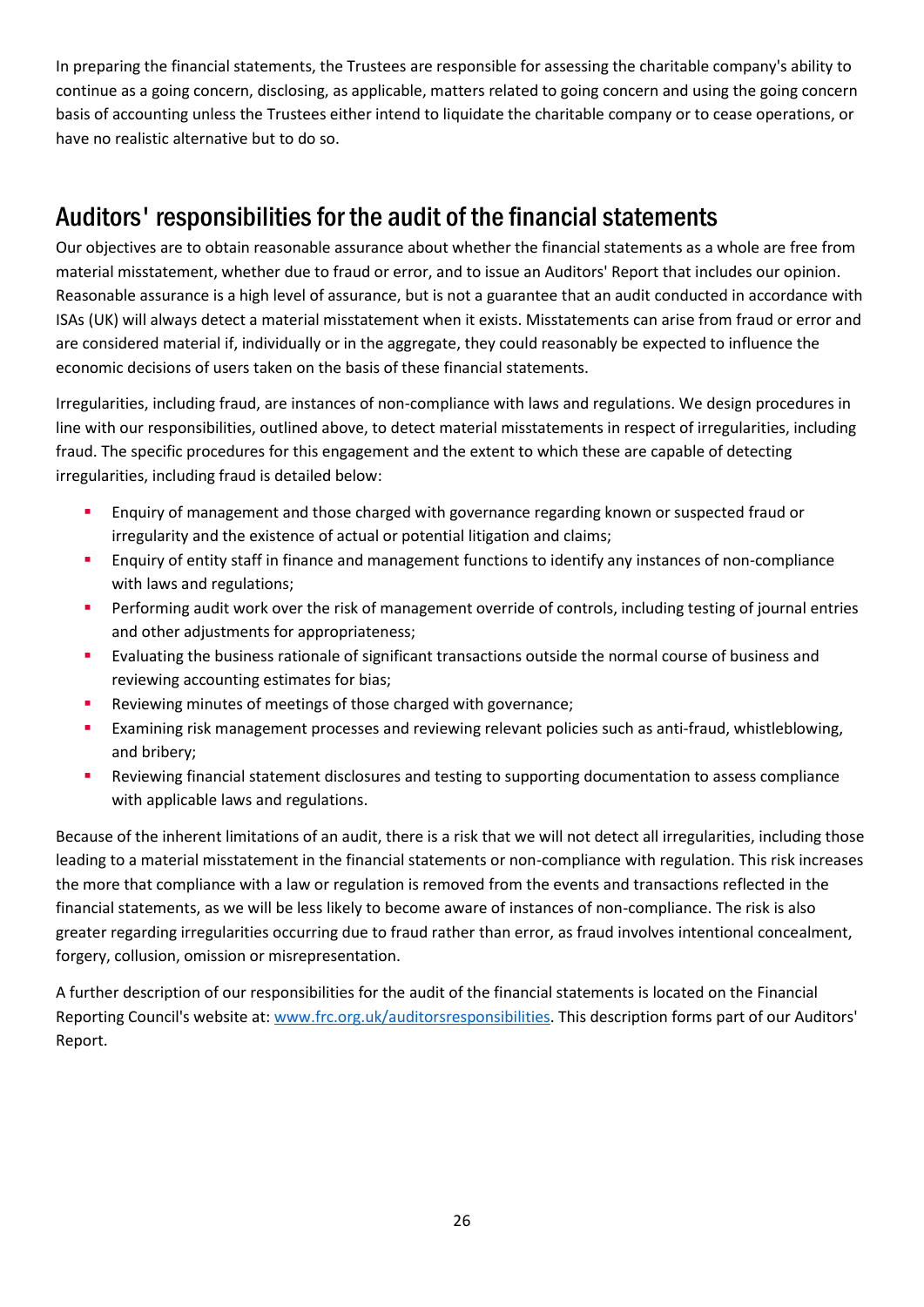## Use of our report

This report is made solely to the charitable company's Members, as a body, in accordance with Chapter 3 of Part 16 of the Companies Act 2006. Our audit work has been undertaken so that we might state to the charitable company's Members those matters we are required to state to them in an Auditors' Report and for no other purpose. To the fullest extent permitted by law, we do not accept or assume responsibility to anyone other than the charitable company and its Members, as a body, for our audit work, for this report, or for the opinions we have formed.

Sudlin Singl

Sudhir Singh FCA (Senior Statutory Auditor)

for and on behalf of

**MHA MacIntyre Hudson**

\_\_\_\_\_\_\_\_\_\_\_\_\_\_\_\_\_\_\_\_\_\_\_\_

Statutory Auditor

London, United Kingdom

Date: 1 June 2022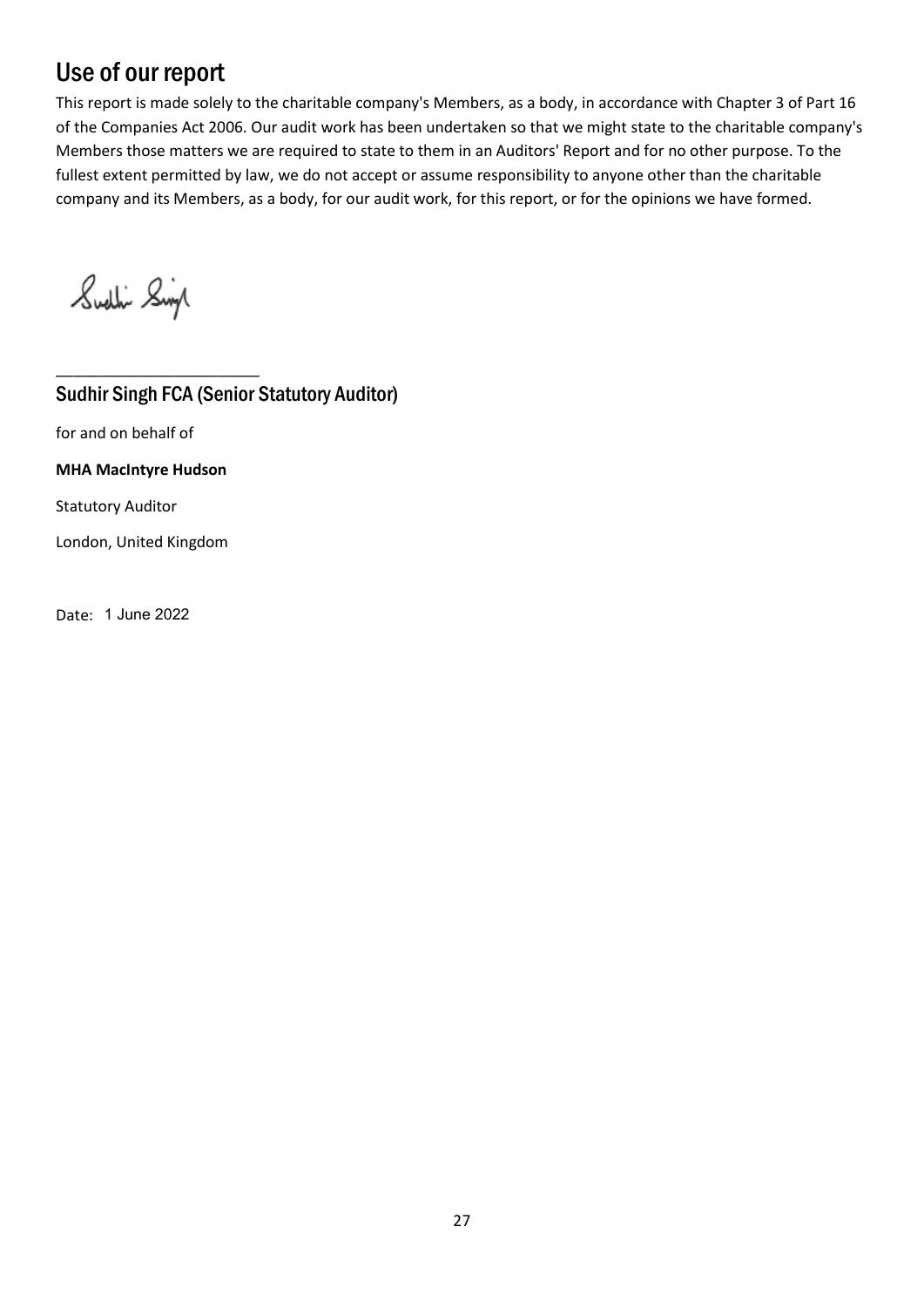**Amref Health Africa Statement of Financial Activities (incorporating an income and expenditure account) for the year ended 31 December 2021**

|                                               |                | 2021               |                         |           |                    | 2020                    |            |  |
|-----------------------------------------------|----------------|--------------------|-------------------------|-----------|--------------------|-------------------------|------------|--|
|                                               |                | Unrestricted funds | <b>Restricted funds</b> | Total     | Unrestricted funds | <b>Restricted funds</b> | Total      |  |
|                                               | Note           | £                  | £                       | £         | £                  | £                       | £          |  |
| Income from:                                  |                |                    |                         |           |                    |                         |            |  |
| Donations and legacies                        | $\mathbf{2}$   | 567,026            | 30,500                  | 597,526   | 402,289            | 728,184                 | 1,130,473  |  |
| Charitable activities                         | За             | 240,756            | 4,310,534               | 4,551,290 | 21,978             | 1,495,103               | 1,517,081  |  |
| Other trading activities                      | 3 <sub>b</sub> | 1,372              |                         | 1,372     | 2,216              |                         | 2,216      |  |
| Investments                                   |                | 55                 |                         | 55        | 547                |                         | 547        |  |
| <b>Total income</b>                           |                | 809,209            | 4,341,034               | 5,150,243 | 427,030            | 2,223,287               | 2,650,317  |  |
| <b>Expenditure on:</b>                        |                |                    |                         |           |                    |                         |            |  |
| Raising funds                                 | 4              | 511,967            | 19,289                  | 531,256   | 415,334            | 7,876                   | 423,210    |  |
| Charitable activities                         | 4              | 122,055            | 3,235,466               | 3,357,521 | 97,747             | 2,983,924               | 3,081,671  |  |
| <b>Total expenditure</b>                      |                | 634,022            | 3,254,755               | 3,888,777 | 513,081            | 2,991,800               | 3,504,881  |  |
| Net income / (expenditure) before other gains |                | 175,187            | 1,086,279               | 1,261,466 | (86,051)           | (768, 513)              | (854, 564) |  |
| Other gains                                   |                |                    |                         |           | 2,321              |                         | 2,321      |  |
| Net movement in funds                         |                | 175,187            | 1,086,279               | 1,261,466 | (83, 730)          | (768, 513)              | (852, 243) |  |
| Transfers to / (from) funds                   | 16             | 89,102             | (89, 102)               |           |                    |                         |            |  |
| Net movement in funds after Transfers         |                | 264,289            | 997,177                 | 1,261,466 | (83, 730)          | (768, 513)              | (852, 243) |  |
| Total funds brought forward                   |                | 710,743            | 1,009,270               | 1,720,013 | 794,473            | 1,777,783               | 2,572,256  |  |
| <b>Total funds carried forward</b>            | 12             | 975,032            | 2,006,447               | 2,981,479 | 710,743            | 1,009,270               | 1,720,013  |  |

All income and expenditure derive from continuing activities.

The Statement of Financial Activities includes all gains and losses recognised during the year.

The notes on pages 31 to 39 form part of these financial statements.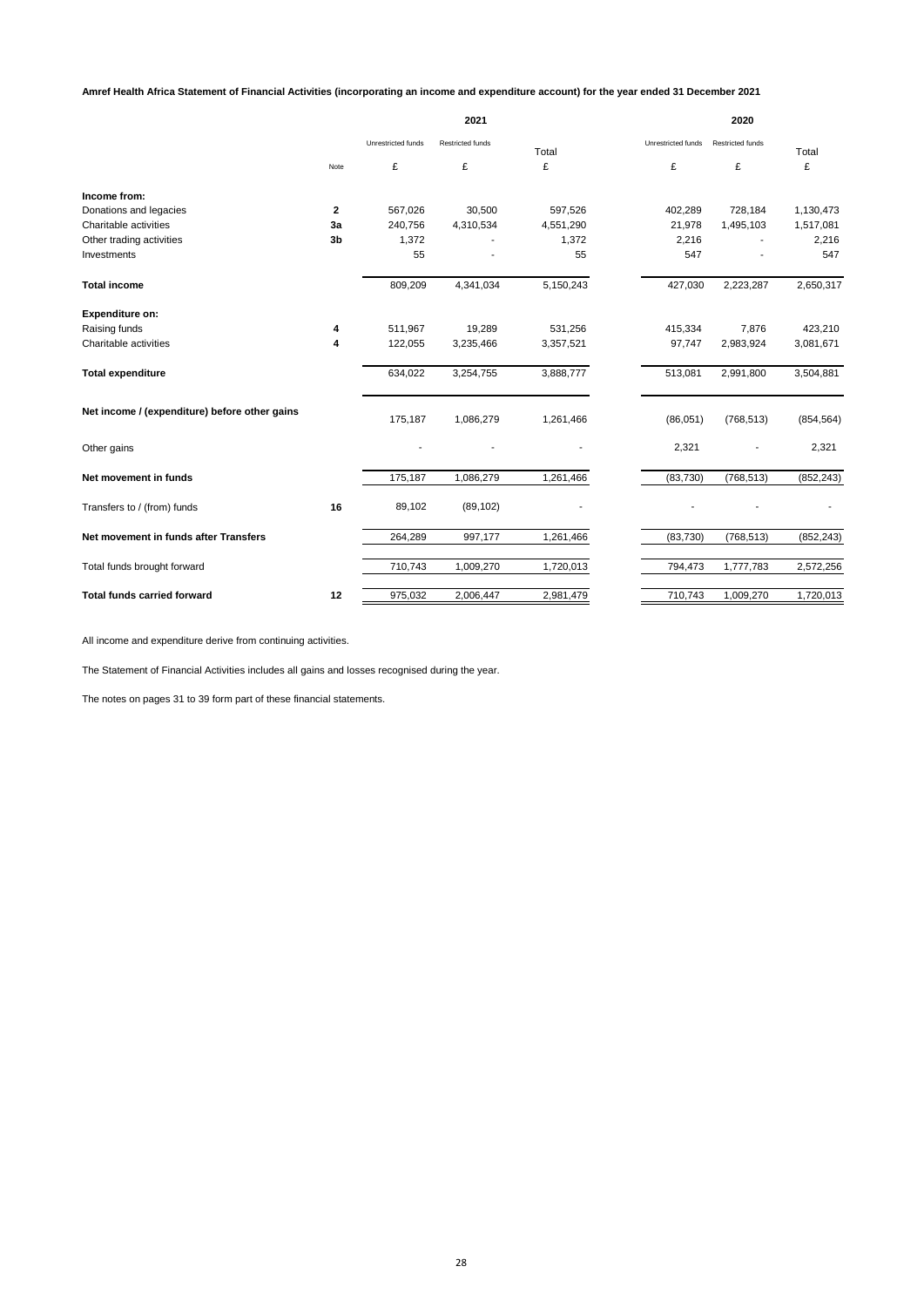### **Amref Health Africa Balance Sheet as at 31 December 2021**

|                                                                   | <b>Note</b>     | 2021       | 2020       |
|-------------------------------------------------------------------|-----------------|------------|------------|
|                                                                   |                 | £          | £          |
| <b>FIXED ASSETS</b>                                               |                 |            |            |
| <b>Tangible Assets</b>                                            | 9               | 8,206      | 6,005      |
| <b>CURRENT ASSETS</b>                                             |                 |            |            |
| <b>Debtors</b>                                                    | 10              | 355,249    | 128,169    |
| Cash at bank and in hand                                          |                 | 3,668,120  | 2,232,268  |
|                                                                   |                 | 4,023,369  | 2,360,437  |
| <b>CREDITORS</b>                                                  |                 |            |            |
| Amounts falling due within one year                               | 11a             | (840, 296) | (636, 829) |
| <b>NET CURRENT ASSETS</b>                                         |                 | 3,183,073  | 1,723,608  |
| <b>Total assets less current liabilities</b>                      |                 | 3,191,279  | 1,729,613  |
| <b>Creditors:</b> amounts falling due after<br>more than one year | 11 <sub>b</sub> | (209, 800) | (9,600)    |
| <b>Net assets</b>                                                 |                 | 2,981,479  | 1,720,013  |
| <b>FUNDS</b>                                                      |                 |            |            |
| Unrestricted Fund - General                                       | 16              | 975,032    | 710,743    |
| <b>Restricted Funds</b>                                           | 16              | 2,006,447  | 1,009,270  |
| <b>Total funds</b>                                                |                 | 2,981,479  | 1,720,013  |

These financial statements have been prepared in accordance with the provisions of the Companies Act 2006 applicable to companies subject to the small companies regime.

The financial statements were approved by the Trustees and authorised for issue on 27 May 2022 and signed on their behalf by:

aven ……………………………………….

**Paul Davey, Chair**

**Company number: 00982544**

The notes on pages 31 to 39 form part of these financial statements.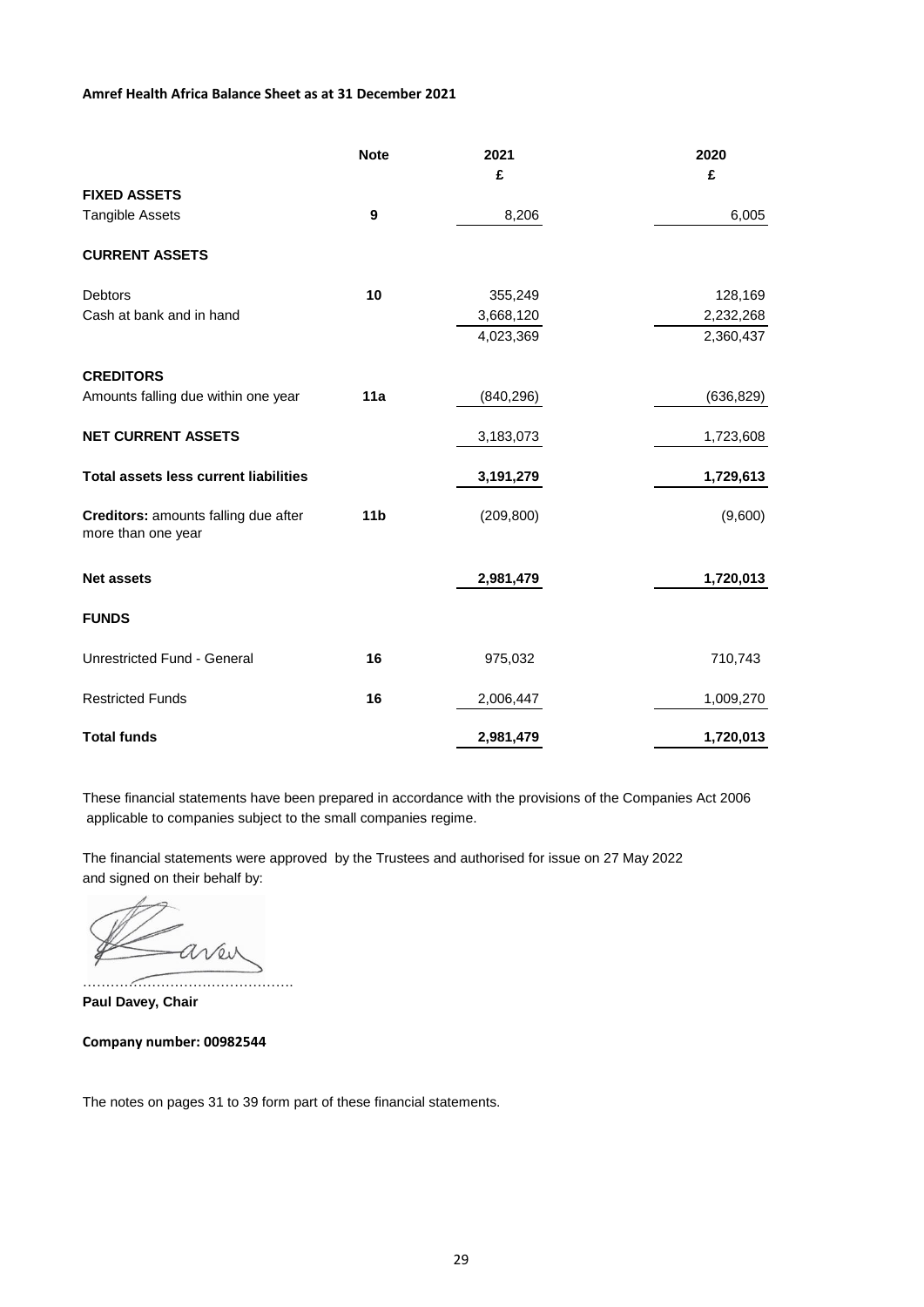### **Amref Health Africa Statement of Cash Flows and Analysis of Changes in Net Debt for the year ended 31 December 2021**

| <b>Statement of Cash Flows</b>                                 |             |           |            |
|----------------------------------------------------------------|-------------|-----------|------------|
|                                                                | <b>Note</b> | 2021      | 2020       |
|                                                                |             | £         | £          |
| Cashflow from operating activities                             | 17          | 1,440,999 | (788, 170) |
| Cashflow from investing activities                             |             |           |            |
| Interest income                                                |             | 55        | 547        |
| Purchase of tangible fixed assets                              |             | (5,202)   | (4, 121)   |
| Net cashflow from investing activities                         |             | (5, 147)  | (3,574)    |
| Net increase / (decrease) in cash and cash equivalents in year |             | 1,435,852 | (791, 744) |
| Cash and cash equivalents at beginning of year                 |             | 2,232,268 | 3,024,012  |
| Total cash and cash equivalents at end of year                 |             | 3,668,120 | 2,232,268  |
|                                                                |             |           |            |

| Analysis of Changes in Net Debt | At 1 Jan 2021 |           | Cash Flows At 31 Dec 2021 |  |
|---------------------------------|---------------|-----------|---------------------------|--|
| Cash and cash equivalents       |               |           |                           |  |
| Cash at bank and in hand        | 2.232.268     | 1.435.852 | 3,668,120                 |  |
| <b>Borrowings</b>               |               |           |                           |  |
| Debt due after one year         | 0             | (205,000) | (205,000)                 |  |
| Total                           | 2,232,268     | 1,230,852 | 3,463,120                 |  |

The notes on pages 31 to 39 form part of these financial statements.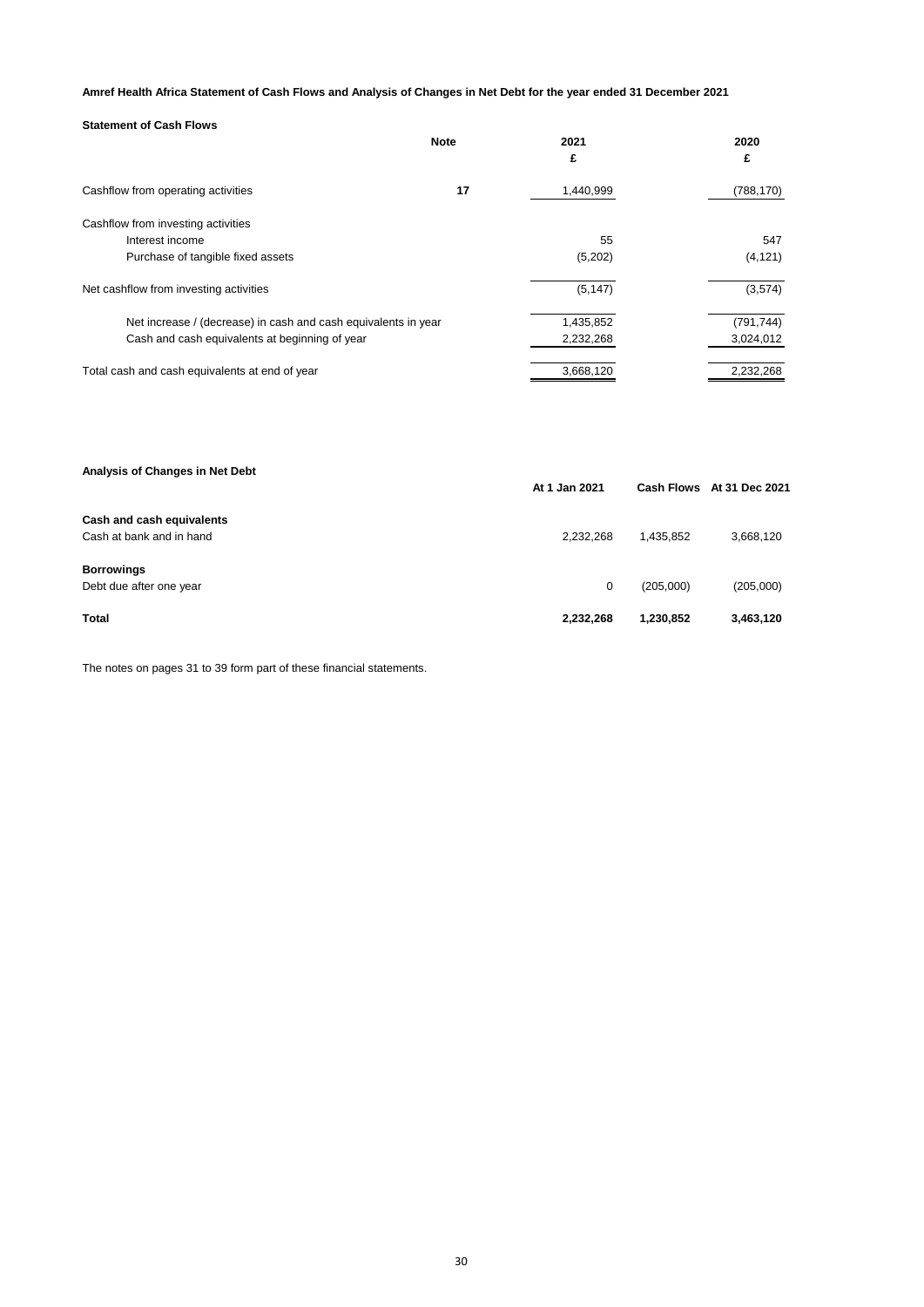#### **1 Summary of significant accounting policies**

#### **(a) General information and basis of preparation**

AMREF Health Africa is a company limited by guarantee registered in England. In the event of the charity being wound up, the liability in respect of the guarantee is limited to £10 per member of the charity. The address of the registered office is given in the charity information on page 3 of these financial statements. The nature of the charity's operations and principal activities are to engage, inspire, and influence people to invest in lasting health change across Africa.

The charity constitutes a public benefit entity as defined by FRS 102. The financial statements have been prepared in accordance with Accounting and Reporting by Charities: Statement of Recommended Practice applicable to charities preparing their accounts in accordance with the Financial Reporting Standard applicable in the UK and Republic of Ireland (FRS 102), the Financial Reporting Standard applicable in the United Kingdom and Republic of Ireland (FRS 102), the Charities Act 2011, the Companies Act 2006 and UK Generally Accepted Practice as it applies from 1 January 2015.

The financial statements are prepared on a going concern basis under the historical cost convention, modified to include certain items at fair value. The financial statements are presented in sterling which is the functional currency of the charity, and rounded to the nearest pound.

The significant accounting policies applied in the preparation of these financial statements are set out below. These policies have been consistently applied to all years presented unless otherwise stated.

#### **(b) Funds**

Unrestricted funds are available for use at the discretion of the Trustees in furtherance of the general objectives of the charity and which have not been designated for other purposes.

Designated funds comprise unrestricted funds that have been set aside by the Trustees for particular purposes. The aim and use of each designated fund is set out in the notes to the financial statements.

Restricted funds are funds which are to be used in accordance with specific restrictions imposed by donors or which have been raised by the charity for particular purposes. The aim and use of each restricted fund is set out in the notes to the financial statements.

Transfers between restricted funds take place in accordance with funding agreements or with the express permission of the funder.

#### **(c) Income recognition**

All incoming resources are included in the Statement of Financial Activities (SoFA) when the charity is legally entitled to the income after any performance conditions have been met, the amount can be measured reliably and it is probable that the income will be received.

For donations to be recognised the charity will have been notified of the amounts and the settlement date in writing. If there are conditions attached to the donation and this requires a level of performance before entitlement can be obtained then income is deferred until those conditions are fully met or the fulfilment of those conditions is within the control of the charity and it is probable that they will be fulfilled.

Donated facilities and donated professional services (Gifts in Kind) which the Charity would otherwise have purchased are recognised in income at their fair value when their economic benefit is probable, it can be measured reliably and the charity has control over the item. Fair value is determined on the basis of the value of the gift to the charity; that is the amount the charity would be willing to pay in the open market for the equivalent benefit of such facilities and services. A corresponding amount is recognised in expenditure. A threshold of £500 is applied for each facility or service.

No amount is included in the financial statements for volunteer time in line with the SORP (FRS 102) 2015.

For legacies, entitlement is the earlier of the charity being notified of an impending distribution or the legacy being received. At this point income is recognised. On occasion legacies will be notified to the charity however it is not possible to measure the amount expected to be distributed. On these occasions, the legacy is treated as a contingent asset and disclosed.

Income from trading activities includes income earned from trading activities to raise funds for the charity. Income is received in exchange for supplying goods and services in order to raise funds and is recognised when entitlement has occurred.

The charity receives government grants in respect of its charitable work. Income from government and other grants are recognised at fair value when the charity has entitlement, it is probable that the income will be received and the amount can be measured reliably. If entitlement is not met then these amounts are deferred.

Other unrestricted income includes gains arising from foreign exchange transactions which do not relate to restricted funds. Any material unrealised foreign exchange gains are included below net income and realised gains are included within other income.

#### **(d) Expenditure recognition**

All expenditure is accounted for on an accruals basis and has been classified under headings that aggregate all costs related to the category. Expenditure is recognised where there is a legal or constructive obligation to make payments to third parties, it is probable that the settlement will be required and the amount of the obligation can be measured reliably. It is categorised under the following headings:

- Costs of raising funds includes those costs incurred in seeking potential funders and applying for funding.
- Expenditure on charitable activities includes granting funds to Amref HQ in respect of our charitable work, and our own associated costs.

Irrecoverable VAT is charged as an expense against the activity for which expenditure arose.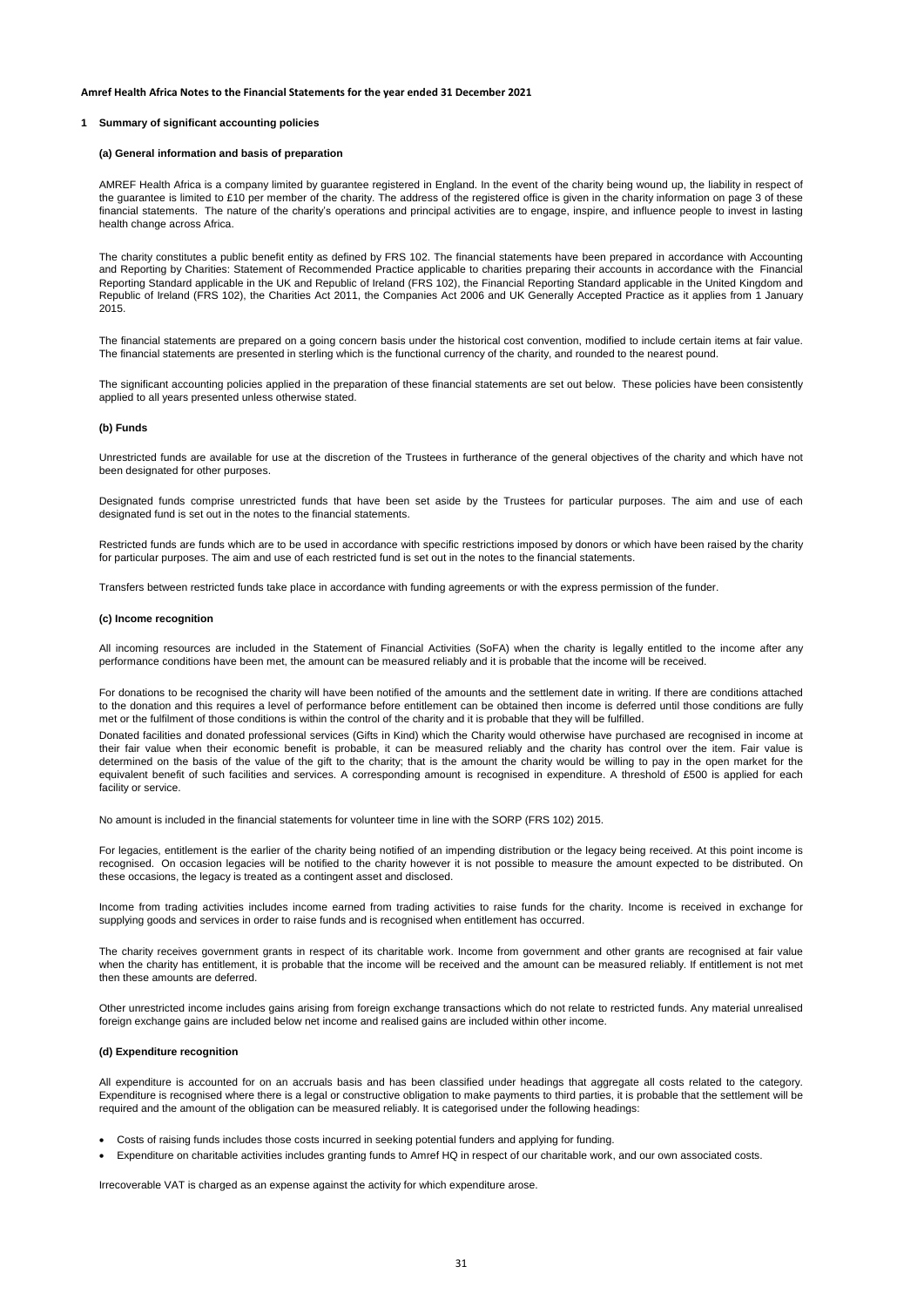#### **1 Summary of significant accounting policies (continued)**

#### **(e) Support costs allocation**

Support costs are those that assist the work of the charity but do not directly represent charitable activities and include office costs, governance costs and administrative costs. They are incurred directly in support of expenditure on the objects of the charity. Where support costs cannot be directly attributed to particular headings they have been allocated to Costs of Raising Funds and Expenditure on Charitable Activities on a basis consistent with use of the resources. Overheads have been allocated on the basis of staff time.

The analysis of these costs is included in note 5.

#### **(f) Tangible fixed assets**

Tangible fixed assets costing less than £500 are not capitalised and are written off in the year of purchase. Tangible fixed assets which are capitalised are stated at cost (or deemed cost) or valuation less accumulated depreciation and accumulated impairment losses. Cost includes costs directly attributable to making the asset capable of operating as intended.

Depreciation is provided on all tangible fixed assets, at rates calculated to write off the cost, less estimated residual value, of each asset on a systematic basis over its expected useful life which for equipment and computers is three years.

#### **(g) Debtors and creditors receivable / payable within one year**

Debtors and creditors with no stated interest rate and receivable or payable within one year are recorded at transaction price. Any losses arising from impairment are recognised in expenditure.

#### **(h) Provisions**

Provisions are recognised when the charity has an obligation at the balance sheet date as a result of a past event, it is probable that an outflow of economic benefits will be required in settlement and the amount can be reliably estimated.

#### **(i) Leases**

Rentals payable and receivable under operating leases are charged to the SoFA on a straight line basis over the period of the lease.

#### **(j) Foreign currency**

Foreign currency transactions are initially recognised using the monthly exchange rate.

Monetary assets and liabilities denominated in a foreign currency at the balance sheet date are translated using the closing rate. Gains and losses on exchange are allocated to the appropriate resource.

#### **(k) Employee benefits**

When employees have rendered service to the charity, short-term employee benefits to which the employees are entitled are recognised at the undiscounted amount expected to be paid in exchange for that service.

The charity operates a defined contribution plan for the benefit of its employees. Contributions are expensed as they become payable.

#### **(l) Tax**

The charity is considered to pass the tests set out in Paragraph 1 Schedule 6 Finance Act 2010 and therefore it meets the definition of a charitable company for UK corporation tax purposes. It therefore does not suffer tax on income or gains applied for charitable purposes.

#### **(m) Going concern**

The financial statements have been prepared on a going concern basis as the Trustees believe that no material uncertainties exist. The Trustees have considered the impact of COVID 19 on the level of funds held and the expected level of income and expenditure for 12 months from authorising these financial statements. The projected income and expenditure is sufficient with the level of reserves for the charity to be able to continue as a going concern.

#### **(n) Financial Instruments**

The charity only holds basic Financial Instruments. The financial assets and financial liabilities of the Charity and their measurement basis are as follows:

**Financial assets** – trade and other debtors (including accrued legacy and gift aid income) are basic financial instruments and are debt instruments measured at amortised cost as detailed in note 10. Prepayments are not financial instruments. Amounts due from Amref HQ are held at face value less any impairment.

**Cash at bank** – is classified as a basic financial instrument and is measured at face value.

**Financial liabilities** – trade creditors, accruals and other creditors are financial instruments, and are measured at amortised cost as detailed in note 11. Taxation and social security are not included in the financial instruments disclosure. Deferred income is not deemed to be a financial liability, as the cash settlement has already taken place and there is an obligation to deliver charitable services rather than cash or another financial instrument. Amounts due to Amref HQ are held at face value less any impairment.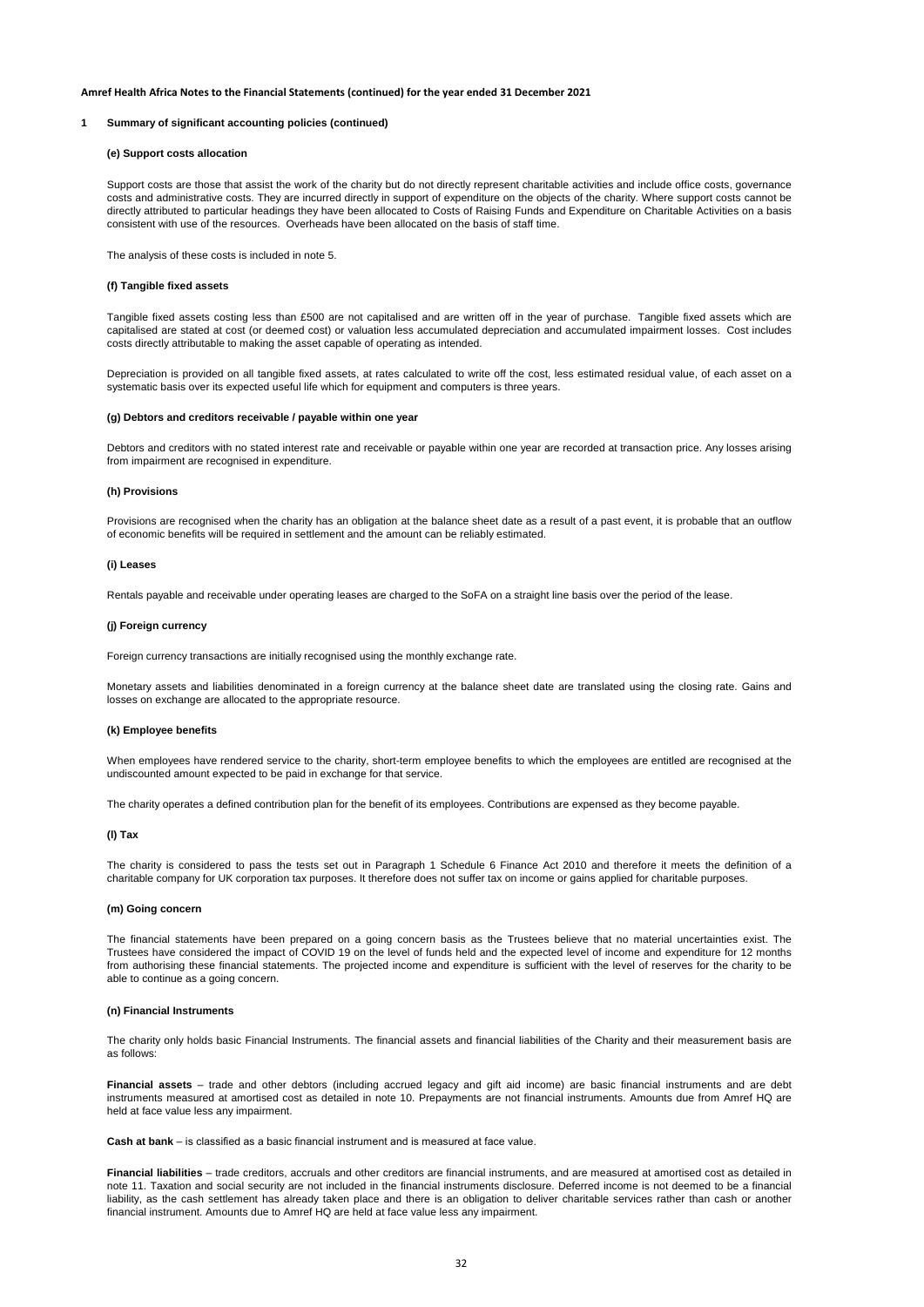| 2 Incoming resources from donations and legacies | 2021    | 2020      |
|--------------------------------------------------|---------|-----------|
|                                                  | £       | £         |
| Individual sponsorship / event donations         | 20,038  | 24.244    |
| Individual donors                                | 379,116 | 349,403   |
| Legacies                                         | 58,525  | 9,637     |
| Corporate Donors                                 | 23,083  | 255,250   |
| <b>Trusts and Foundations</b>                    | 106.764 | 491,939   |
| <b>Donated Services</b>                          | 10,000  |           |
|                                                  | 597,526 | 1,130,473 |

| 3a Income from charitable activities<br>2021 |           | 2020         |
|----------------------------------------------|-----------|--------------|
| <b>Corporates</b>                            |           |              |
| GlaxoSmithKline                              | 1,650,000 |              |
| ViiV Healthcare                              | 5,607     |              |
| <b>Total Corporates</b>                      | 1,655,607 |              |
| <b>Governments</b>                           |           |              |
| <b>FCDO</b>                                  | 240,756   | 150,100      |
| <b>Total Governments</b>                     | 240,756   | 150,100      |
| <b>Other Institutional donors</b>            |           |              |
| The National Lottery Community Fund          | 178,038   | 247,462      |
| Comic Relief                                 | 2,482     |              |
| <b>Total Other Institutional donors</b>      | 180,520   | 247,462      |
| <b>Trusts and Foundations</b>                |           |              |
| Donor wishing to remain Anonymous            | 1,728,570 | 599,078      |
| People's Postcode Lottery                    | 220,000   | 250,000      |
| The SOL Foundation                           | 179,460   | 69,953       |
| The Rabelais Trust                           | 164,184   | 44,394       |
| James Percy Foundation                       | 82,227    | 196,884      |
| The Waterloo Foundation                      | 47,727    |              |
| The Schroder Foundation                      | 25,000    |              |
| Other Trusts < £15k                          | 27,239    | $(40,790)$ * |
| <b>Total Trusts &amp; Foundations</b>        | 2,474,407 | 1,119,519    |
|                                              | 4,551,290 | 1,517,081    |

\*This balance includes £49,380 of unspent funds returned to a funder due to the planned project not proceeding.

### **3b Incoming resources from other trading activities**

| 2021             | 2020  |
|------------------|-------|
| ~                | ~     |
| 1 277<br>ے رہے ہ | 2,216 |
|                  |       |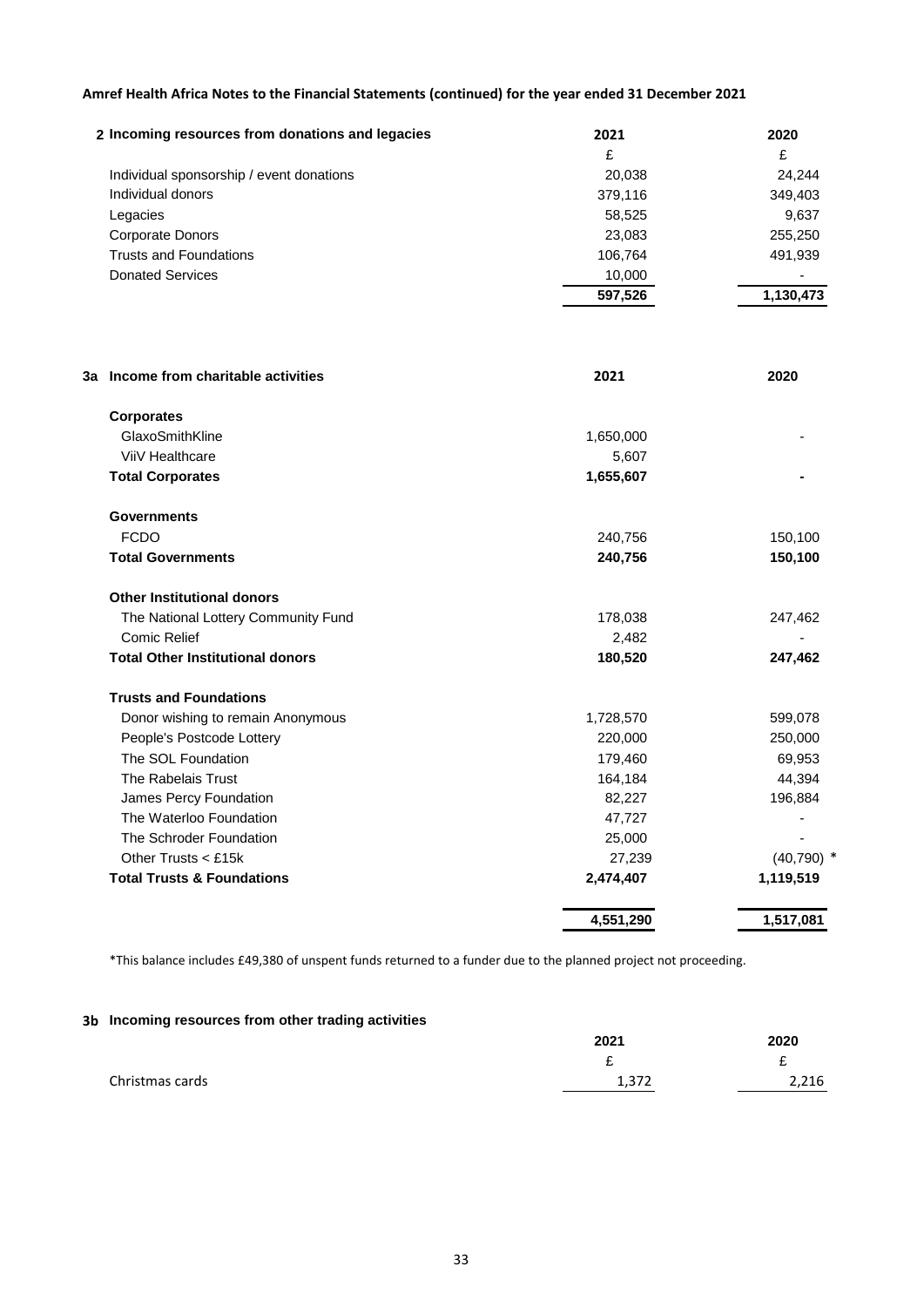### **AMREFHealth Africa**

### **Amref Health Africa Notes to the Financial Statements (continued) for the year ended 31 December 2021**

#### **4 Resources Expended**

|                    |               | <b>Expenditure on</b>    |            |
|--------------------|---------------|--------------------------|------------|
|                    | Raising funds | Charitable<br>activities | 2021 total |
|                    | £             |                          | £          |
| <b>Staff Costs</b> | 390,540       | 358,315                  | 748,855    |
| Direct costs       | 49,960        | 2,911,675                | 2,961,635  |
| Support costs      | 90,756        | 87,531                   | 178,287    |
|                    | 531,256       | 3,357,521                | 3,888,777  |

### *Expenditure on*

|                    | Raising funds | Charitable<br>activities | 2020 total |
|--------------------|---------------|--------------------------|------------|
|                    | £             |                          | £          |
| <b>Staff Costs</b> | 319,385       | 387,396                  | 706,781    |
| Direct costs       | 18,580        | 2,611,093                | 2,629,673  |
| Support costs      | 85.245        | 83,182                   | 168,427    |
|                    | 423,210       | 3,081,671                | 3,504,881  |

Direct costs of charitable activities are predominantly (£2,899,471 (2021), £2,587,676 (2020)) made up of grants remitted to Amref HQ for objectives.

### **5 Support costs allocation**

|                                    | Raising funds | Charitable<br>activities | 2021 total |
|------------------------------------|---------------|--------------------------|------------|
|                                    | £             | £                        | £          |
| Premises costs                     | 38,770        | 37,393                   | 76,163     |
| Governance costs                   | 7,840         | 7,561                    | 15,401     |
| Other office and operational costs | 44,146        | 42,577                   | 86,723     |
| Total                              | 90,756        | 87,531                   | 178,287    |
|                                    | Raising funds | Charitable<br>activities | 2020 total |
|                                    | £             | £                        | £          |
| Premises costs                     | 56,516        | 55,149                   | 111,665    |
| Governance costs                   | 9,105         | 8,885                    | 17,990     |
| Other office and operational costs | 19,624        | 19,148                   | 38,772     |
| Total                              | 85,245        | 83,182                   | 168,427    |

#### **6 Governance costs**

| oovernamee eosts                                            |        |        |
|-------------------------------------------------------------|--------|--------|
|                                                             | 2021   | 2020   |
|                                                             | £      |        |
| Auditors remuneration - Current period audit fee            | 15.180 | 17.820 |
| Auditors remuneration - Audit fee in respect of prior years |        |        |
| Other costs                                                 | 221    | 170    |
|                                                             | 15.401 | 17.990 |
|                                                             |        |        |

£nil was reimbursed or paid by the charity for Trustees during the year to / for trustee for travel and other expenses incurred on the charity's business (2020 - £nil).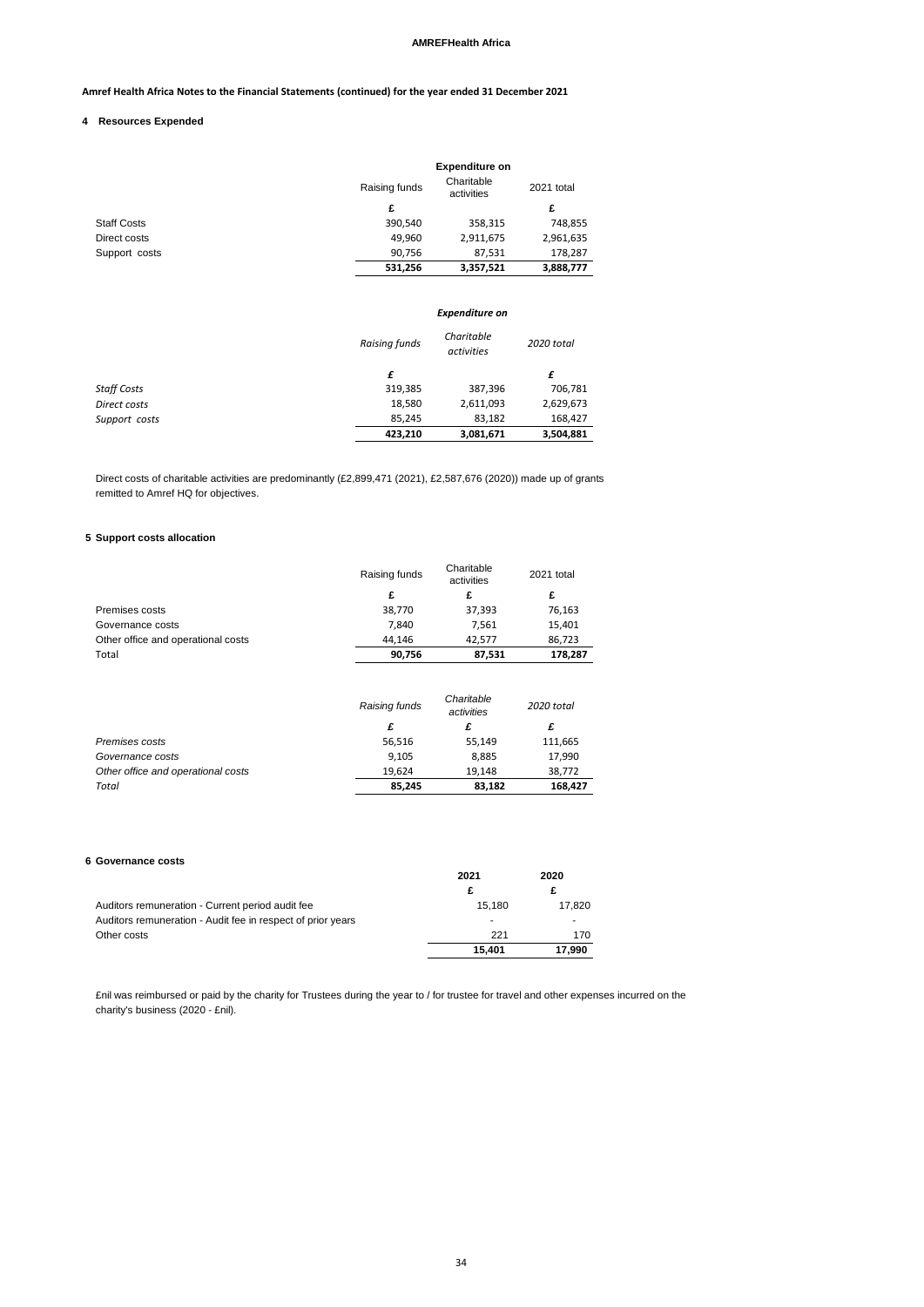### **7 Staff costs and numbers**

|                                        | 2021    | 2020    |
|----------------------------------------|---------|---------|
|                                        | £       | £       |
| The aggregate payroll costs comprised: |         |         |
| <b>Wages and Salaries</b>              | 626.342 | 538,311 |
| <b>Social Security Costs</b>           | 64,333  | 53,789  |
| <b>Employer's Pension costs</b>        | 47.198  | 38,068  |
| Other staff costs                      | 10,982  | 76,613  |
|                                        | 748,855 | 706,781 |
|                                        |         |         |

Average number of staff during the year by function:

|                                       | 2021 | 2020 |
|---------------------------------------|------|------|
| Fundraising                           |      |      |
| Communications                        |      |      |
| Programmes                            |      |      |
| Governance and Administrative Support |      |      |
|                                       |      |      |

The employee benefits for key management personnel, who are detailed on page 3, (including employer's National Insurance costs) were £373,109 (2020: £342,909).

In the year ended 31 December 2021, there were the following number of employees with remuneration in excess of £60,000:

|                 | 2021                     | 2020                     |
|-----------------|--------------------------|--------------------------|
| £70,000-£79,999 | $\overline{\phantom{a}}$ |                          |
| £80,000-£89,999 |                          | $\overline{\phantom{a}}$ |

During the year, no Trustee received any remuneration (2020: none).

### **8 Net outgoing / (incoming) resources**

|                                     | 2021<br>£ | 2020<br>£ |
|-------------------------------------|-----------|-----------|
| Is stated after charging:           |           |           |
| Auditors remuneration:              |           |           |
| Current year audit fee              | 15.180    | 17,820    |
| Audit fee in respect of prior years |           |           |
| Non-audit fees - taxation advice    | 600       | 1.440     |
| Depreciation of Fixed Assets        | 3.001     | 7.199     |
| Lease rentals                       | 53,424    | 49,524    |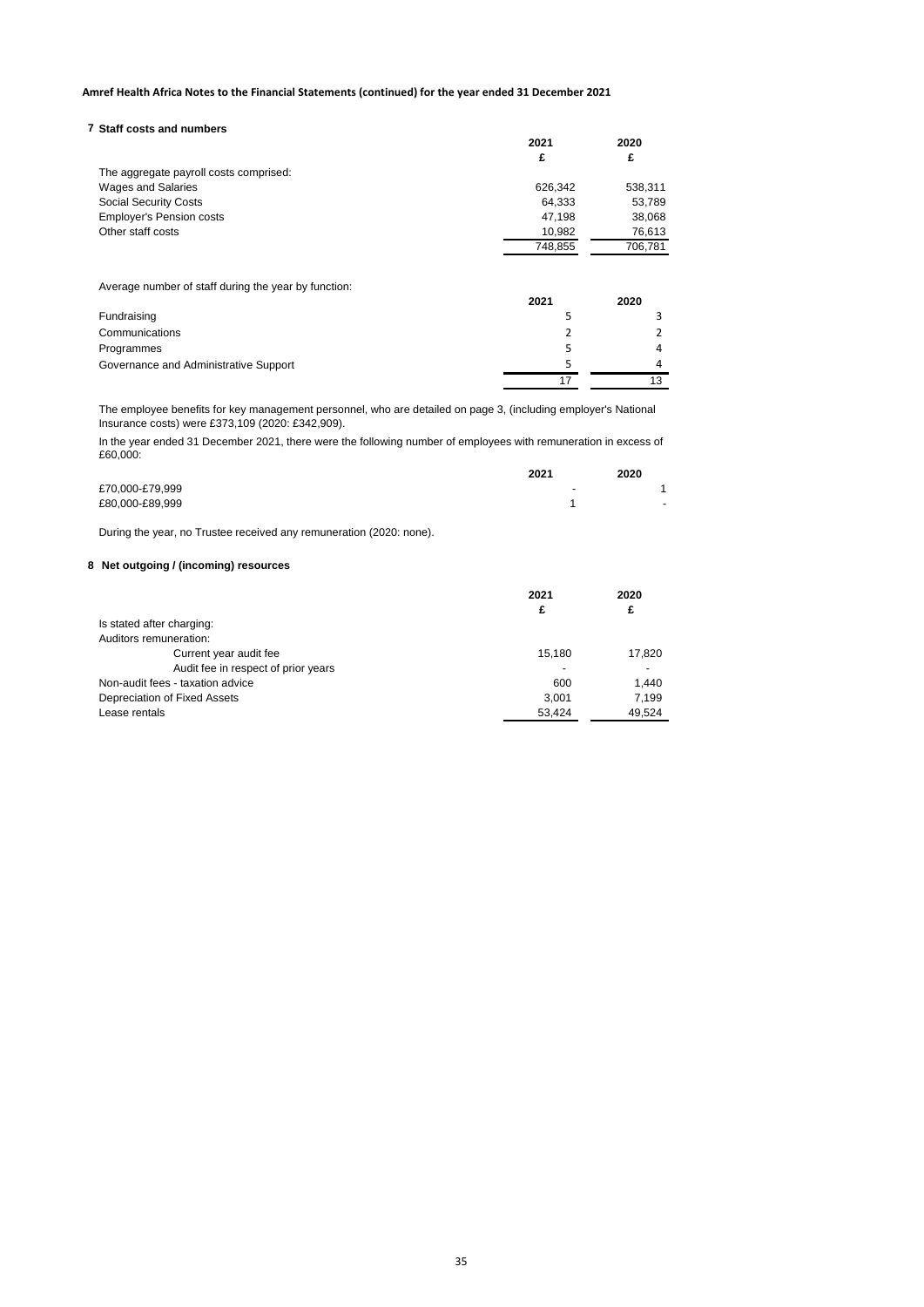### **9 Fixed assets – equipment and computers**

|                                                       | £      |  |
|-------------------------------------------------------|--------|--|
| Cost brought forward as at 1 January 2021             | 79.915 |  |
| Additions                                             | 5,202  |  |
| Cost carried forward as at 31 December 2021           | 85,117 |  |
| Depreciation brought forward as at 1 January 2021     | 73.910 |  |
| Charge during the year                                | 3,001  |  |
| Depreciation carried forward as at 31 December 2021   | 76.911 |  |
| Net book value brought forward as at 1 January 2021   | 6,005  |  |
| Net book value carried forward as at 31 December 2021 | 8.206  |  |

#### **10 Debtors**

| ------                        | 31/12/2021<br>£ | 31/12/2020<br>£ |
|-------------------------------|-----------------|-----------------|
| Accrued income                | 148.486         | 96,159          |
| Prepayments and other debtors | 5.323           | 4.466           |
| Amounts due from AMREF HQ     | 201.440         | 27.544          |
|                               | 355.249         | 128.169         |

| 11a Creditors: amounts falling due within one year | 31/12/2021 | 31/12/2020 |
|----------------------------------------------------|------------|------------|
|                                                    | £          | £          |
| <b>Trade Creditors</b>                             | 656        | 2,046      |
| <b>Taxation &amp; Social Security</b>              | 28,821     | 17,639     |
| Amounts due to AMREF HO                            | 146.002    | 18,620     |
| Accruals and other creditors                       | 46.959     | 35,020     |
| Deferred income                                    | 613.058    | 558.704    |
| Leasing liability                                  | 4,800      | 4,800      |
|                                                    | 840.296    | 636.829    |
| <b>Deferred Income</b>                             | £          |            |
| Balance brought forward as at 1 January 2021       | 558,704    |            |
| Released in 2021                                   | (558, 704) |            |
| Income received and deferred in 2021               | 613,058    |            |
| Balance carried forward as at 31 December 2021     | 613.058    |            |

Deferred income relates to grant income received before the year-end where the conditions for recognition have not been met as at the year end.

| 11b Creditors: amounts falling due after more than one year | 31/12/2021 | 31/12/2020 |
|-------------------------------------------------------------|------------|------------|
|                                                             |            |            |
| Leasing liability                                           | 4.800      | 9.600      |
| Loan from Amref NL*                                         | 205.000    |            |
|                                                             | 209.800    | 9.600      |

\*This loan is interest-free and is due for repayment on 31 March 2026. The loan is to be used exclusively for pre-financing the delivery of the "Support to the African Led Movement to End FGM/C" programme.

#### **12 Reconciliation of funds**

|                                   | Unrestricted:<br><b>General Funds</b> | <b>Restricted Funds</b> | 2021       |
|-----------------------------------|---------------------------------------|-------------------------|------------|
|                                   | £                                     | £                       | £          |
| Analysis of Reserves              |                                       |                         |            |
| <b>Tangible Fixed Assets</b>      | 8.206                                 |                         | 8,206      |
| <b>Net Current Assets</b>         | 1,176,626                             | 2,006,447               | 3,183,073  |
| Creditors of more than one year   | (209, 800)                            |                         | (209, 800) |
|                                   | 975,032                               | 2,006,447               | 2,981,479  |
| Analysis of Reserves (Prior Year) |                                       |                         | 2020       |
| <b>Tangible Fixed Assets</b>      | 6.005                                 |                         | 6,005      |
| <b>Net Current Assets</b>         | 714.338                               | 1.009.270               | 1.723.608  |
| Creditors of more than one year   | (9,600)                               |                         | (9,600)    |
|                                   | 710.743                               | 1.009.270               | 1.720.013  |

During the course of the period our reserves calculations were updated in line with our policy as detailed in the Trustees' Report. The closing level of unrestricted free reserves above the aimed-for range. Further information is provided in the Trustees' Report.

The closing level of restricted reserves reflects the timing of grant receipts compared to their disbursement to Amref HQ in Nairobi.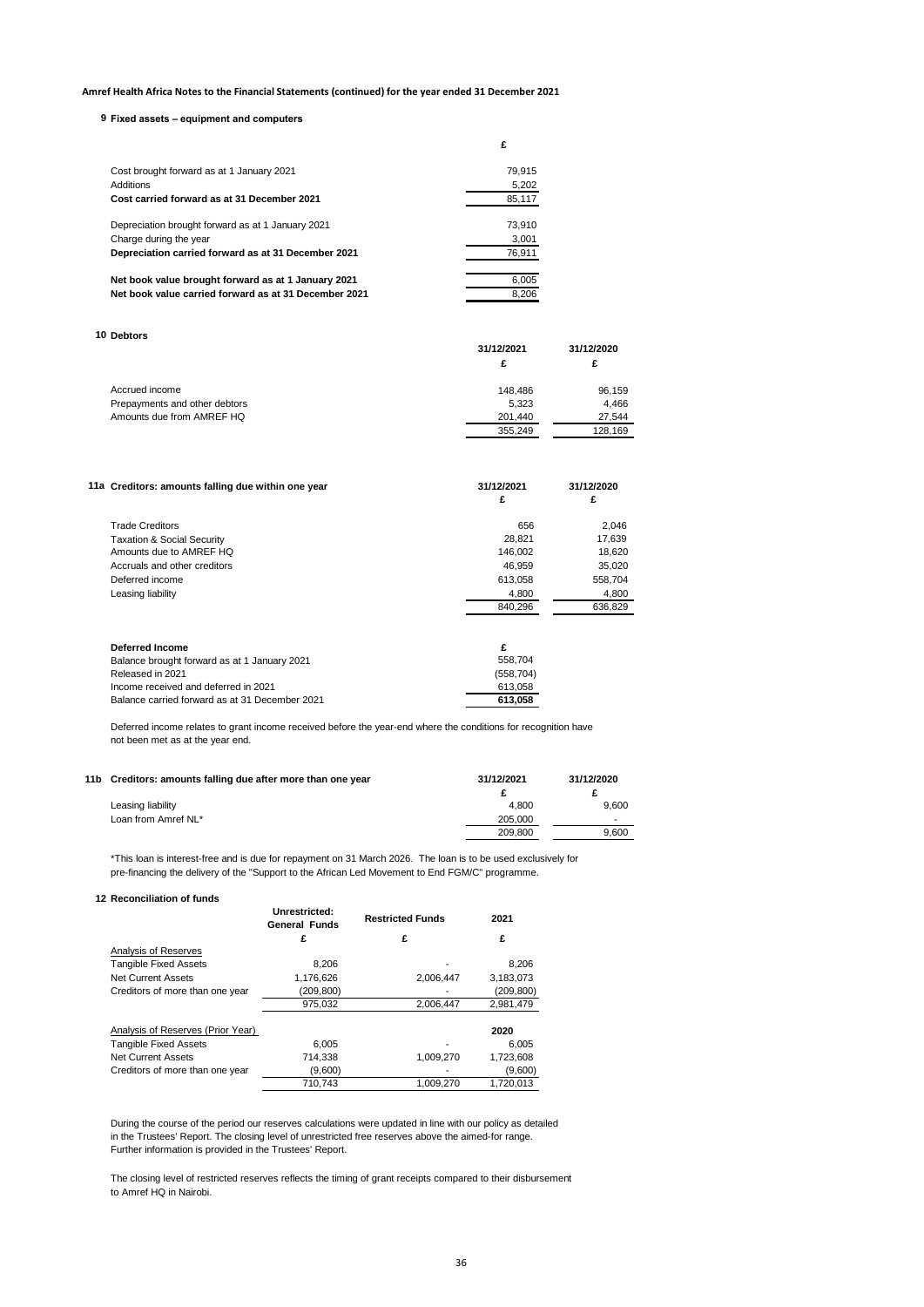#### **13 Capital and Financial commitments**

At 31 December 2020, the charity committed to subscribe to a London Marathon Golden Bond during the next year at £1,980 per annum including VAT. No such commitment had been made as at 31 December 2021.

At 31 December 2021 the Charity had future minimum lease payments under non-cancellable operating leases due in the periods below as follows:

|                           | Leasehold<br>Property |       |
|---------------------------|-----------------------|-------|
|                           | £                     | £     |
| Within one year           | 47,069                | 2,115 |
| Between two to five years | 11,767                | 8,641 |

A ten year agreement for the leasehold property started in March 2013 and was renegotiated in April 2018.

Lease payments of £53,424 (2020: £49,524) have been recognised as an expense.

There are no contingent liabilities at the end of December 2021.

#### **14 Liability of Members**

At 31 December 2021 the charity had 8 members (2020: 8 members). The liability of each member to contribute to the assets of the charity in the event of winding up is limited to £10.

### **15 Related party transactions**

a) Amref Health Africa ("Amref UK") is a national office of the Amref global network, coordinated through a company of the same name based in Nairobi, Kenya ("Amref HQ").

The arrangement between the two organisations, and the responsibilities of both organisations, is summarised in a written Association Agreement signed by both parties. This does not supersede the respective autonomy of each organisation.

The transactions with Amref HQ were as follows:

|                                                                         | 2021        | 2020        |
|-------------------------------------------------------------------------|-------------|-------------|
|                                                                         |             |             |
| Balances due to Amref UK at the start of the year                       | 8.924       | 51.631      |
| Grants and other payments payable from Amref UK to Amref HQ in the year | (2.899.471) | (2,587,676) |
| Net payments made from Amref UK to Amref HQ                             | 2.945.985   | 2.544.969   |
| Balance due to Amref UK at end of the year                              | 55.438      | 8.924       |

During 2021, Amref UK also acted as agent for the receipt and transfer of £16,555 for Amref HQ. More detail is provided in Note 18.

- b) During the year, Amref UK received a loan of £205,000 from Amref NL. The loan is on an interest-free basis and is for a 5 year period, payable by 31 March 2026. The loan arrangement in is place to support Amref UK's management of unrestricted cashflow in light of the pre-financing requirements of the contract funded by FCDO.
- c) by the parents of one of the Key Management Personnel. There was no balance due at the year end. Amref UK has also entered into a loan agreement without charge with this company for the provision of a coffee machine. During the year, £72 (2020: £144) was spent on coffee beans with Capital Coffee Roasters Ltd., a company owned

#### d) Donations from Related Parties

Unrestricted donations and Christmas card sales of £10,214 were recorded from 8 KMP, Trustees and their connected entities in the year (£4,238 from 6 Trustees and KMP in 2020).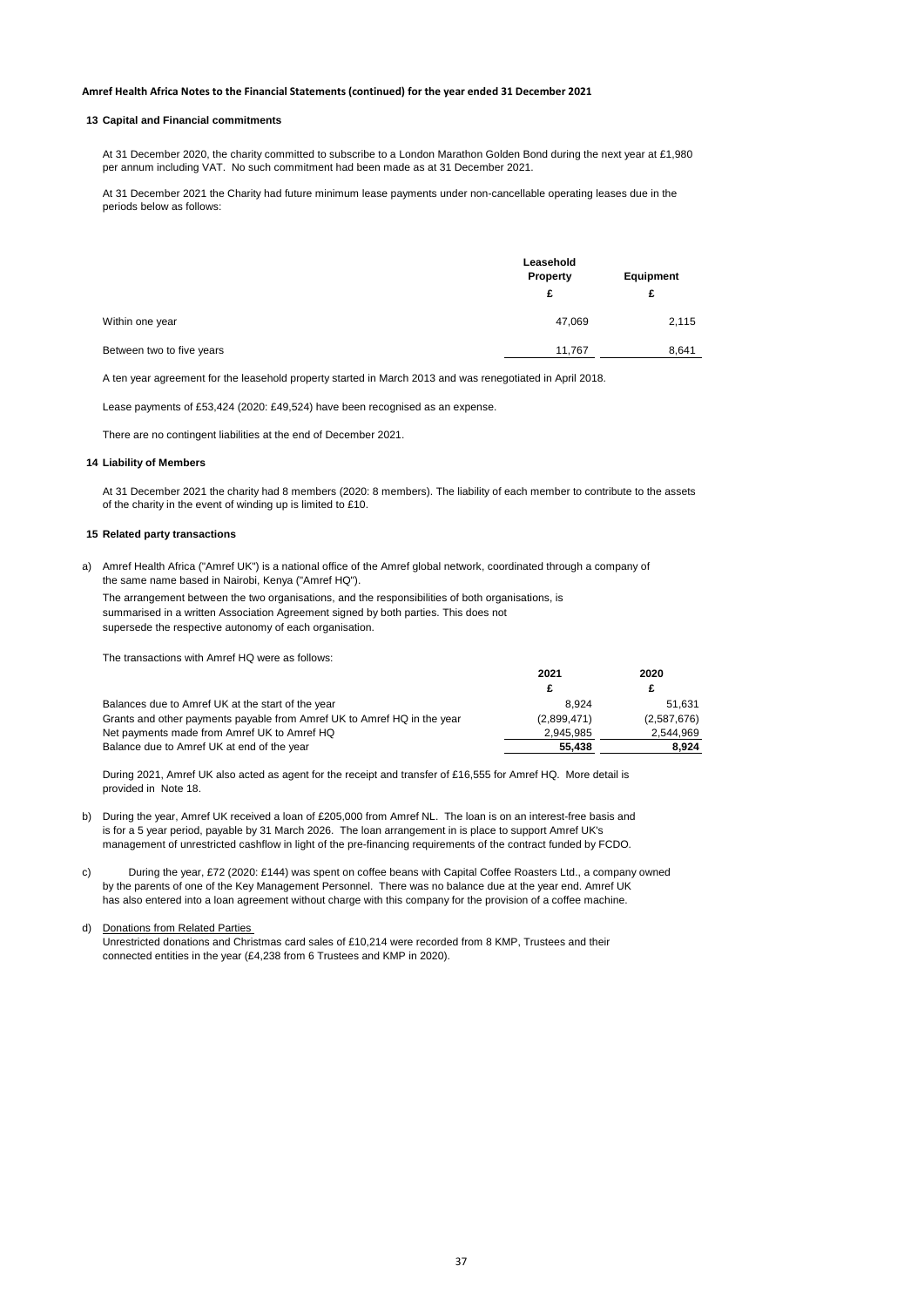#### **16 Funds** #########

The income of the charity includes both restricted and unrestricted funds. The table below summarises the funds balances held at 31 December 2021.

| Country                  | <b>Brought Forward</b>   |                          |             |                          |                | <b>Carried Forward</b> |
|--------------------------|--------------------------|--------------------------|-------------|--------------------------|----------------|------------------------|
|                          | 01/01/2021               | Transfers*               | Transfers** | Income                   | <b>Expense</b> | 31/12/2021             |
|                          | £                        |                          | £           | £                        | £              |                        |
| Restricted               |                          |                          |             |                          |                |                        |
| Ethiopia                 | 11.685                   | 2.478                    | 200,000     | 405.606                  | (219, 769)     | 400,000                |
| Kenya                    | 370.840                  | (213, 723)               | (33, 435)   | 1.836.883                | (1,721,519)    | 239,046                |
| Tanzania                 | 10.364                   | (217)                    |             | 260.266                  | (270, 413)     |                        |
| Uganda                   | 362.536                  | (30)                     |             | 1.776.297                | (878, 449)     | 1,260,354              |
| AMREF HQ & Regional Work | 239.229                  | 215.225                  | (244, 784)  | 2.000                    | (104, 623)     | 107.047                |
| UK office                | 3.733                    | (3,733)                  |             | 57,500                   | (57, 500)      |                        |
| Malawi                   | $\overline{\phantom{0}}$ | $\overline{\phantom{a}}$ |             | 2.482                    | (2,482)        |                        |
| Namibia and Botswana     | 10.883                   | $\blacksquare$           | (10, 883)   | $\overline{\phantom{0}}$ |                |                        |
| Unrestricted             | 710.743                  |                          | 89,102      | 809,209                  | (634, 022)     | 975,032                |
| Total                    | 1,720,013                |                          |             | 5,150,243                | (3,888,777)    | 2,981,479              |

Details of the programmes delivered in the year under our four thematic areas can be found in the table on pages 8-9 of the Trustees Annual Report.

\*The charity has reassessed the geographical classification of funding and this presentation better presents the way in which the charity is able to use the funds.

\*\*During the year, agreement was reached with GSK to reassign and repurpose some funding received in previous financial years, the majority of which originally related to the ten-year GSK 20% Frontline Health Worker Training Programme, shown here as transfers between funds. £200,000 was reassigned to the GSK TB & Malaria programme in Ethiopia and £89,102 was released to unrestricted.

| Country                  | <b>Brought Forward</b> |           |                | <b>Carried Forward</b> |
|--------------------------|------------------------|-----------|----------------|------------------------|
|                          | 01/01/2020             | Income    | <b>Expense</b> | 31/12/2020             |
|                          | £                      | £         | £              |                        |
| <b>Restricted</b>        |                        |           |                |                        |
| Ethiopia                 | 19.207                 | 100,000   | (107, 522)     | 11,685                 |
| Kenya                    | 629.652                | 630.937   | (889, 749)     | 370.840                |
| Tanzania                 | 26.265                 | 444.353   | (460, 254)     | 10.364                 |
| Uganda                   | 120.837                | 983.563   | (741, 864)     | 362,536                |
| AMREF HQ & Regional Work | 863.291                | 58.434    | (682, 496)     | 239,229                |
| UK office                | 3.733                  | 6.000     | (6,000)        | 3,733                  |
| Malawi                   | 99.913                 |           | (99, 913)      |                        |
| Namibia and Botswana     | 14.885                 |           | (4,002)        | 10.883                 |
| Unrestricted             | 794.473                | 427.030   | (510, 760)     | 710,743                |
| Total                    | 2.572.256              | 2.650.317 | (3.502.560)    | 1.720.013              |

#### **17 Reconciliation of net movement in funds to net cash flow from operating activities**

|                                                     | 2021      | 2020       |
|-----------------------------------------------------|-----------|------------|
|                                                     | £         | £          |
| Net movement in funds                               | 1.261.466 | (852, 243) |
| Add back depreciation charge                        | 3.001     | 7.199      |
| Deduct interest income                              | (55)      | (547)      |
| Increase in debtors                                 | (227.080) | (17, 526)  |
| Increase in creditors                               | 403.667   | 74.947     |
| Net cash generated / (used) in operating activities | 1.440.999 | (788, 170) |